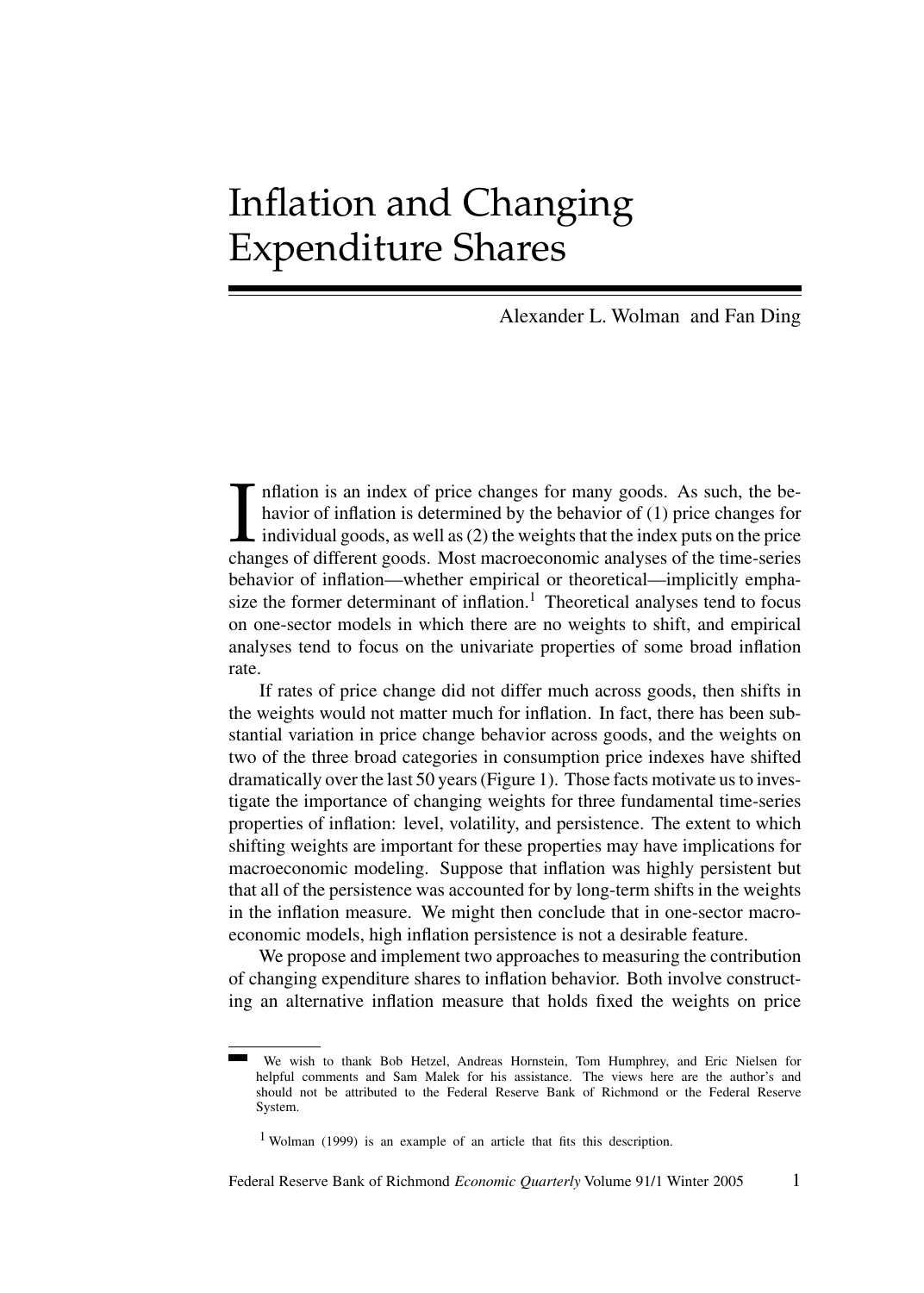

**Figure 1 Sectoral Expenditure Shares**

changes for different goods. We describe the behavior of the level, volatility, and persistence of the alternative inflation measures. The role of changing expenditure shares is then revealed by the divergence between the behavior of actual inflation and the fixed-weight measures. Neither approach leads to a dramatic revision in our understanding of post-war U.S. inflation; that is, the broad features of inflation over the past 50 years cannot be accounted for by changing expenditure shares. However, in more subtle ways, changing expenditure shares have been important for the behavior of inflation. For example, we attribute 15 basis points of quarterly inflation, on average, to changing expenditure shares over the period from 1947 to 2004. Expenditures have shifted to services, and the relative price of services has risen persistently over the last 50 years. This shift toward services has tended to make the overall inflation rate higher, other things equal. The caveat "other things equal" is important. Expenditure share shifts have been one factor influencing the behavior of inflation, but monetary policy has had the ability to counteract the effect of shifting expenditure shares on inflation. Thus, one could reinterpret the statement above as "in order to achieve the inflation behavior we have observed, monetary policy has had to counteract a 15-basis-point upward effect on inflation coming from the long-run shift in expenditures toward services."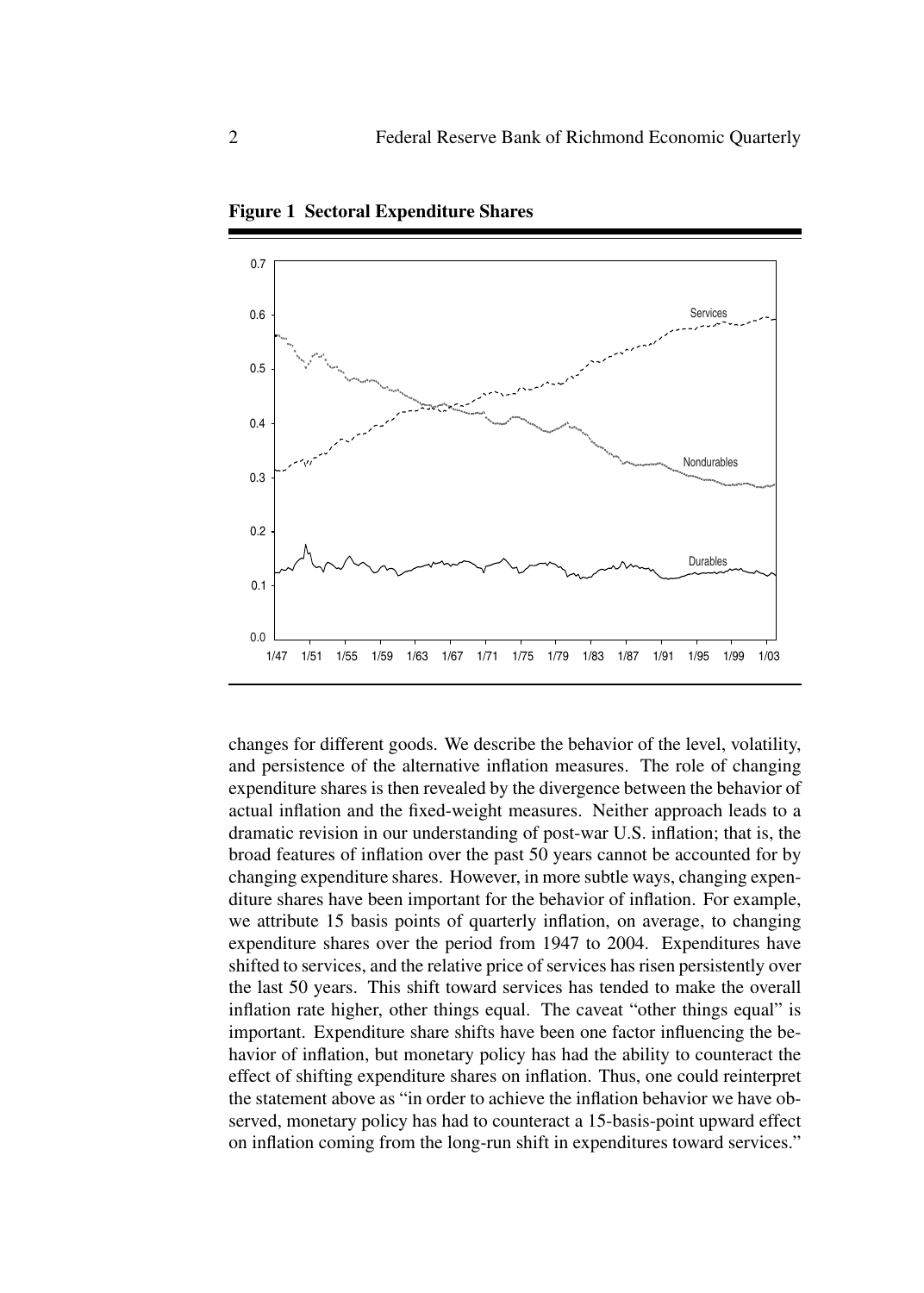It is important to make clear at the outset that we are not arguing that one should measure inflation by holding fixed the weights on different goods. It is well known that good price indexes from the standpoint of economic theory ought to have time-varying weights that reflect time-varying expenditure patterns. Our concern is instead one of fact-finding: Given the existence of changes in expenditure shares, to what extent can those changes account for the behavior of inflation? To answer this question, we construct alternative fixed-weight price indexes.

For the most part, recent literature on inflation in the United States has abstracted from the heterogeneity that underlies overall inflation. Notable exceptions are Clark (2003) and Bauer, Haltom, and Peterman (2004). Bauer, Haltom, and Peterman focus on the behavior of core inflation over the last 20 years. They decompose core inflation into contributions of different goods and services. These contributions are the product of expenditure shares and individual price changes. Bauer, Haltom, and Peterman find that just two components, rent and used vehicles, account for much of the decline in consumer price index (CPI) inflation over this period. Clark's emphasis is on inflation persistence, which we will discuss further. He contrasts the behavior of inflation persistence over time to the behavior of the persistence of disaggregated price changes. He finds that the persistence of disaggregated price changes tends to be lower than the persistence of inflation. Our article differs in its explicit emphasis on changing expenditure shares over time. Clark's findings, though, suggest that expenditure share behavior may be an important determinant of inflation persistence.

## **1. INFLATION IN THE UNITED STATES**

The variables we are concerned with are all produced by the Bureau of Economic Analysis of the United States Department of Commerce. They are the price index for personal consumption expenditure; the subindexes for durable goods, nondurable goods, and services; and the expenditure shares for durable goods, nondurable goods, and services. Before turning to the behavior of these variables, it is useful to provide some background on price indexes, and, in particular, on the price index for personal consumption expenditure. (Henceforth, we will refer to this index as the PCE price index, and to its rate of change as PCE inflation.)

PCE inflation data are constructed from underlying price and quantity data for a large number of categories of goods and services. In turn, the price data for those underlying categories are constructed from more direct observation of prices on an even larger number of specific items (i.e., goods and services). The latter construction is performed mainly by the Department of Labor's Bureau of Labor Statistics. For the most part, the same item prices that form the basis for PCE inflation also form the basis for the more widely known CPI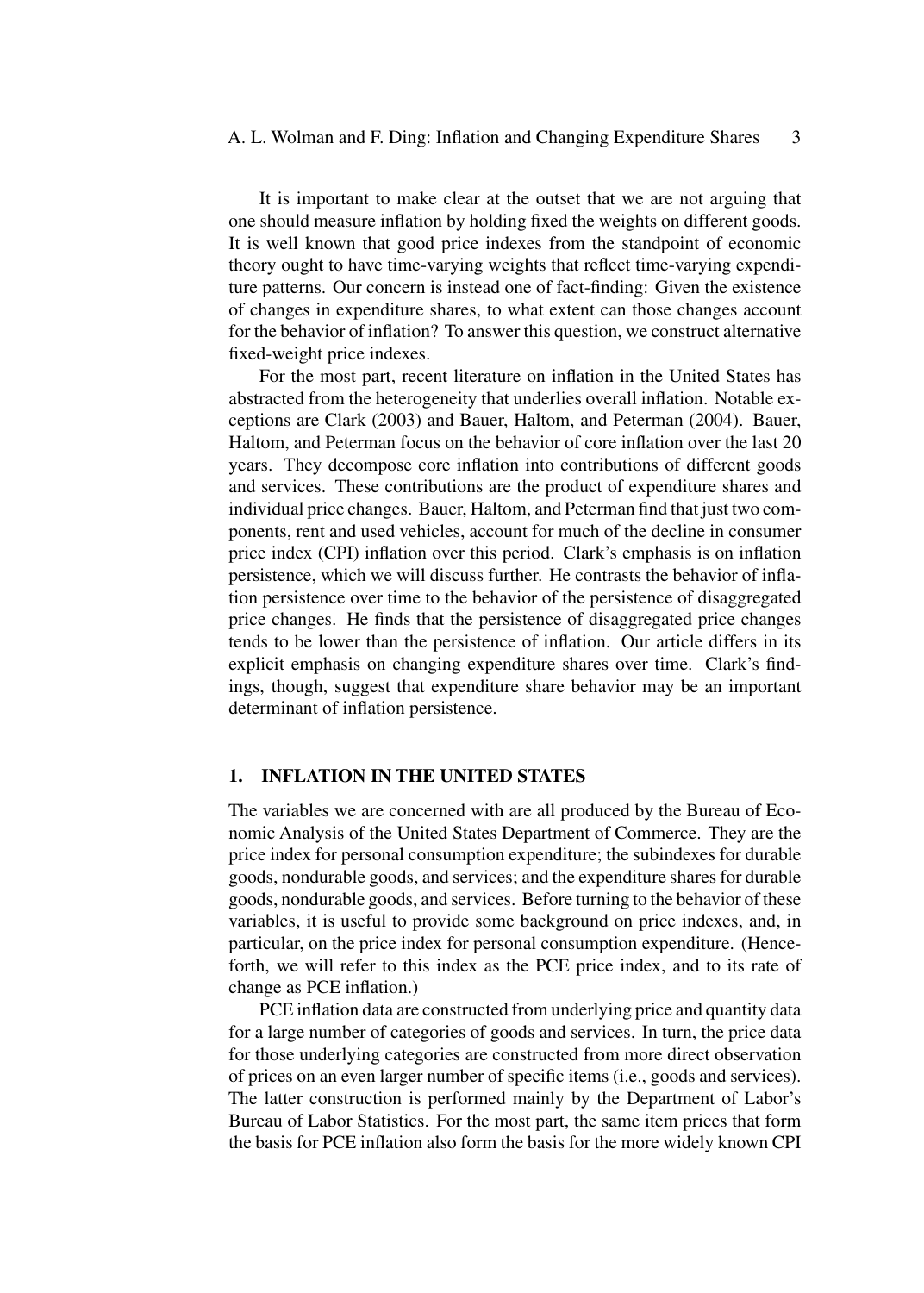inflation, which is produced by the Bureau of Labor Statistics. We focus here on PCE inflation for two reasons. First, the methodology used to produce the PCE inflation numbers corresponds more closely to notions of price indexes suggested by economic theory. Second, the PCE methodology makes it more straightforward to decompose inflation in a way that isolates the effect of changing expenditure shares.

The formula used to create the PCE inflation rate is known as a Fisher ideal index. We will first provide the formula and then interpret it.<sup>2</sup> We define  $\pi_t$  to be the PCE inflation rate in quarter t,  $x_{i,t}$  to be the period t dollar expenditures on category i, and  $\pi_{i,t}$  to be the rate of price change for category i from period  $t - 1$  to period t. The PCE inflation rate is

$$
\pi_t = \sqrt{\left[\sum_{i=1}^I \omega_{i,t-1} \pi_{i,t}\right] \left[\sum_{i=1}^I \theta_{i,t} \pi_{i,t}\right]},
$$
\n(1)

where

$$
\omega_{i,t} \equiv \frac{x_{i,t}}{\sum_{j=1}^{I} x_{j,t}}, \text{and}
$$
\n
$$
\theta_{i,t} \equiv \frac{x_{i,t}/\pi_{i,t}}{\sum_{j=1}^{I} (x_{j,t}/\pi_{j,t})}, \text{ for } i = 1, ..., I.
$$

Both objects in square brackets in (1) are weighted averages of the rates of price change for each good and service. The weights,  $\omega_{i,t-1}$ , are simply the expenditure shares for category i in period  $t - 1$ ; thus, the first weighted average,  $\sum_{i=1}^{I} \omega_{i,t-1} \pi_{i,t}$ , measures the rate of price change for the basket of goods purchased in period  $t - 1$ . The weights,  $\theta_{i,t}$ , are the hypothetical expenditure shares that are derived by combining period  $t$  real quantities with period t – 1 prices. Thus, the second weighted average,  $\sum_{i=1}^{I} \theta_{i,t} \pi_{i,t}$ , measures the rate of price change in period  $t$  for the basket of goods purchased in period t. Finally, PCE inflation  $(\pi_t)$  is the geometric average of these two inflation rates.

It is clear from (1) that changes in expenditure shares on different goods and services are incorporated in the behavior of the PCE. In contrast, the CPI is a fixed-weight index; changes in expenditure shares are incorporated in the CPI only every two years. The precise way in which changing expenditure shares are incorporated in PCE inflation is somewhat complicated, as seen in (1). Fortunately, for our purposes, the true PCE inflation rate is well approximated by a simpler formula that aggregates prices for the three major spending categories using what is known as a Divisia index. The Divisia approximation

<sup>2</sup> See Webb (2004) and Clark (1999) for more detailed discussions of how the PCE price index is constructed.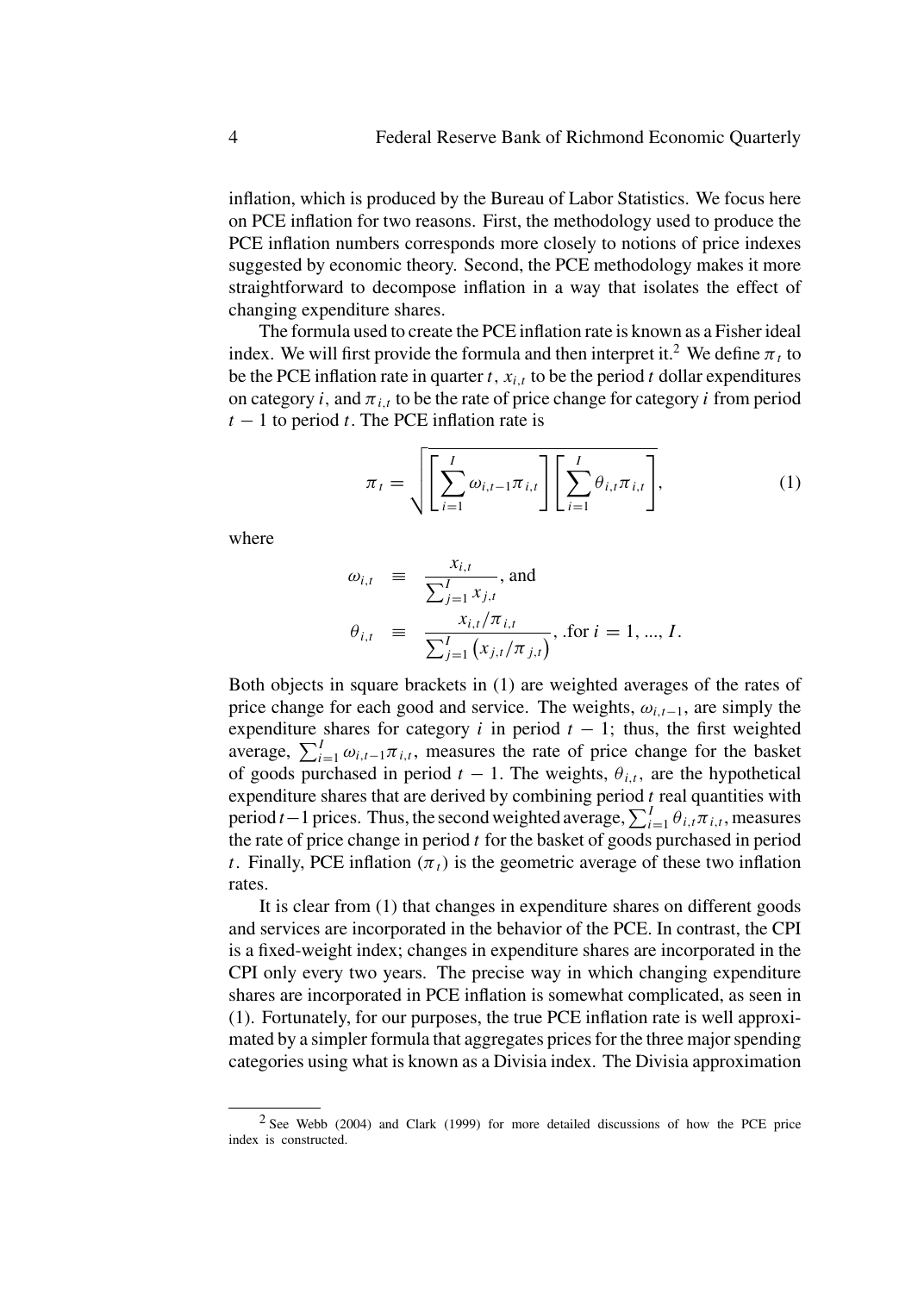

**Figure 2 PCE Inflation**

to the PCE which we will use is

$$
\pi_t^D = \sum_{i=N,D,S} \omega_{i,t-1} \pi_{i,t},
$$
 (2)

that is, the expenditure-share-weighted average of price changes for nondurable goods, durable goods, and services. This approximation is convenient because it allows us to easily decompose the behavior of inflation into the part accounted for by changing expenditure shares and the part accounted for by changing rates of price change for the main spending categories.

## **The Level of Inflation**

Figure 2 displays the quarterly PCE inflation rate from 1947 to 2004, expressed in annualized percentage terms.<sup>3</sup> This figure displays the major facts about inflation in the United States. Inflation was highly volatile immediately after World War II, then declined and became more stable during the 1950s. In the

<sup>3</sup> In all figures, the month and year on the x-axis indicate the first month of the quarter represented by the tick mark.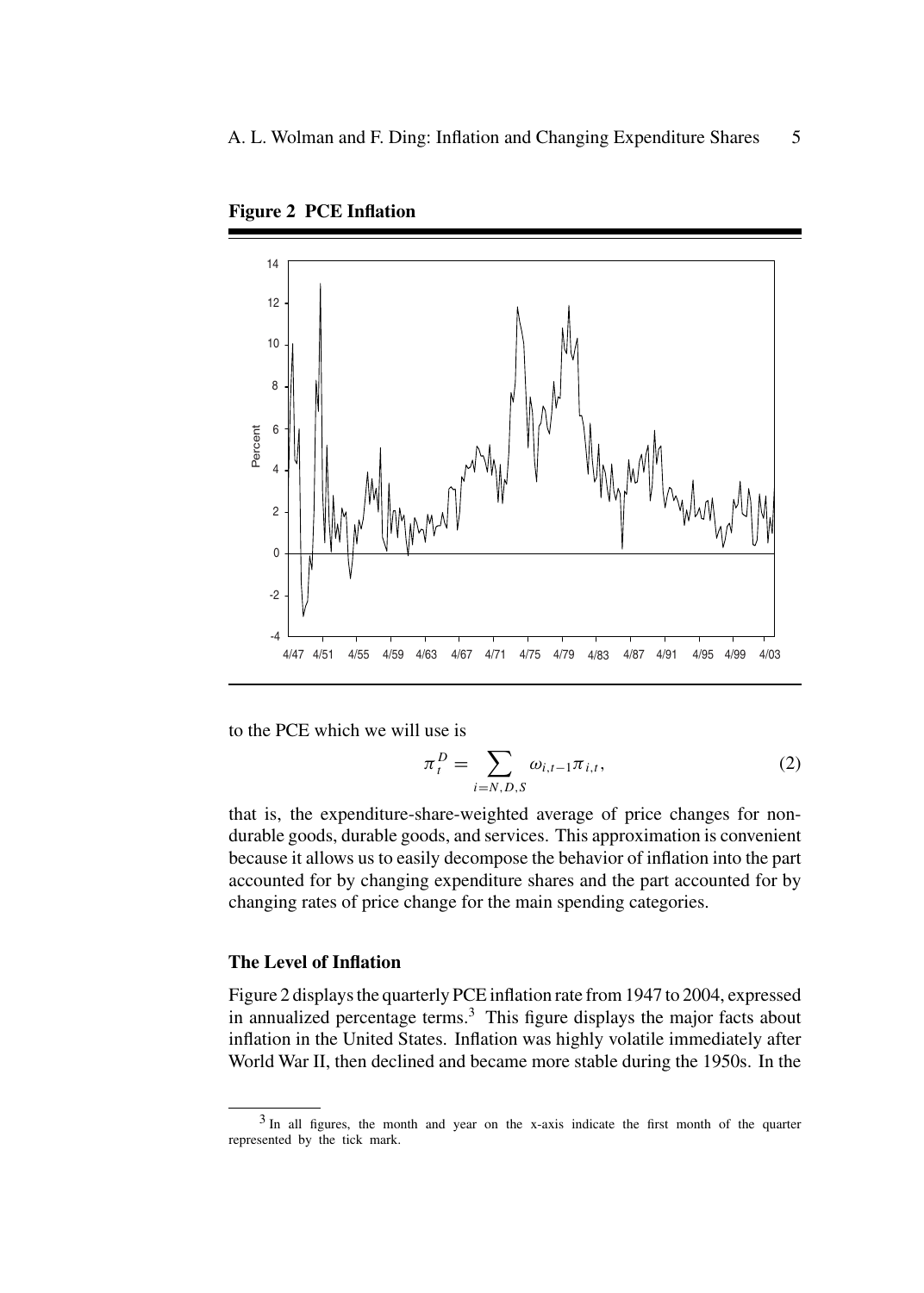

**Figure 3 Volatility and Persistence**

mid-1960s, inflation began a steady rise that continued for the rest of the decade. The 1970s were characterized by high and volatile inflation, and then in the early 1980s inflation declined dramatically. Over the last 15 to 20 years, inflation has been low and stable, apart from a moderate increase in the late 1980s. The average PCE inflation rate from 1947 to the present has been 3.42 percent. Though these basic facts are clear, much about the behavior of the level of U.S. inflation remains in dispute. For example, economists agree that the Federal Reserve can determine the average level of inflation over periods of several years. Thus, there is consensus that the Federal Reserve could have brought about a much lower average inflation rate in the 1970s. However, there is no consensus about why the Fed behaved as it did. We direct interested readers to Hetzel (1998), Orphanides (2003), and Cogley and Sargent (2003) for an introduction to the vast literature analyzing that question.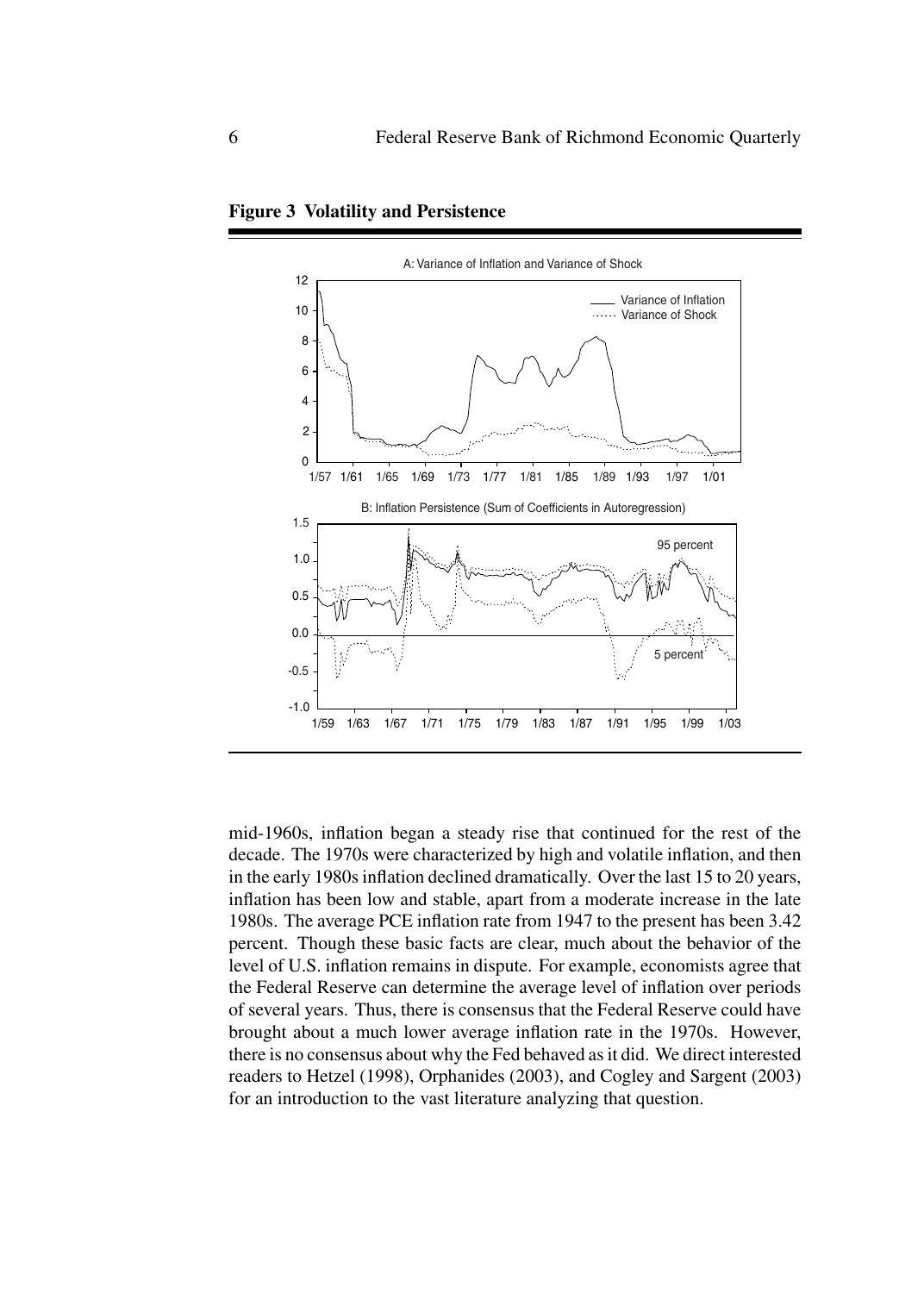## **Inflation Volatility**

Panel A of Figure 3 displays two measures of inflation volatility. The first, the solid line, is the variance of inflation, measured over ten-year rolling windows ending at the date on the horizontal axis. For example, the entry labeled "4/79" is the sample variance of inflation from the third quarter of 1969 through the second quarter of 1979.

Variance is the most natural way to measure volatility. However, variance can be a misleading measure of volatility if a time series is serially correlated. For example, consider the first-order autoregressive process,

$$
y_t = \rho y_{t-1} + \varepsilon_t, \tag{3}
$$

where  $\varepsilon_t$  is an i.i.d. normal random variable with mean zero and variance v. The variance of  $y_t$  is var(y) =  $(1 - \rho^2)^{-1} v$ . Thus, even though v is the only source of random volatility in y, the autoregressive coefficient  $\rho$  contributes to the variance of y.

The effect of serial correlation (that is, persistence) on variance leads us to present a second measure of volatility along with variance. The dashed line is the variance of the residual in an autoregressive representation of inflation, where the autoregression is estimated by OLS, and the lag length is chosen by the Akaike information criterion (AIC). This residual variance can be thought of as a measure of the volatility that remains after taking out predictable variation in the series during the particular ten-year window. For both measures, volatility fell dramatically until 1961, then remained low until the early 1970s. It rose in the 1970s, fell in the 1980s, and has been historically low over the last five years. The fact that the variance of inflation rose much more than the shock variance from the late 1960s through the late 1980s suggests that there were changes in the serial correlation properties of inflation over this period. We consider these next.

#### **Inflation Persistence**

"Inflation persistence" refers to the degree to which a sudden change in the inflation rate tends to persist over time. As we just saw, persistence leads to higher variance, other things equal. In recent years much research has been devoted to estimating the persistence of inflation in the United States. This literature was spawned by Fuhrer and Moore (1995), who argued that inflation in the United States was characterized by high persistence and that models with forward-looking pricing behavior were unable to replicate the observed level of persistence. Fundamentally, however, interest in inflation persistence dates back to Lucas (1972) and Sargent (1971). These authors showed that the accuracy of econometric procedures for estimating Phillips curve slopes could be sensitive to the univariate persistence properties of inflation. Recent research on inflation persistence has, like Fuhrer and Moore, been concerned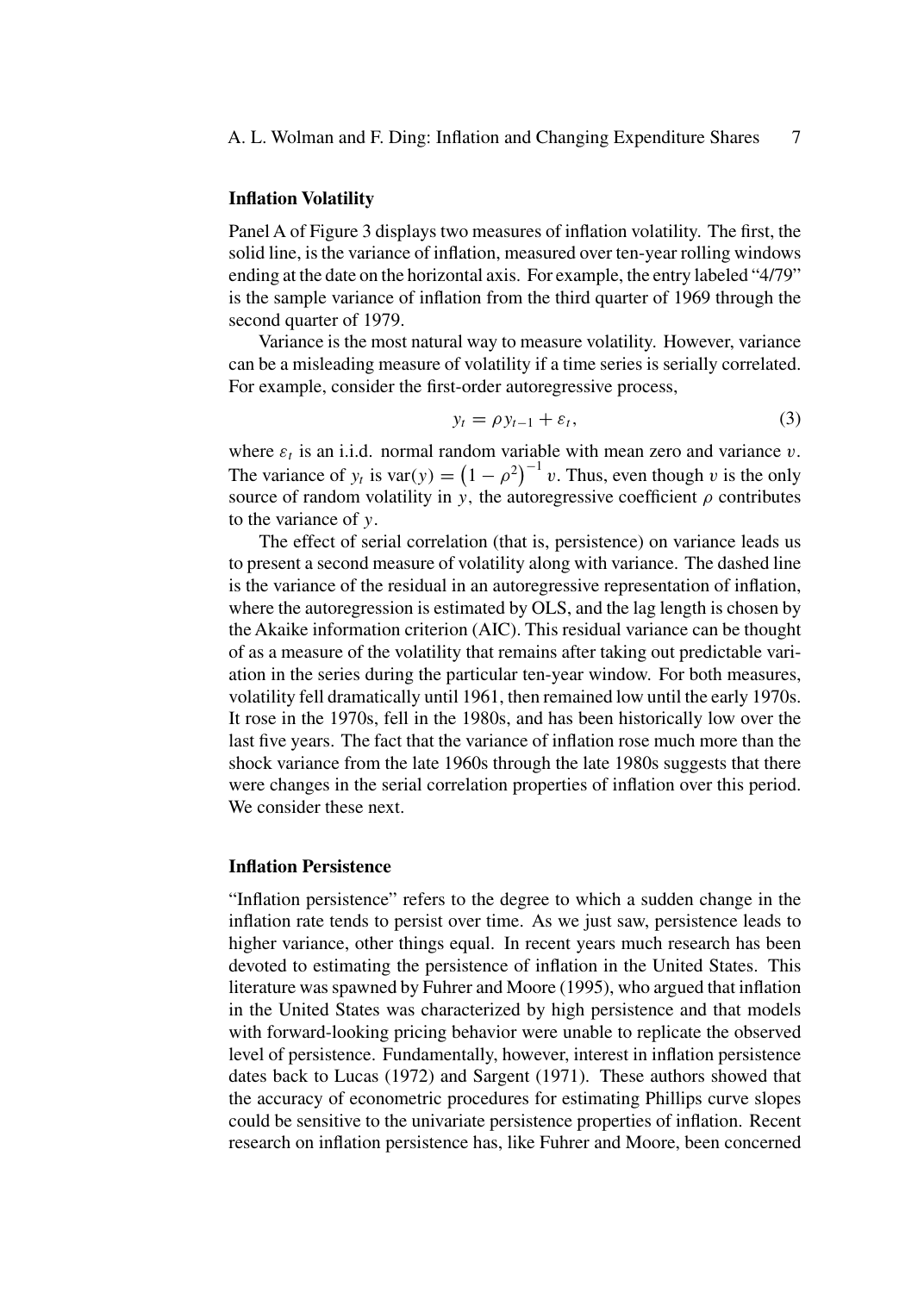with quantifying the degree of inflation persistence and then assessing whether and to what degree observed persistence is an inherent structural feature or an artifact of the particular monetary policy in place. The extent to which inflation persistence is structural has important implications for the consequences of alternative monetary policies.<sup>4</sup>

There are several ways to measure inflation persistence. Pivetta and Reis (2004) discuss the different measures in detail. In the case of the first-order autoregression discussed above, the different measures of persistence are all equivalent, and persistence is summarized by the parameter,  $\rho$ . For more complicated processes, the different measures can give different rankings of persistence. We will follow Levin and Piger (2003) and Clark (2003) in measuring inflation persistence by the sum of autoregressive coefficients in a univariate autoregressive representation of inflation. $\frac{5}{10}$  If the sum of autoregressive coefficients is  $\rho$ , then  $1/(1 - \rho)$  represents the long-run effect of a permanent unit shock to the autoregression. That is, if in each period from  $t = 0$  to  $\infty$ , the autoregression in (3) is hit by  $\varepsilon_t = 1$ , and  $\varepsilon_t = 0$  for  $t < 0$ , then at  $t = \infty$ , we have  $y_t = 1/(1 - \rho)$ .

Panel B of Figure 3 displays ten-year rolling-window estimates of PCE inflation persistence from the second quarter of 1959 to the first quarter of 2004. For each quarter, we take the ten years of prior data and estimate an autoregression for inflation, using the AIC to select lag length. The sum of autoregressive coefficients is then plotted in this panel, along with centered 90 percent confidence intervals constructed by semiparametric bootstrapping.<sup>6</sup>

Persistence fluctuates between 0.16 and 1.20 over the full sample. It was low until the late 1960s, then jumped up in late 1968 and early 1969, and remained high (roughly 0.8 or above) until 1999, apart from a brief period in 1983 and some rapid fluctuations between 1991 and 1995. In the last five years, our persistence measure has declined steadily, reaching 0.23 in the first quarter of 2004. The confidence intervals are quite wide. However, they encompass zero a much greater percentage of the time than they encompass unity, shedding some doubt on the conventional wisdom that inflation is inherently highly persistent.<sup>7</sup> The increase in inflation persistence in the late  $1970s$ corresponds to the divergence (panel A of Figure 3) between the variance of inflation and the variance of the shock to the inflation autoregression. It is

<sup>&</sup>lt;sup>4</sup> Different degrees of structural inflation persistence correspond to different degrees of price rigidity or other nominal frictions. Different specifications of nominal frictions, in turn, correspond to different real implications of changing policy rules.

<sup>&</sup>lt;sup>5</sup> In the first-order example, the sum of coefficients is simply  $\rho$ .

<sup>&</sup>lt;sup>6</sup> To generate the confidence intervals for a given quarter, we simulated 5000 samples by combining the estimated autoregressive coefficients with resampled residuals. These confidence intervals should be interpreted with caution; Hansen's (1999) grid bootstrap method deals more effectively with the bias associated with persistence being close to unity.

 $<sup>7</sup>$  This statement requires the caveat that the confidence intervals will be misleading when</sup> persistence is near unity.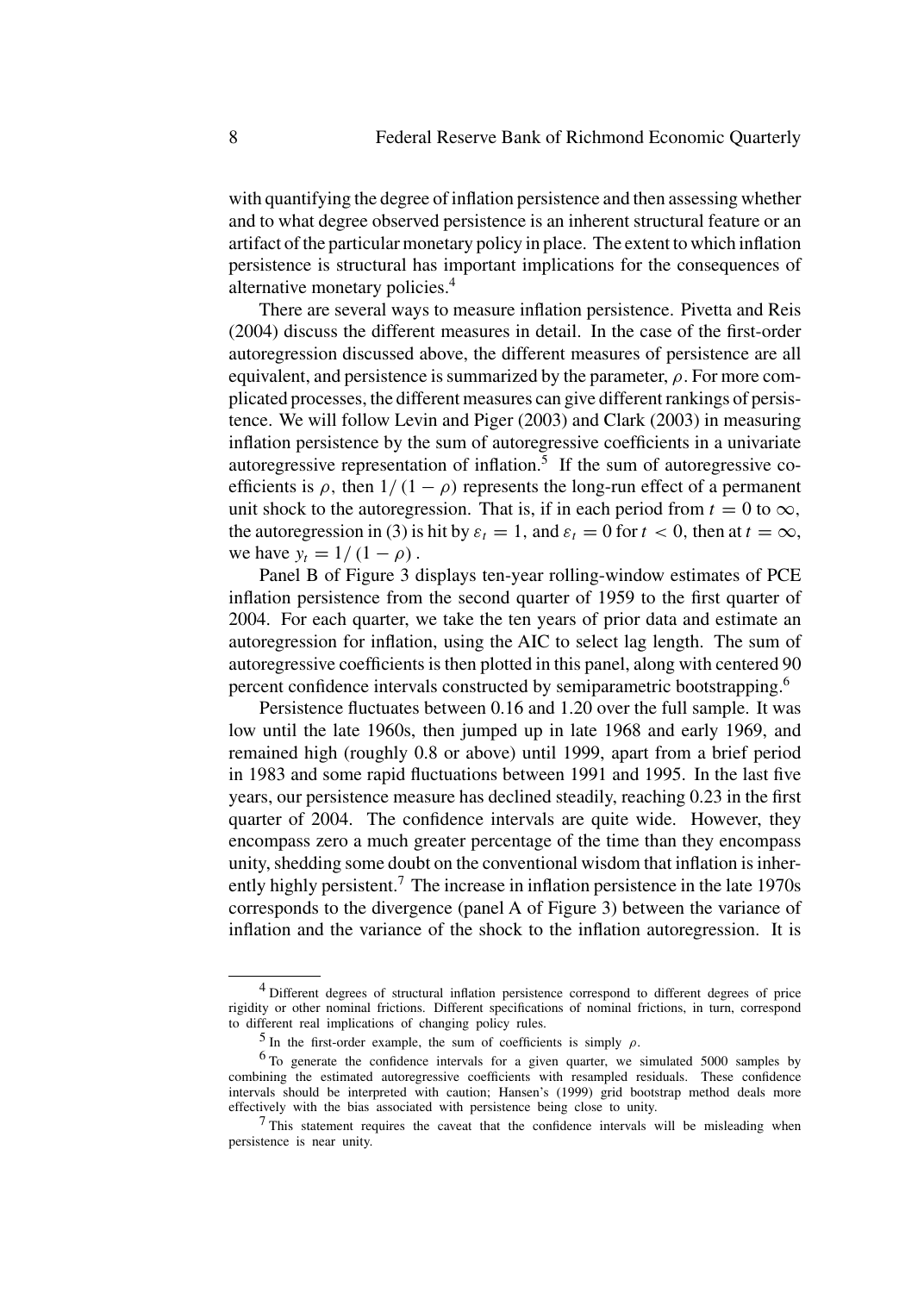not as easy to reconcile the joint behavior of these three objects later in the sample when the variance of inflation drops sharply. That is, the sharp drop in the variance of inflation without a sharp drop in the shock variance is not explained by a sharp drop in inflation persistence. Such a discrepancy can occur because, for autoregressions with more than one lag, the relationship between variance of the series and variance of the shock depends on the individual autoregressive coefficients, not just their sum.

## **2. SECTORAL INFLATION AND OVERALL INFLATION**

Having laid out the basic features of inflation behavior in the United States, we now turn to the components of inflation, expenditure shares, and price changes for the three consumer spending categories of durable goods, nondurable goods, and services. In this section we document the behavior of expenditure shares and price changes. The changes in expenditure shares over time and the variation in rates of price change across sectors then motivate our attempts in the next section to quantify the contribution of changing expenditure shares to the behavior of overall inflation.

Figure 1 plots expenditure shares for durable goods, nondurable goods, and services from 1947 to the present. Whereas the expenditure share for durable goods has fluctuated narrowly, between 12 and 18 percent, the shares of nondurables and services have respectively risen and fallen dramatically. In January 1947 services accounted for only 31 percent, and nondurable goods accounted for 56 percent of personal consumption expenditure. In January 2004, services accounted for 59 percent, and nondurable goods only 29 percent of personal consumption expenditure.

Figure 4 plots rates of price change for the three first-level components of personal consumption expenditure, together with the overall PCE inflation rate. Each series differs somewhat from overall inflation. Services price changes have generally been above PCE inflation, averaging 4.22 percent, compared to 3.42 percent for overall inflation. Durables price changes have generally been below PCE inflation, averaging 1.59 percent. The main distinguishing feature of nondurables price changes—which have averaged 3.09 percent—is that they have been more volatile than PCE inflation. This feature is reflected in Figure 5, which plots rolling-window variances of the sectoral rates of price change.<sup>8</sup> Figure 6 shows that the differences in rates of price

<sup>8</sup> Volatility of price changes of nondurables will not be a surprise to readers familiar with the concept of core PCE inflation. Core PCE inflation excludes food and energy prices, which are notoriously volatile and comprise a large share of nondurables expenditures. For short-run monetary policy purposes, core PCE inflation is generally preferred to overall PCE inflation.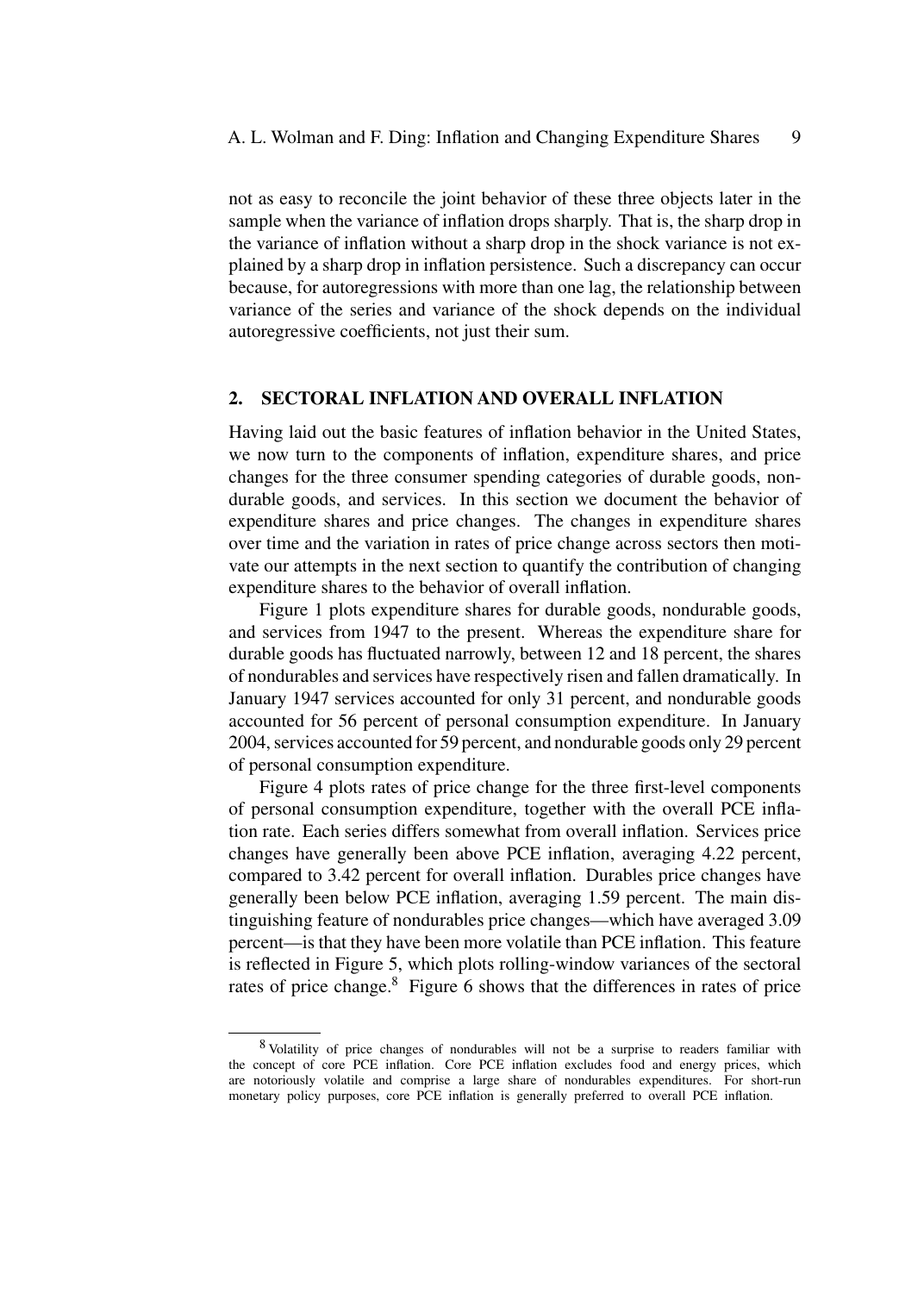



change across sectors have cumulated significantly over time: the price index for services rose by a factor of eleven since 1947, whereas the price index for durables rose by less than a factor of three. In the last eight years, the price index for durable goods has actually been falling.

Figure 7 plots persistence for rates of price change of durables, nondurables, and services. The persistence measure is, again, the sum of auto-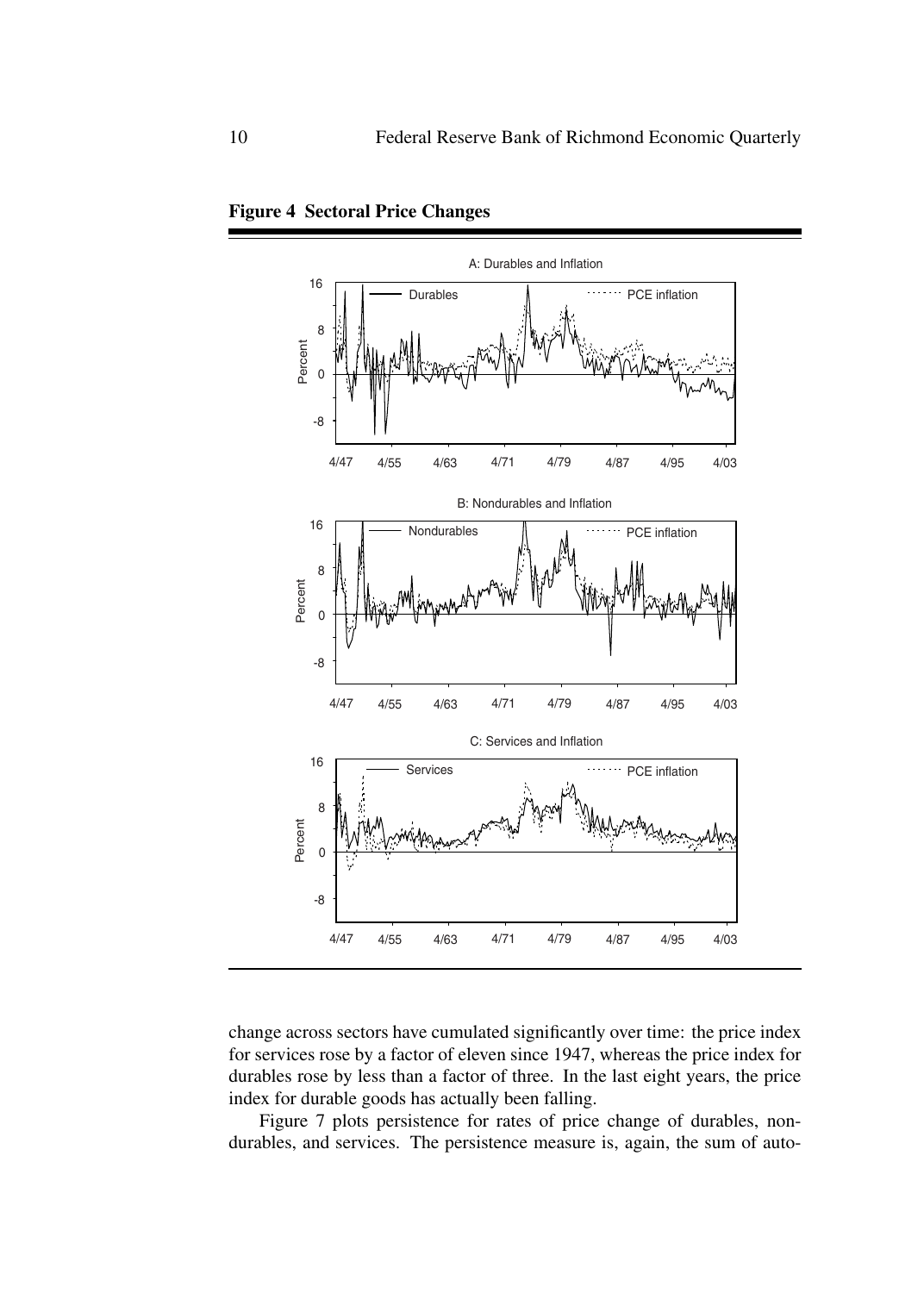

**Figure 5 Variance of Sectoral Price Changes**

regressive coefficients. The persistence measure moves broadly together across sectors, with services usually being the most persistent. Early in the sample, nondurables price changes are more persistent than durables price changes, but this ordering is reversed after about 1980. At the end of the sample, when persistence of PCE inflation is declining, the same is happening to rates of price change for services and nondurables, but persistence rises dramatically for durables price changes in 1998 and stays high until the present.

Together with the large swing in expenditure shares, differential behavior of price changes across sectors suggests that expenditure share changes may have been important contributors to the behavior of inflation. We will estimate this contribution in the next section. However, even if we find little contribution, the existence of expenditure shifts together with differing rates of price change across sectors is an important observation. Sectoral shifts and heterogeneous price behavior across sectors may have implications for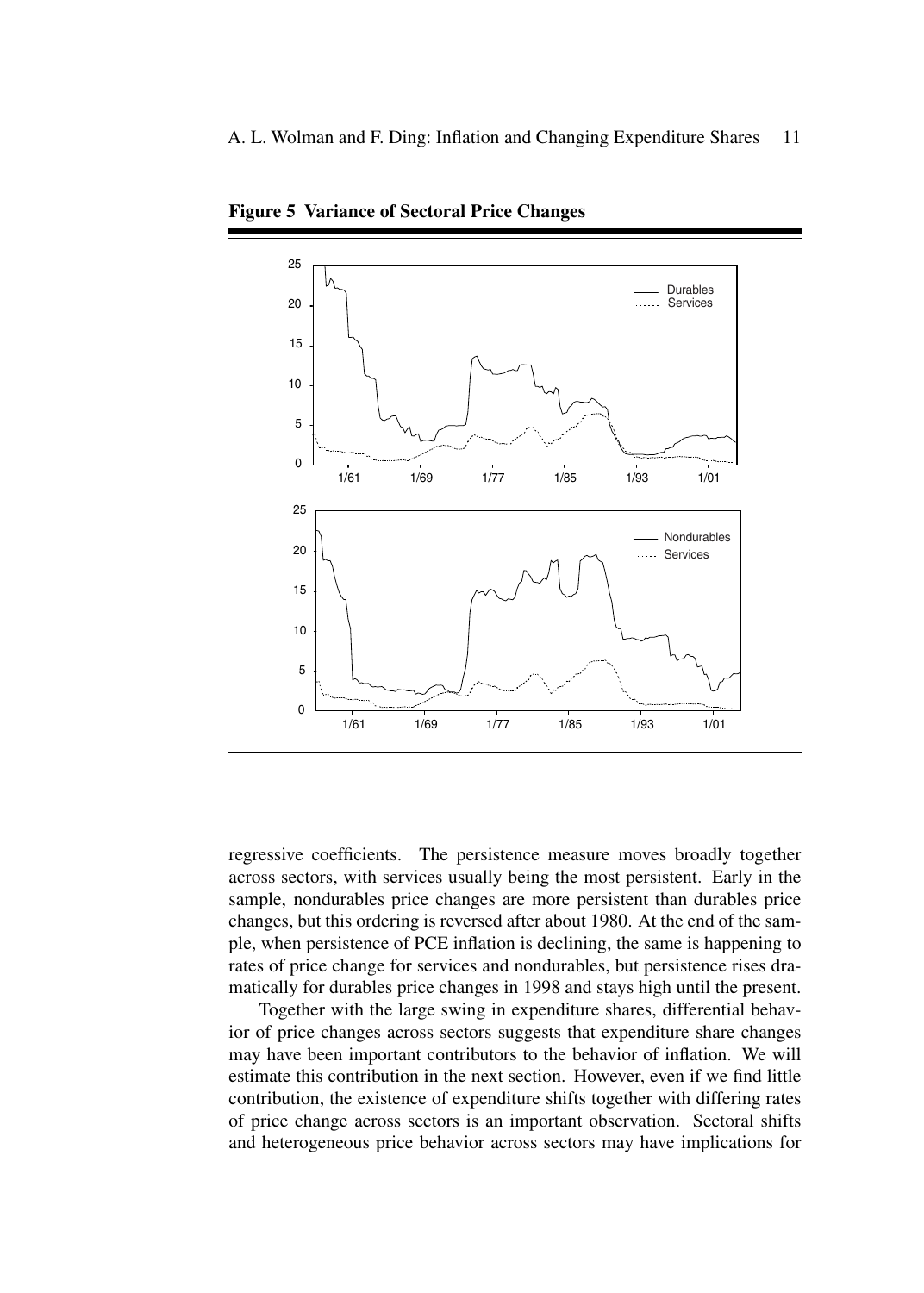

**Figure 6 Sectoral Price Levels**

monetary policy. For example, the nature of optimal monetary policy may be sensitive to these factors.<sup>9</sup>

## **3. REINTERPRETING CHANGES IN THE BEHAVIOR OF INFLATION**

To assess the importance of changing expenditure shares for the behavior of inflation, we construct two series that control for long-run shifts in expenditure shares. The first series we call "1947 inflation," and we create it by replacing the actual expenditure shares,  $\omega_{i,t-1}$ , in (2) with expenditure shares that fluctuate only transitorily around their 1947:4 levels. We generate 1947 inflation in two steps. First we estimate quadratic time trends for the expenditure shares under the restriction that the trends sum to one. Then we create a series of synthetic weights (expenditure shares) for each date in our sample by adding the 1947:4 value of the trend weight to the difference between the actual weight

<sup>9</sup> Aoki (2001), Erceg and Levin (2002), and Huang and Liu (2003) study cyclical fluctuations and monetary policy in multi-sector models. Wolman (2004) considers the optimal steady state inflation rate when there are relative price trends across sectors.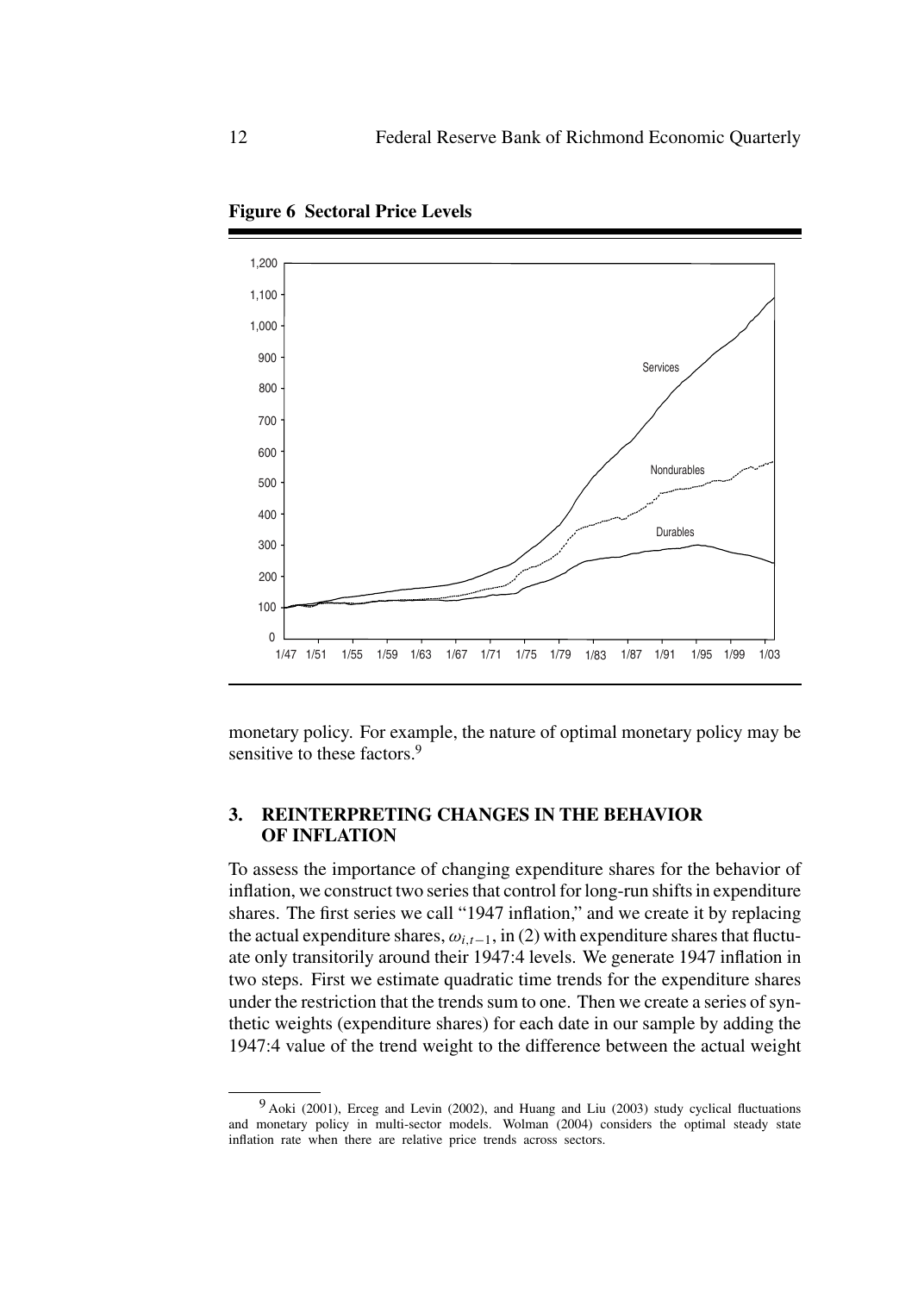

**Figure 7 Persistence of Sectoral Price Changes**

at each date and the trend weight estimated for that date. The initial values for the trend weights are 0.12 for durables, 0.31 for services, and 0.56 for nondurables. We allow for fluctuations around the trends because these may be independent of the long-run sectoral shifts we want to control for.

Our second approach to controlling for changing expenditure shares involves extracting the first principal component of the three sectoral rates of price change. The principal component is a weighted average of the three sectoral rates of price change, with the weights being chosen in order to maximize the variance of the weighted average. The weights are 0.76 for services, 0.21 for durables, and 0.03 for nondurables. The principal component can be viewed as the common component of the sectoral rates of price change. Because actual expenditure shares are not used to compute the principal component, they do not directly influence this series. Kapetanios (2002) suggests a similar measure as reflecting a notion of core inflation. The weighted median inflation measure emphasized by Bryan and Cecchetti (1994) is similar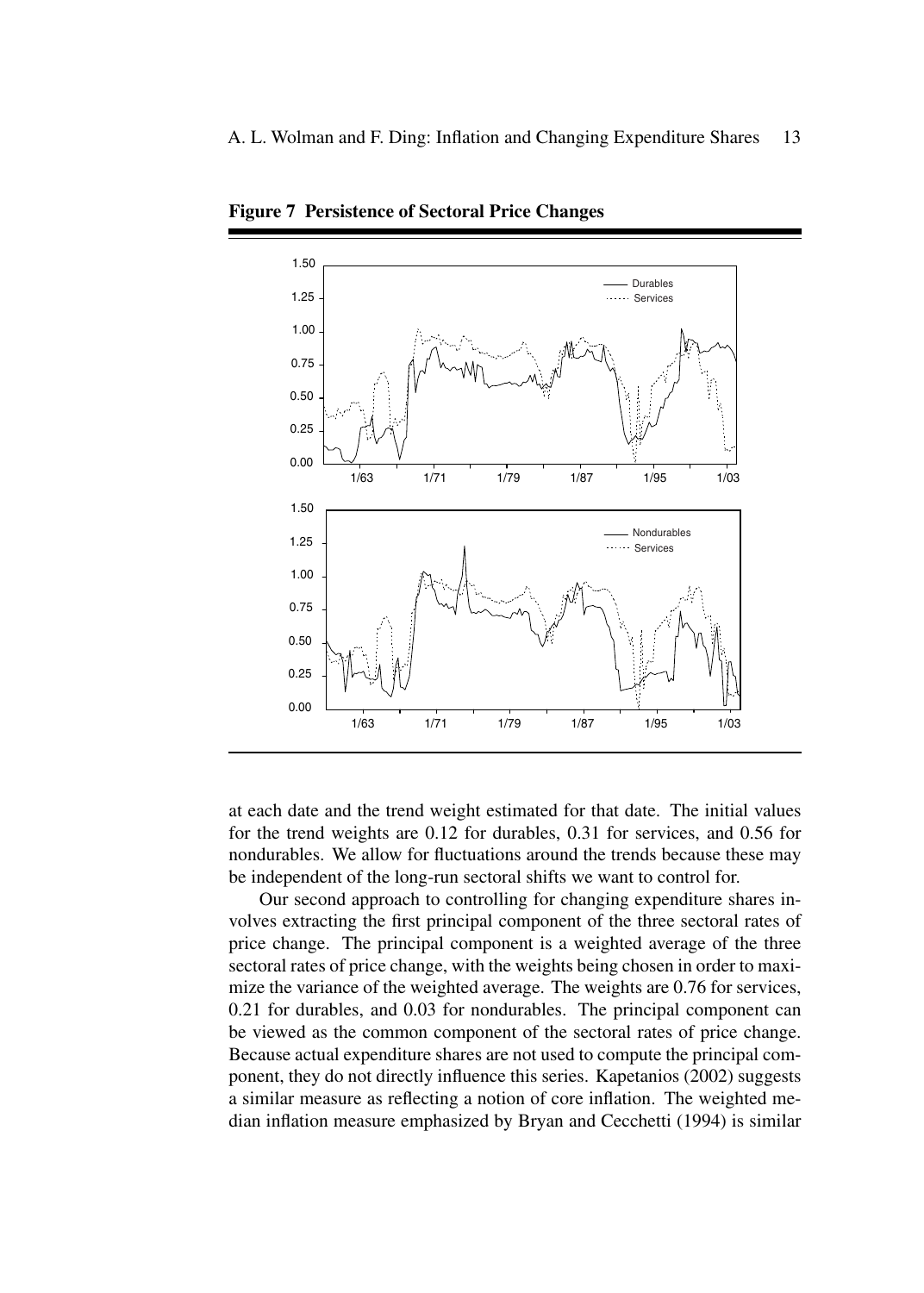

**Figure 8 1947 and PCE Inflation**

in spirit to the first principal component in that it attempts to cut down the contribution of noisy components of inflation.<sup>10</sup>

## **The Level of Inflation**

Figure 8 displays the time series for 1947 inflation, and Figure 9 displays the first principal component of sectoral inflation. In each case we plot annual averages of the series and display them along with the corresponding series for actual PCE inflation. Both series share the broad patterns that characterize actual PCE inflation. If someone familiar with postwar U.S. inflation were shown either panel, it might not be difficult to convince them that it was a plot of actual inflation. However, there are some differences between both series and actual PCE inflation.

In the case of 1947 inflation, it is not surprising that these differences arise in the latter part of the sample, when the actual weights are quite different from the 1947 weights (services having risen and nondurables having fallen). Because nondurables inflation is more volatile than services inflation, the

<sup>10</sup> As a measure of core inflation, Bryan and Cecchetti (1994) use the weighted median of 36 components of the all-urban consumers CPI. This is the "central point, as implied by the CPI expenditure weights, in the cross-sectional histogram of inflation each month" (p. 203).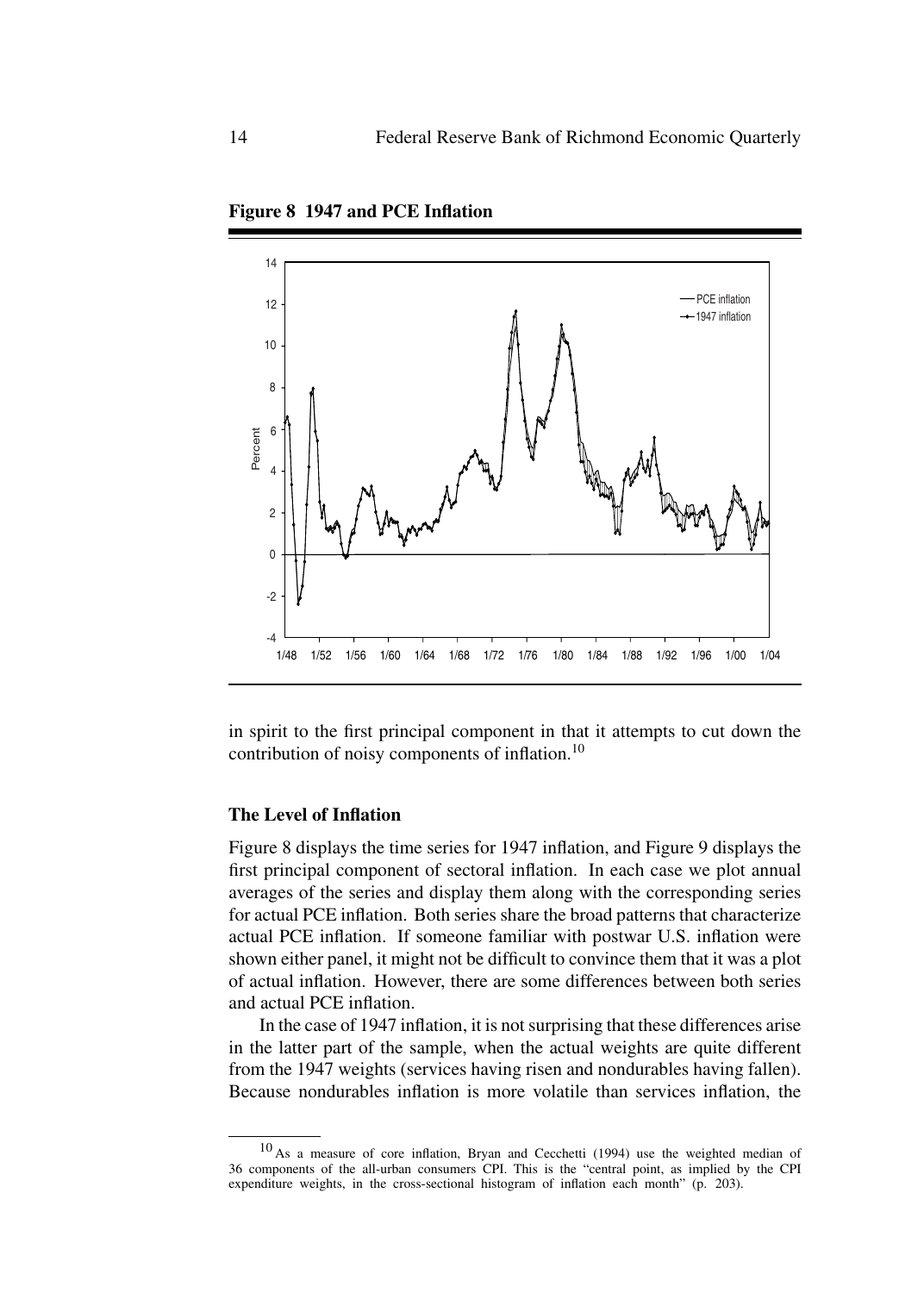

**Figure 9 Principal Component and PCE Inflation**

1947 inflation series with its higher weight on nondurables is noticeably more volatile than actual inflation in the last 20 years of the sample. In addition, because the average rate of price change for nondurables has been lower than that for services, 1947 inflation has a somewhat lower average level, 3.27 percent versus 3.42 percent. The lower level is obscured, however, by the higher volatility.

The principal component of sectoral price changes has a higher average than PCE inflation, at 3.64 percent. This is attributable to the high weight the principal component places on services. The high weight on services and low weight on volatile nondurables explains the fact that the principal component is less volatile than either PCE inflation or 1947 inflation. A notable feature of the principal component's behavior is that, unlike actual inflation and 1947 inflation, it is quite stable between 1983 and 1991. The other two series exhibit a sharp fall around 1986 and then a sharp rise followed by an additional steady increase. Referring to the sectoral price changes in Figure 4, we can understand this divergence as reflecting the fact that the volatility in the mid-to-late 1980s is largely accounted for by volatility in nondurables price changes.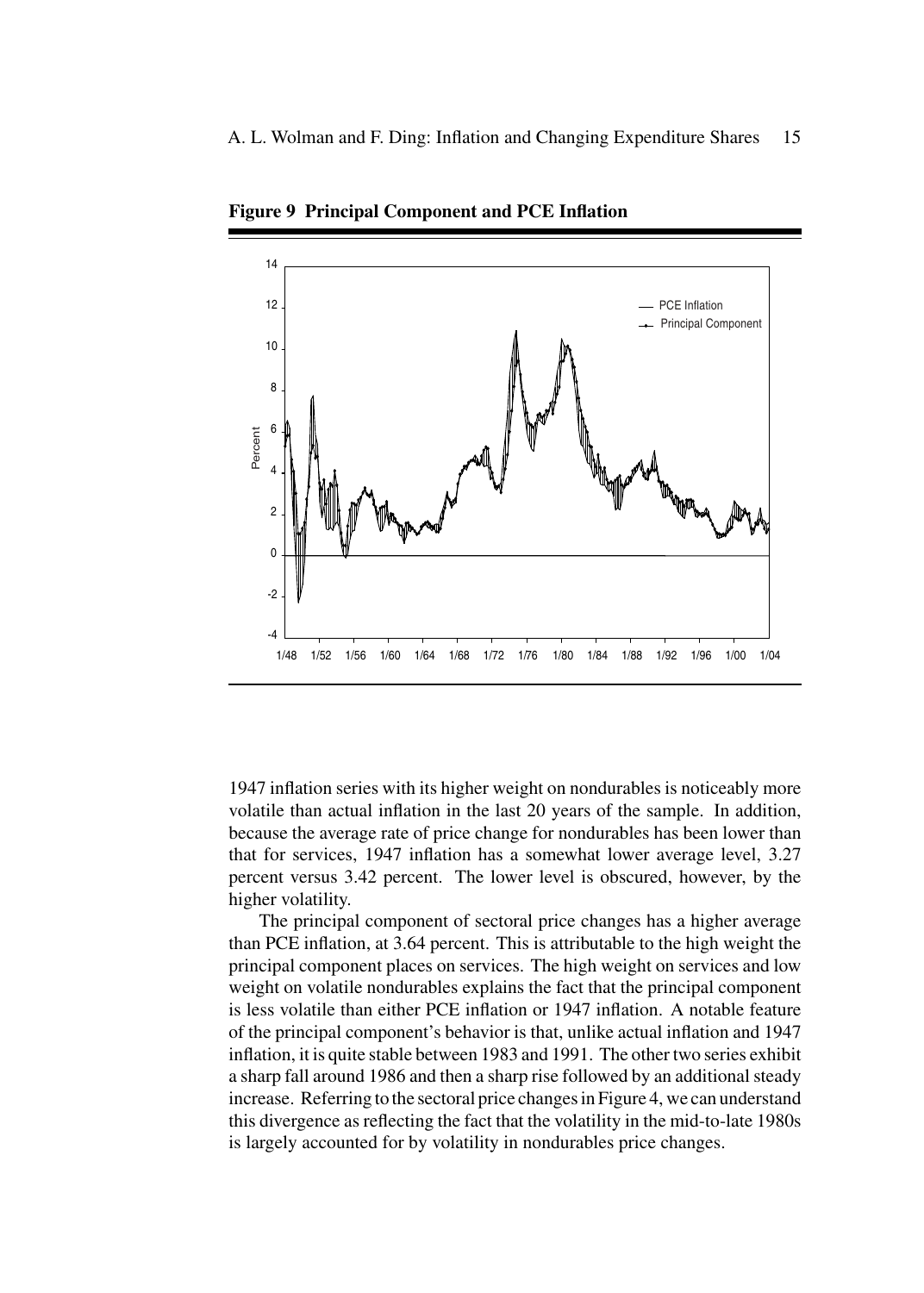

**Figure 10 Volatility and Persistence of 1947 Inflation**

## **Volatility and Persistence**

Figures 10 and 11 display volatility and persistence of our alternative measures in the same way that Figure 3 displays volatility and persistence of actual inflation. Neither 1947 inflation nor the principal component of sectoral price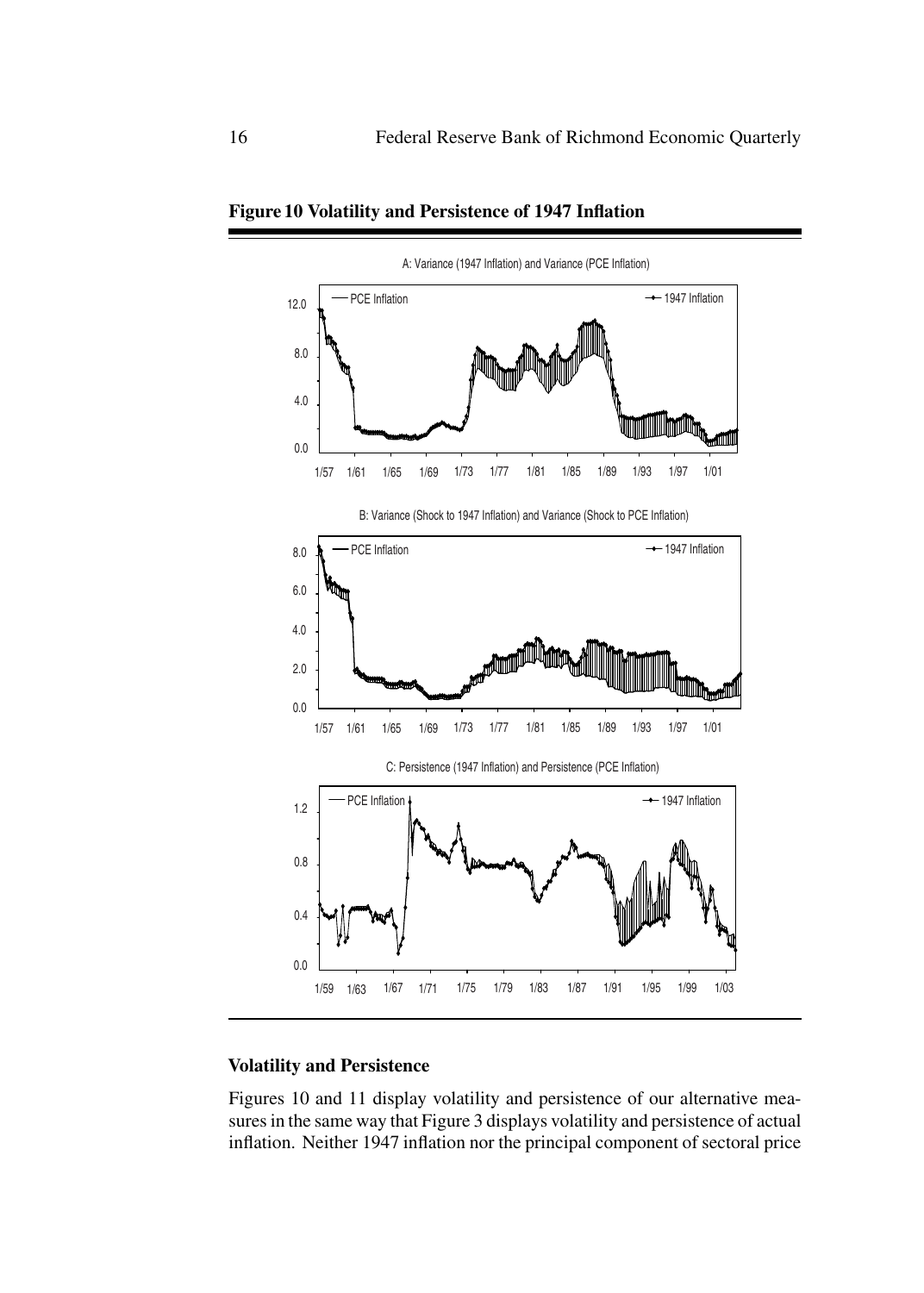

**Figure 11 Volatility and Persistence of Principal Component**

changes displays markedly different volatility patterns than does actual inflation. There are some minor differences across the series, however. Figures 10 and 11 confirm that the principal component has lower volatility than actual inflation or 1947 inflation. The inflation shock volatility displayed in the middle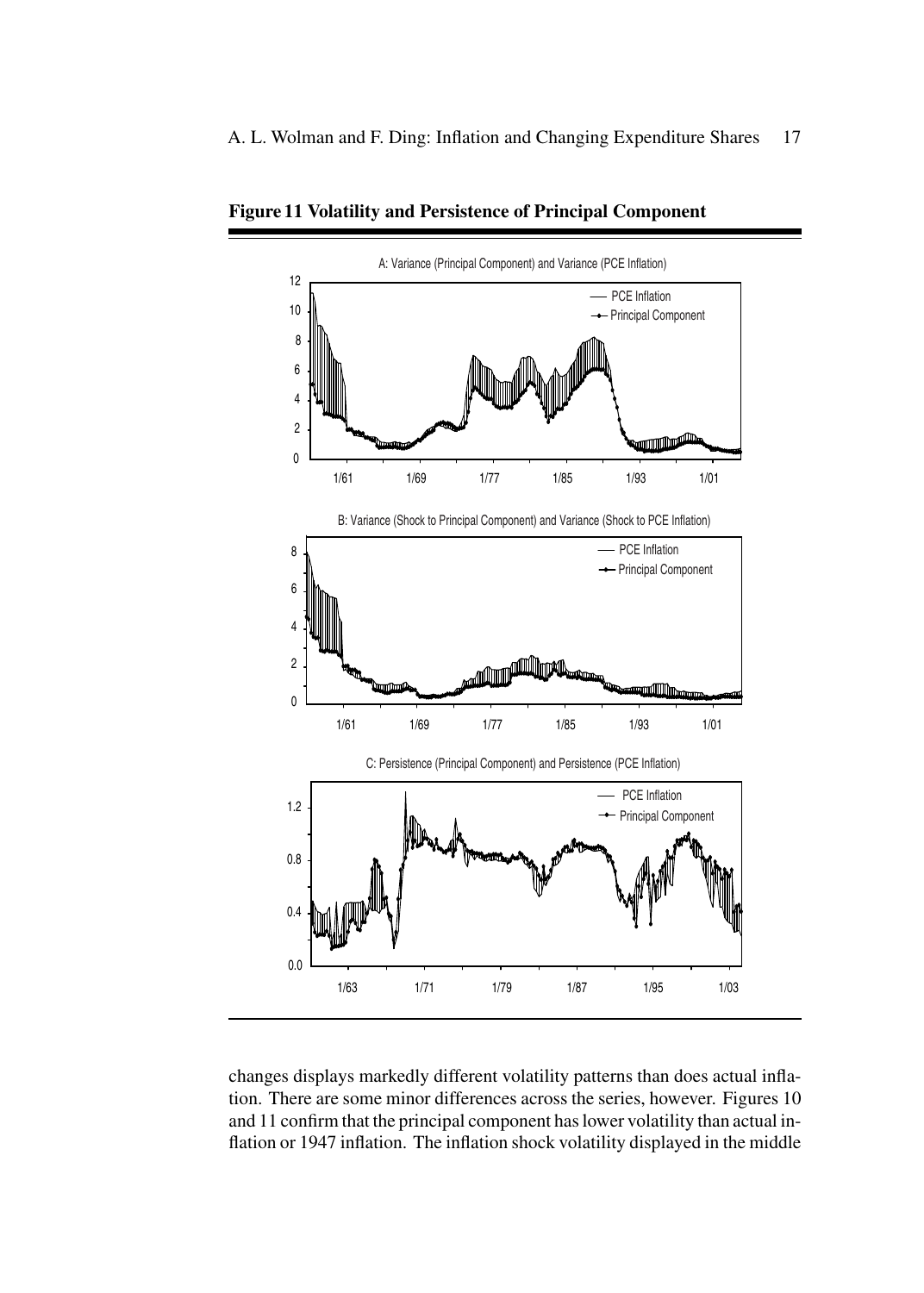panels behaves similarly for actual inflation and the principal component, declining smoothly from the mid-1970s until the early 1980s. In contrast, for 1947 inflation, there is a sharper decline in shock volatility, and it does not occur until the mid-1980s.

Rolling-window estimates of inflation persistence for the two new series are in the bottom panels of Figures 10 and 11. Over the first two-thirds of the sample, there is little difference between the persistence of 1947 inflation and the persistence of PCE inflation. This similarity is to be expected, because the underlying inflation series for the two figures do not differ much from each other. Since 1990, however, the two sets of estimates have diverged noticeably. For PCE inflation, persistence has been generally high over this period (with an average of 0.63), declining below 0.50 only in the last four years. In contrast, persistence of 1947 inflation has been generally *low* since 1990, averaging 0.45.

To some degree, the lower level of persistence in recent years for 1947 inflation is easy to explain. Nondurables has generally been the least persistent component of inflation (see Figure 7)—at least during the second half of the sample; therefore, because our 1947 inflation series places a relatively higher weight on nondurables later in the sample, this direct effect will make 1947 inflation more persistent than PCE inflation. However, this direct effect cannot explain all of the differences between the persistence of 1947 inflation and PCE inflation. The persistence of 1947 inflation is *not* simply the expenditureshare-weighted average of the persistence of the components. Our persistence measure has the flavor of a covariance, and, as such, it depends in a complicated manner on the covariance between sectoral rates of price change.

The bottom panel of Figure 11 plots the same rolling-window estimate of persistence for the principal component. Unlike 1947 inflation, the principal component places a very low weight on nondurables. Thus, it is not surprising that its persistence behaves quite differently than that of 1947 inflation. Although persistence of the principal component has declined in recent years, the decline has been smaller in magnitude than that of actual inflation; the relatively high weight on durables means that the increase in persistence of price changes of durables is reflected more in the principal component than in 1947 inflation. More generally, fluctuations in the persistence of the principal component have been smaller than fluctuations in the persistence of actual inflation or 1947 inflation.

## **4. CONCLUSION**

We began by noting the dramatic changes in consumption expenditure shares that have occurred in the United States over the last 50 years. The fact that these shares serve as weights in consumption price inflation measures then led us to investigate the quantitative importance of shifts in expenditure shares for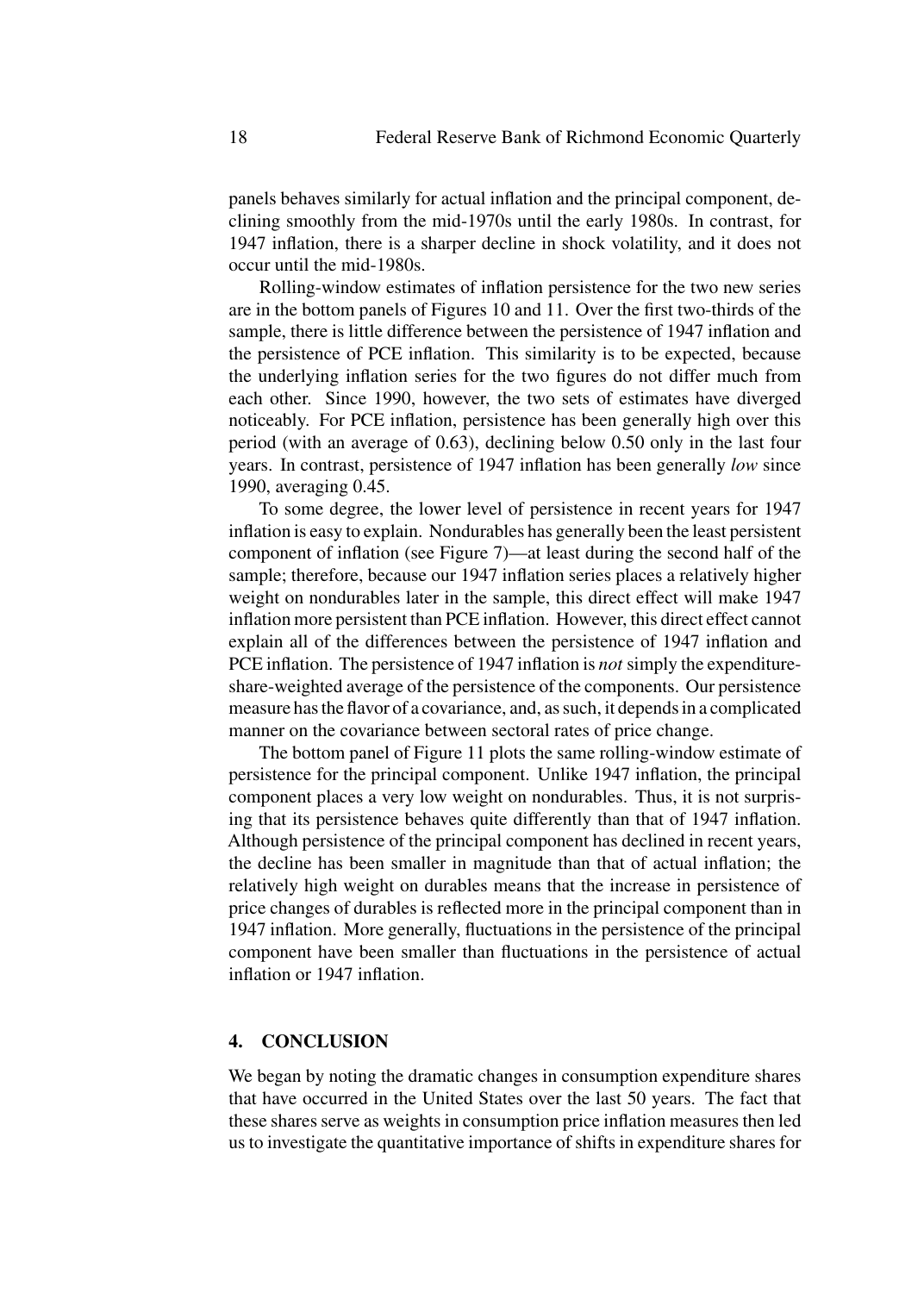the behavior of U.S. inflation. Using two different methods, we found that controlling for expenditure share changes led to a picture of U.S. inflation over the last 50 years that was somewhat—but not dramatically—different from the picture provided by actual PCE inflation. This analysis is exploratory only. That changing expenditure shares do not account for much of the behavior of inflation does not mean that those changes are inconsequential for monetary policy. Large changes in expenditure shares, together with trend changes in relative prices across sectors (as displayed in Figure 6) may interact with other differences across sectors in a way that has important implications for monetary policy. For example, if the nature of price stickiness differs systematically across sectors (as tentatively suggested by the work of Bils and Klenow [2004]) or if money demand varies systematically across expenditure types, then the monetary policy prescriptions from one-sector models may differ markedly from those in models with multiple categories of consumption.

## **REFERENCES**

- Aoki, Kosuke. 2001. "Optimal Monetary Policy Response to Relative Price Changes." Journal of Monetary Economics 48 (December): 55–80.
- Bils, Mark, and Pete Klenow. 2004. "Some Evidence on the Importance of Sticky Prices." *Journal of Political Economy* 112 (October): 947–85.
- Bauer, Andrew, Nicholas Haltom, and William Peterman. 2004. "Examining Contributions to Core Consumer Inflation Measures." Federal Reserve Bank of Atlanta Working Paper 04-07.
- Bryan, Michael, and Stephen Cecchetti. 1994. "Measuring Core Inflation." *Monetary Policy*, ed. N. Gregory Mankiw. Chicago: University of Chicago Press: 195–215.
- Clark, Todd E. 1999. "A Comparison of the CPI and the PCE Price Index." Federal Reserve Bank of Kansas City *Economic Review* 84 (Third Quarter): 15–29.

. 2003. "Disaggregate Evidence on the Persistence of Consumer Price Inflation." Federal Reserve Bank of Kansas City Research Working Paper 03-11.

- Cogley, Timothy, and Thomas J. Sargent. 2003. "The Conquest of U.S. Inflation: Learning, Model Uncertainty, and Robustness." Manuscript.
- Erceg, Christopher, and Andrew Levin. 2002. "Optimal Monetary Policy with Durable and Nondurable Goods." FRB International Finance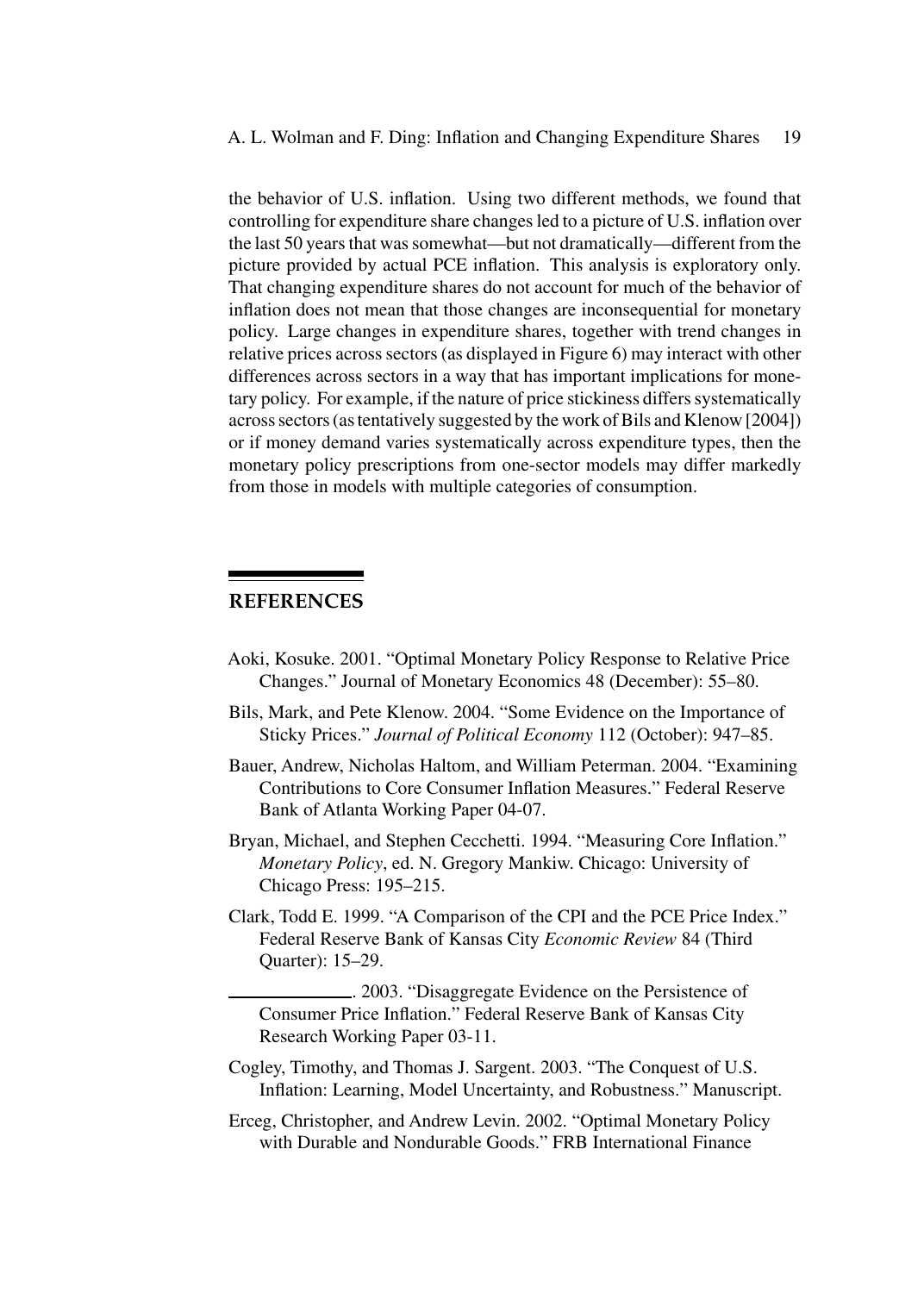Discussion Paper 748 and ECB Working Paper 179.

- Fuhrer, Jeffrey, and George Moore. 1995. "Inflation Persistence." *Quarterly Journal of Economics* 110 (February):127–59.
- Hansen, Bruce E. 1999. "The Grid Bootstrap and the Autoregressive Model." *The Review of Economics and Statistics* 81 (November): 594–607.
- Hetzel, Robert L. 1998. "Arthur Burns and Inflation." Federal Reserve Bank of Richmond *Economic Quarterly* 84 (Winter): 21–44.
- Huang, Kevin, and Zheng Liu. 2003. "Inflation Targeting: What Inflation Rate to Target?" *Journal of Monetary Economics*. Forthcoming.
- Kapetanios, George. 2002. "Modelling Core Inflation for the UK Using a New Dynamic Factor Estimation Method and a Large Disaggregated Price Index Dataset." Queen Mary, University of London, Department of Economics Working Paper 471.
- Levin, Andrew, and Jeremy Piger. 2002. "Is Inflation Persistence Intrinsic in Industrial Economies?" Federal Reserve Bank of St. Louis Working Paper 23E.
- Lucas, Robert E. 1972. "Econometric Testing of the Natural Rate Hypothesis." *The Econometrics of Price Determination*, ed. O. Eckstein. Washington, D.C.: Board of Governors of the Federal Reserve System: 50–9.
- Orphanides, Athanasios. 2003. "The Quest for Prosperity Without Inflation." *Journal of Monetary Economics* 50 (April): 633–63.
- Pivetta, Frederic, and Ricardo Reis. 2004. "The Persistence of Inflation in the United States." Manuscript.
- Sargent, Thomas J. 1971. "A Note on the 'Accelerationist' Controversy." *Journal of Money, Credit and Banking* 3 (August): 721–25.
- Webb, Roy. 2004. "Which Price Index Should a Central Bank Employ?" Federal Reserve Bank of Richmond *Economic Quarterly* 90 (Spring): 63–76.
- Wolman, Alexander L. 1999. "Sticky Prices, Marginal Cost, and the Behavior of Inflation." Federal Reserve Bank of Richmond *Economic Quarterly* 85 (Fall): 29–48.

. 2004. "The Optimal Rate of Inflation with Trending Relative Prices." Manuscript.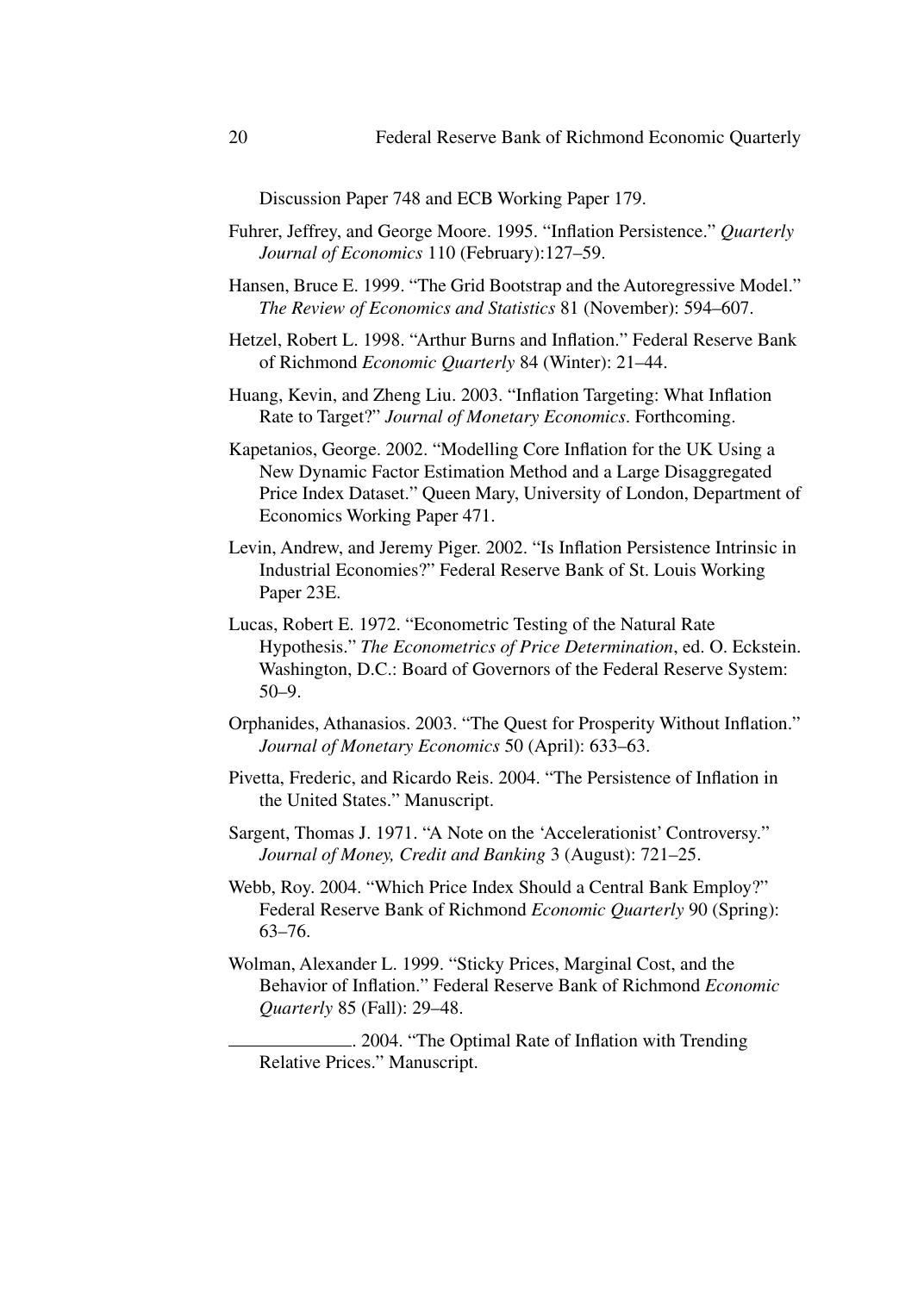# On the Aggregate Labor Supply

Yongsung Chang and Sun-Bin Kim

I ssues of labor supply are at the heart of macroeconomic studies of large cyclical fluctuations. The population puts forth more work effort in booms than in slumps. Economists' explanations of this phenomenon range from a ssues of labor supply are at the heart of macroeconomic studies of large cyclical fluctuations. The population puts forth more work effort in booms than in slumps. Economists' explanations of this phenomenon range dismissal of almost any role of supply and of market clearing at the other extreme. Disagreement is intense because labor markets' failure to clear may create a strong case favoring activist macroeconomic policy. According to the equilibrium business cycle models led by Lucas and Rapping (1969), people work more hours in some years than in others because the market rewards them for this pattern. Even in a non-equilibrium model in which the role of labor supply is dismissed in the short run, its slope is still important for the welfare cost of departing from the supply schedule. Labor supply elasticity is also crucial in evaluating the effect of taxes and government spending (e.g., Auerbach and Kotlikoff 1987; Judd 1987).

Figure 1 shows the cyclical components of total hours worked and wages for the U.S. economy for 1964:I–2003:II (detrended using the Hodrick-Prescott filter). Hours worked represent the total hours employed in the nonagricultural business sector. The wages are real hourly earnings of the production and nonsupervisory workers. Fluctuations of hours of work are much greater than those of wages.<sup>1</sup> If the intertemporal substitution hypothesis were to explain fluctuations in hours, it would require a labor supply elasticity beyond

We would like to thank Andreas Hornstein, Thomas Humphrey, Yash Mehra, and Pierre Sarte for their helpful comments. The views expressed herein are not necessarily those of the Federal Reserve Bank of Richmond or the Federal Reserve System.

<sup>1</sup> Moreover, wages are not strongly correlated with hours, casting further doubt on the intertemporal substitution mechanism. While the contemporaneous and dynamic correlations between hours and wages are important for business cycle analysis, we focus on the slope of the labor supply schedule only in this article. See Chang and Kim (2004b) on this issue.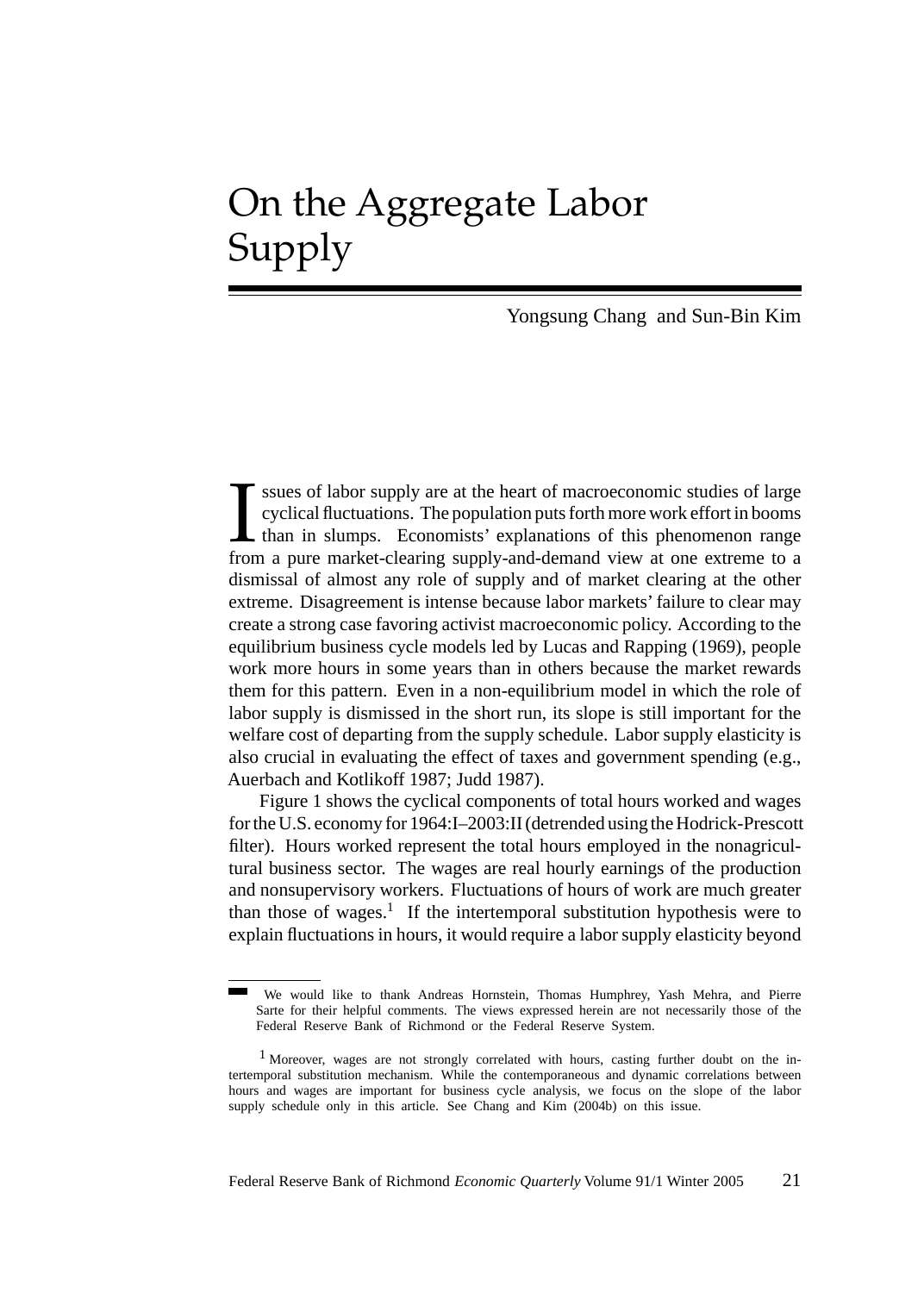the admissible estimates from the empirical micro studies, which are typically less than  $0.5<sup>2</sup>$ 

In this article, we demonstrate both qualitatively and quantitatively how the slope of the aggregate labor supply schedule is determined by the reservation wage distribution, rather than by the willingness to substitute leisure intertemporally.<sup>3</sup> Based on our recent studies (Chang and Kim 2004a, 2004b), we present a fully specified general equilibrium model economy where the reservation wage distribution is nondegenerate. While the model is parsimonious, it provides a laboratory in which we can investigate the mapping from individual to aggregate labor supply functions. The model economy is populated by many workers who face uninsurable idiosyncratic productivity shocks—as demonstrated in Aigagari's (1994) incomplete capital market and make decisions on the labor market participation—as demonstrated by Rogerson's (1985) study of indivisible labor. The cross-sectional distributions of earnings and wealth are comparable to those in the U.S. data. We find that the aggregate labor supply elasticity of such an economy is around one, even though the intertemporal substitution elasticity of leisure at the individual level is assumed to be 0.4. This aggregate elasticity is greater than the typical micro estimates but smaller than those often assumed in the aggregate models.

The article is organized as follows: Section 1 provides various models of aggregate labor supply based on individuals' work decisions. Section 2 presents illustrative examples that demonstrate how the aggregate labor supply depends on the reservation wage distribution. Section 3 lays out the model economy where the reservation wage distribution is dispersed. In Section 4, we calibrate the model parameters using various microdata and investigate the properties of aggregate labor supply of the model. Section 5 summarizes our findings.

## **1. LABOR SUPPLY: INDIVIDUAL VERSUS AGGREGATE**

In this section, we consider various models on individuals' labor supply decisions and derive the corresponding aggregate labor supply schedules. For

<sup>2</sup> In his survey paper, Pencavel (1986) reports that most estimates are between 0.00 and 0.45 for men. In their parallel survey of research on the labor supply of women, Killingsworth and Heckman (1986) present a wide range of estimates, from -0.3 to 14.0; they do not venture a guess as to which is correct but conclude that the elasticity is probably somewhat higher for women than men. See Blundell and MaCurdy (1999) for a more recent review of the literature. An alternative (equilibrium) approach is to introduce shifts in labor supply through shifts in preference (Bencivenga 1992), home technology (Benhabib, Rogerson, and Wright 1991; Greenwood and Hercowitz 1991), or government spending (Christiano and Eichenbaum 1992).

<sup>3</sup> Hansen's (1985) indivisible labor economy, based on the theory of employment lotteries by Rogerson (1988), generates a very high aggregate labor supply elasticity—in fact, infinity regardless of individual labor supply elasticity. However, the existence of employment lotteries is not strongly supported by the data, as the persons with greater hours or greater earnings per hour consume more. Our analysis illustrates that such an economy is a special case where the reservation wage distribution is degenerate.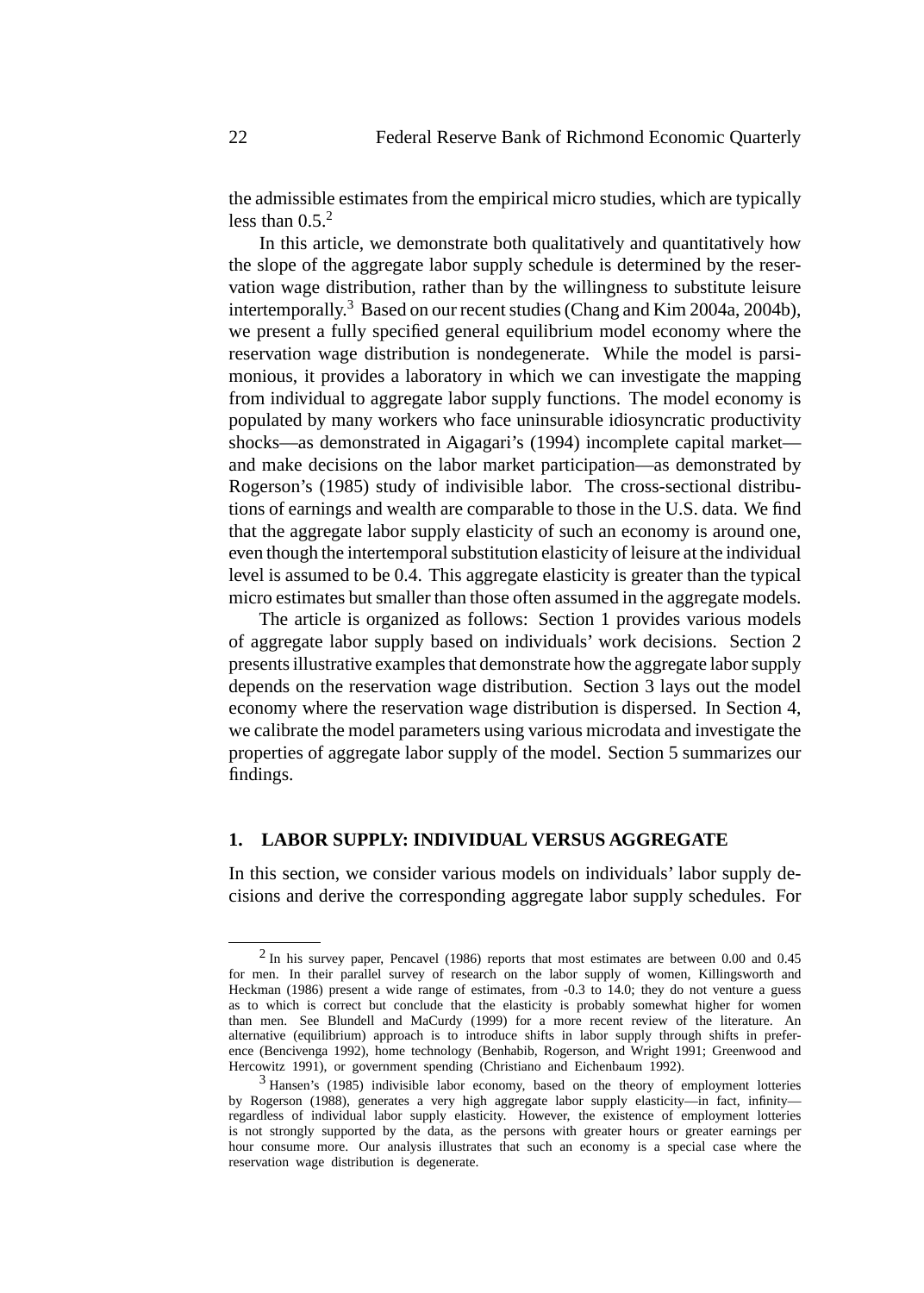the moment, we abstract from the intertemporal decisions. Hence, models in this section are static and of partial equilibrium. We will study a fully specified dynamic general equilibrium model in Section 3.

## **Homogeneous Agents with Divisible Labor**

Suppose there is measure one of identical agents with the following preferences over consumption, *c*, and hours worked, *h*:

$$
U = \max_{c,h} \ln c - B \frac{h^{1+1/\gamma}}{1+1/\gamma}
$$
 (1)

subject to

$$
c = wh + ra,\tag{2}
$$

where *w* is the hourly wage; *r*, the interest rate; and *a*, asset holdings. The first order condition for hours of work is

$$
Bh^{1/\gamma} = \frac{w}{c}.\tag{3}
$$

The marginal disutility from additional hours of work equals the marginal utility of consumption from income earned. The labor supply function can be written as

$$
h = \left(\frac{w}{Bc}\right)^{\gamma}.
$$
 (4)

The Frisch elasticity—elasticity of hours with respect to wage holding wealth (consumption) constant—is  $\gamma$ . With homogeneous agents, the aggregate labor supply elasticity is also  $\gamma$ . According to the empirical micro studies, the labor supply is inelastic since a typical value of  $\gamma$  is less than 0.5. As Figure 1 illustrates, inelastic labor supply is hard to reconcile with the fact that hours fluctuate greatly without much variation in wages.

#### **Homogeneous Agents with Indivisible Labor**

A large fraction of cyclical fluctuations of total hours worked reflects the decisions to work or not (the so-called extensive margin), whereas the micro elasticities reflect the variation of hours for employed workers (intensive margin). The indivisible labor model has been developed to highlight the extensive margin of labor supply.<sup>4</sup> Suppose an agent supplies  $\bar{h}$  hours if he works and zero hours otherwise. With homogeneous agents, the labor supply decision is

<sup>&</sup>lt;sup>4</sup> In general, the labor supply decision operates on both the extensive and intensive margins. However, workers are rarely allowed to choose completely flexible work schedules or to supply a small number of hours.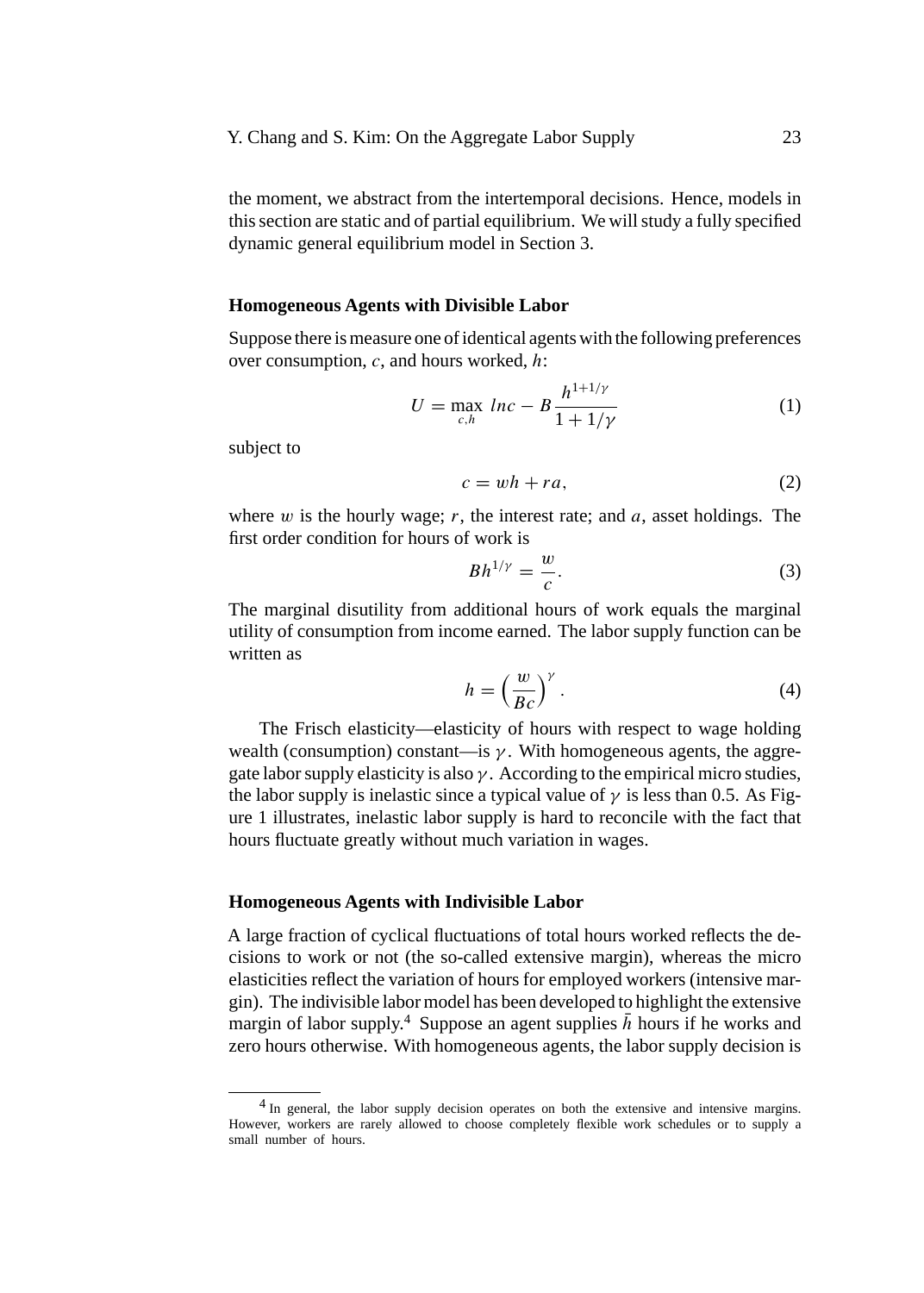

**Figure 1 Cyclical Components of Total Hours and Wages**

Notes: Hours worked represent the nonagricultural private sector. Wage is real hourly earnings for nonsupervisory and production workers.

randomized (see Hansen 1985 and Rogerson 1988). An agent chooses probability of working, *p*, and the expected utility is  $p(hc - B \frac{\bar{h}^{1+1/\gamma}}{1+1/\gamma}) + (1$  $p$ )(*lnc* − 0). Then the agent's maximization problem with the existence of a complete insurance market is

$$
U = \max_{c,p} \, \ln c - p \, B \frac{\bar{h}^{1+1/\gamma}}{1 + 1/\gamma},
$$

subject to

$$
c = wp\bar{h} + ra.
$$

The equilibrium value of  $p$  is equal to the fraction of agents that work, and the aggregate labor supply is given by  $H = p\bar{h}$ . The aggregate labor supply elasticity is infinite, as the stand-in agent's utility is linear in *p*. While the aggregate labor supply is infinitely elastic in this environment, the underlying assumptions—homogeneity and complete market—are vulnerable even to casual empiricism.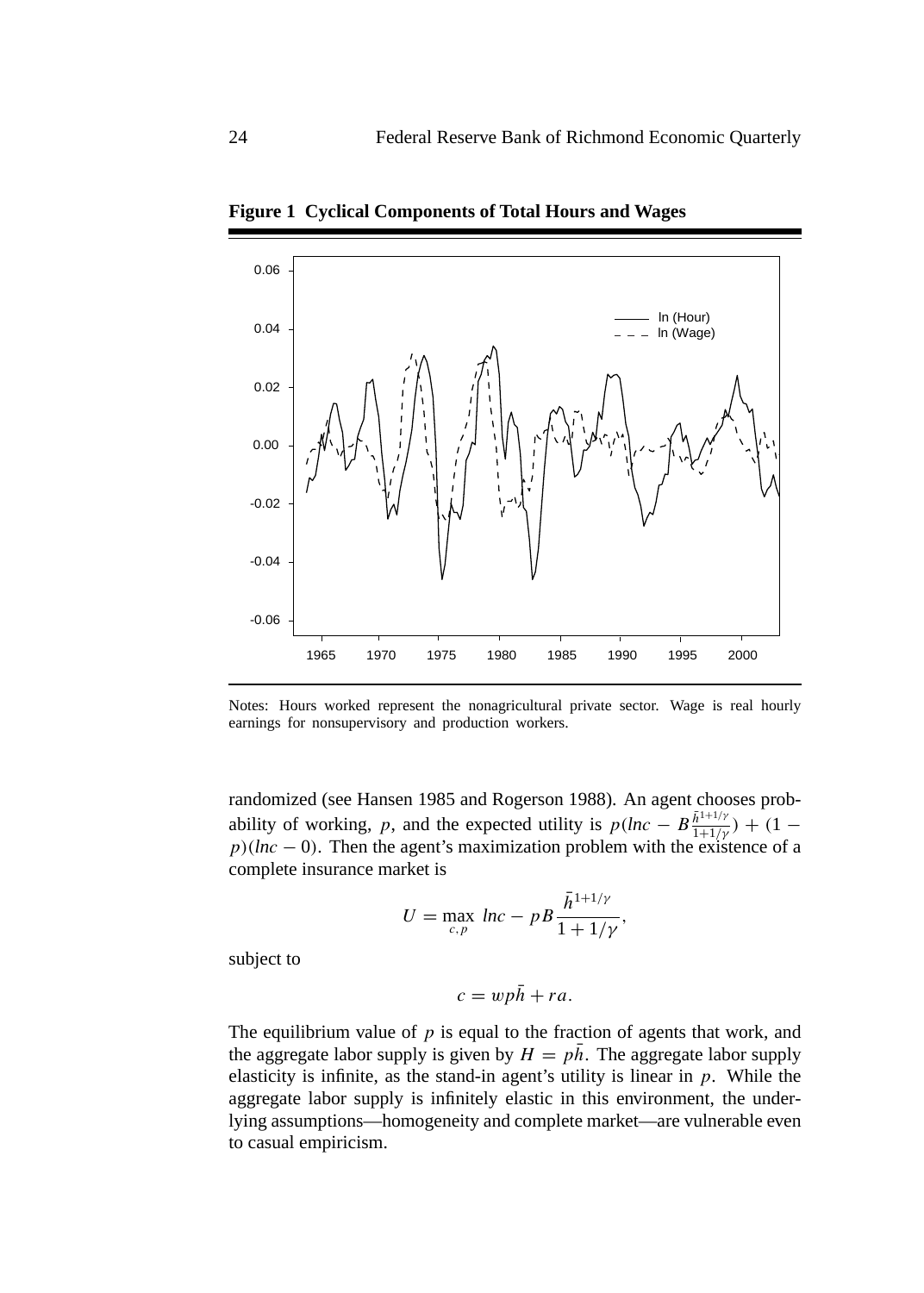## **Heterogeneous Agents with Indivisible Labor**

Suppose workers differ in both preference (*B*) and asset holdings (*a*) and that the complete insurance of idiosyncratic risks is not available. With indivisible labor, the agent, *i*, works if

$$
\log(w\bar{h} + ra_i) - B_i \frac{\bar{h}^{1+1/\gamma}}{1 + 1/\gamma} \ge \log-ra_i).
$$
 (5)

The reservation wage,  $\tilde{w}$ , is

$$
\widetilde{w} = \frac{ra_i}{\overline{h}} \Big( \exp(B_i \Delta) - 1 \Big), \tag{6}
$$

where  $\Delta = \frac{\bar{h}^{1+1/\gamma}}{1+1/\gamma}$  is a constant, independent of individual characteristics. Workers with high  $B_i$  (those who value leisure more relative to commodity consumption) exhibit a higher reservation wage. The richer (*ai*) a worker is, the higher his reservation wage. In general the reservation wage depends on various dimensions of cross-sectional heterogeneity. In Section 3, we investigate the fully specified dynamic general equilibrium model where the shape of  $\Phi(\tilde{w})$  is parsimoniously characterized by the microdata and depends on the agent's earnings ability as well as wealth.

## **2. ILLUSTRATIVE EXAMPLES**

Before we present our formal analysis, we provide the examples that illustrate the dependence of aggregate labor supply on the shape of reservation wage distribution. Suppose that equal numbers of two types of workers exist in the economy, with reservation wages of \$10 and \$20, respectively. Suppose also that labor supply is indivisible in the sense that a worker supplies one unit of labor if he works. Figure 2 shows that the aggregate labor supply the horizontal sum of individual labor supply—can have two elasticities. At a wage rate of \$10 and \$20, the elasticity is infinity. Otherwise, it is zero. Whenever a mass in the reservation wage distribution exists, the aggregate labor supply elasticity can take a large value. Suppose that many types of workers exist and that a worker works  $h$  hours if the market wage,  $w$ , exceeds the reservation wage,  $\tilde{w}$ :

$$
h(w) = \begin{cases} \bar{h} & \text{if } w \ge \widetilde{w}, \\ 0 & \text{otherwise.} \end{cases}
$$

The aggregate labor supply function,  $H(w)$ , is

$$
H(w) = \int_0^w \bar{h}\phi(\widetilde{w})d\widetilde{w} = \Phi(w)\bar{h}.
$$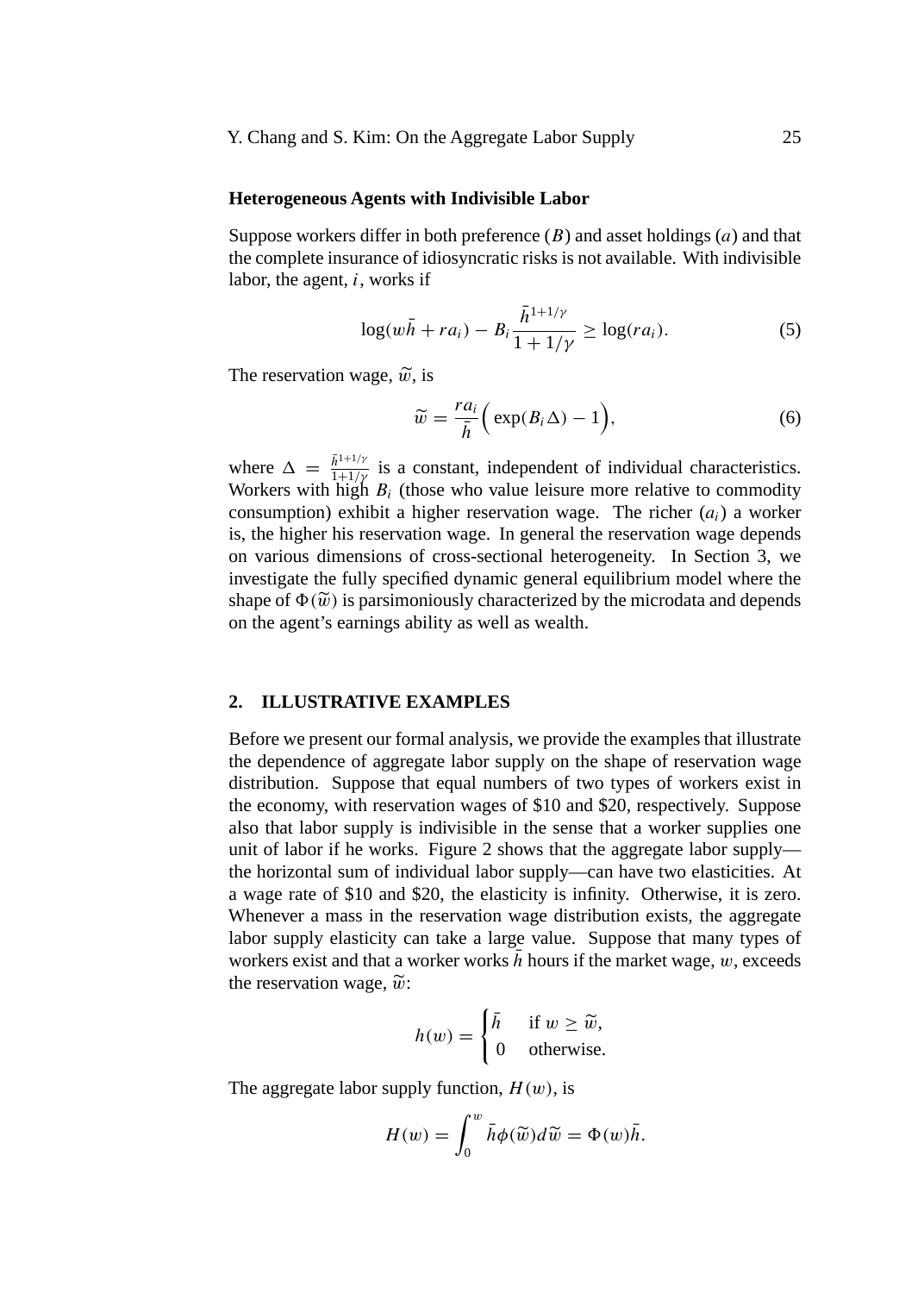

**Figure 2 Individual and Aggregate Labor Supply**

The aggregate labor supply elasticity,  $\Gamma(w) = \frac{H'(w)w}{H(w)}$ , is

$$
\Gamma(w) = \frac{\Phi'(w)w}{\Phi(w)}.
$$

The aggregate elasticity depends on the concentration of workers—the marginal density,  $\Phi'(w)$ , relative to the cumulative density,  $\Phi(w)$ . In the two-type workforce example, the aggregate elasticity is infinity where there is a mass of workers,  $(\Phi'(10) = \Phi'(20) = \infty)$ , and zero elsewhere. In the lottery economy of Hansen (1985) and Rogerson (1988), the reservation wage distribution is degenerate (as the agents are identical) at the equilibrium wage rate ( $\Phi'(w) = \infty$ ), and the aggregate elasticity becomes infinity.

The aggregate elasticity depends on the relative concentration of workers even when workers are allowed to work longer hours at higher wages. Suppose the labor supply of a worker is

$$
h(w; \widetilde{w}) = \begin{cases} \bar{h} + \hat{h}(w; \widetilde{w}) & \text{if } w \ge \widetilde{w}, \\ 0 & \text{otherwise.} \end{cases}
$$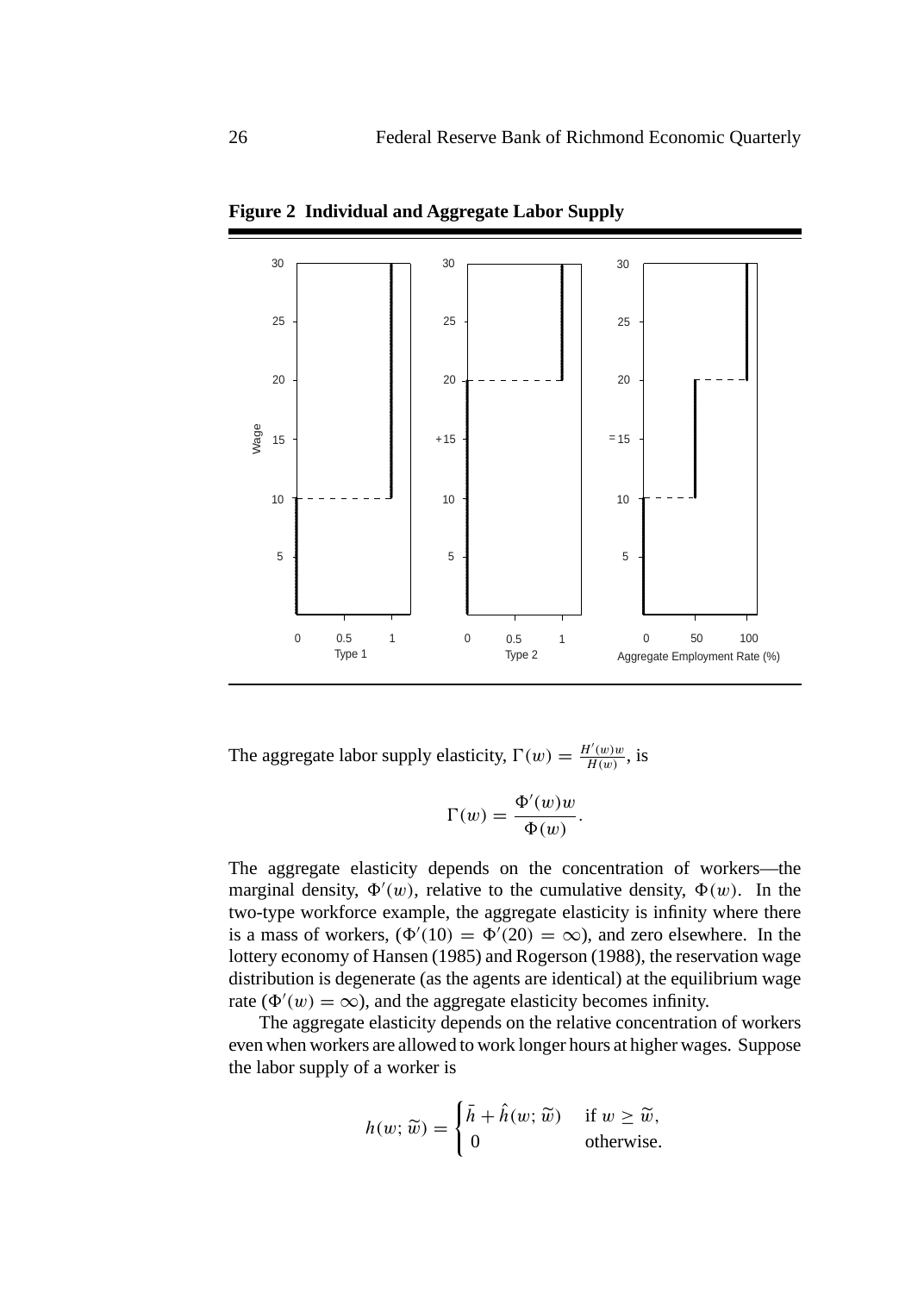## Y. Chang and S. Kim: On the Aggregate Labor Supply 27

Here  $\hat{h}(w; \tilde{w})$  is hours worked beyond the minimum hours,  $\bar{h}$ , and satisfies  $\hat{h}(w; \tilde{w}) \ge 0$  with equality when  $w = \tilde{w}$  and  $\hat{h}'(w; \tilde{w}) > 0.5$  The aggregate labor supply function is

$$
H(w) = \int_0^w h(w; \widetilde{w}) \phi(\widetilde{w}) d\widetilde{w} = \overline{h} \Phi(w) + \int_0^w \hat{h}(w; \widetilde{w}) \phi(\widetilde{w}) d\widetilde{w},
$$

where the total hours worked consists of the sum of the extensive margins, *h*(*w*), and that of intensive margins,  $\int_0^w \hat{h}(w; \tilde{w})\phi(\tilde{w})d\tilde{w}$ . Given that

$$
H'(w) = h(w; w)\phi(w) + \int_0^w h'(w; \widetilde{w})\phi(\widetilde{w})d\widetilde{w},
$$

the aggregate elasticity is

$$
\Gamma(w) = \frac{[\bar{h}\phi(w) + \int_0^w h'(w; \widetilde{w})\phi(\widetilde{w})d\widetilde{w}]}{\int_0^w h(w; \widetilde{w})\phi(\widetilde{w})d\widetilde{w}}.
$$
  
For illustrative purposes, suppose the individual labor supply elasticity,  $\gamma$ , is

constant across workers and wages:  $\gamma = \frac{h'(w; \tilde{w})w}{h(w; \tilde{w})}$ . Substituting  $h'(w; \tilde{w})$ <br>with  $\gamma$ , the aggregate elasticity can be again expressed as the sum of the with *γ* , the aggregate elasticity can be again expressed as the sum of the relative concentration of reservation wages and the individual elasticity:

$$
\Gamma(w) = \frac{\bar{h}\Phi'(w)w}{\bar{h}\Phi(w) + \int_0^w \hat{h}(w; \widetilde{w})\phi(\widetilde{w})d\widetilde{w}} + \gamma.
$$
  
These examples illustrate two important aspects of aggregate labor supply:

the aggregate elasticity can be different from that of microelasticity and the aggregate labor supply elasticity is not time-invariant because the reservation wage distribution evolves over time as the wealth distribution and the level of employment change over time. However, these examples are silent about the magnitude of the aggregate labor supply elasticity for which the exact shape of the empirical reservation wage distribution must be uncovered. In the next section, we present a model economy—a simplified version of Chang and Kim (2004a)—where the reservation wage distribution,  $\Phi(\tilde{w})$ , is determined by the asset accumulation of households that face different types of uninsurable income risks.<sup>6</sup> While the model is parsimonious, it allows for a complete characterization of the reservation wage distribution.

## **3. A FULLY SPECIFIED GENERAL EQUILIBRIUM MODEL**

There is a continuum (measure one) of workers who have identical preferences but different productivity. Individual productivity varies exogenously

<sup>5</sup> The minimum-hours restriction can be easily justified, for example, by fixed costs, such as commuting time.

<sup>6</sup> In Chang and Kim (2004a), the economy consists of many households made up of a husband and wife. Here we present a model that is populated by many single-agent households.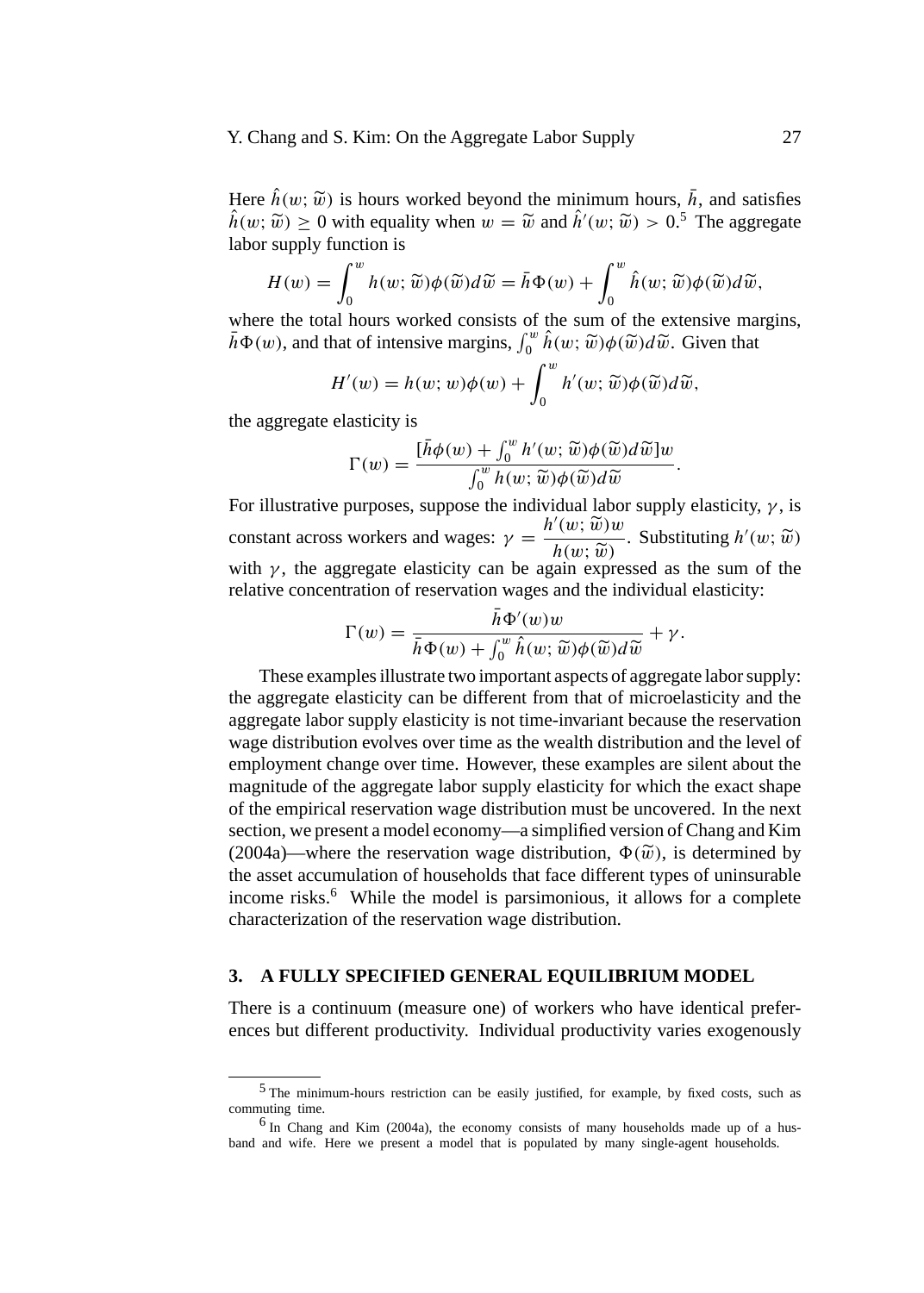according to a stochastic process with a transition probability distribution function,  $\pi_x(x'|x) = Pr(x_{t+1} \le x'|x_t = x)$ . A worker maximizes his utility over consumption,  $c_t$ , and hours worked,  $h_t$ :

$$
U = \max_{\{c_t, h_t\}_{t=0}^{\infty}} E_0 \bigg\{ \sum_{t=0}^{\infty} \beta^t u(c_t, h_t) \bigg\},\
$$

with

$$
u(c_t, h_t) = ln c_t - B \frac{h_t^{1+1/\gamma}}{1 + 1/\gamma},
$$

subject to

$$
a_{t+1} = w_t x_t h_t + (1 + r_t) a_t - c_t.
$$
 (7)

Workers trade claims for physical capital,  $a_t$ , which yields the rate of return,  $r_t$ , and depreciates at the rate,  $\delta$ . The capital market is incomplete. Physical capital is the only asset available to workers who face a borrowing constraint,  $a_t \geq \bar{a}$  for all *t*. We abstract from the intensive margin and assume that the labor supply is indivisible. If employed, a worker supplies  $\bar{h}$  units of labor and earns  $w_t x_t \bar{h}$ , where  $w_t$  is wage rate per effective unit of labor.

The representative firm produces output according to a Cobb-Douglas technology in capital,  $K_t$ , and efficiency units of labor,  $L_t$ :<sup>7</sup>

$$
Y_t = F(L_t, K_t, \lambda_t) = \lambda_t L_t^{\alpha} K_t^{1-\alpha},
$$

where  $\lambda_t$  is the aggregate productivity shock with a transition probability distribution function,  $\pi_{\lambda}(\lambda'|\lambda) = Pr(\lambda_{t+1} \leq \lambda'|\lambda_t = \lambda).$ <sup>8</sup>

The value function for an employed worker, denoted by  $V^E$ , is

$$
V^{E}(a, x; \lambda, \mu) = \max_{a' \in \mathcal{A}} \left\{ lnc - B \frac{\bar{h}^{1+1/\gamma}}{1 + 1/\gamma} + \beta E \Big[ \max \left\{ V^{E}(a', x'; \lambda', \mu') \right\},\right.\
$$

$$
V^{N}(a', x'; \lambda', \mu') \Big\} \Big| x, \lambda \Big] \Big\},
$$

subject to

$$
c = wx\bar{h} + (1+r)a - a',
$$

<sup>7</sup> This production function implicitly assumes that workers are perfect substitutes for each other. While this assumption abstracts from reality, it greatly simplifies the labor market equilibrium.

<sup>8</sup> In this model economy, the technology shock is the only aggregate shock. This restriction does not necessarily reflect our view on the source of the business cycles. As we would like to show that the preference residual contains a significant specification error rather than true shifts in preferences, we intentionally exclude shocks that may shift the labor supply schedule itself (e.g., shifts in government spending or changes in the income tax rate) from the present article.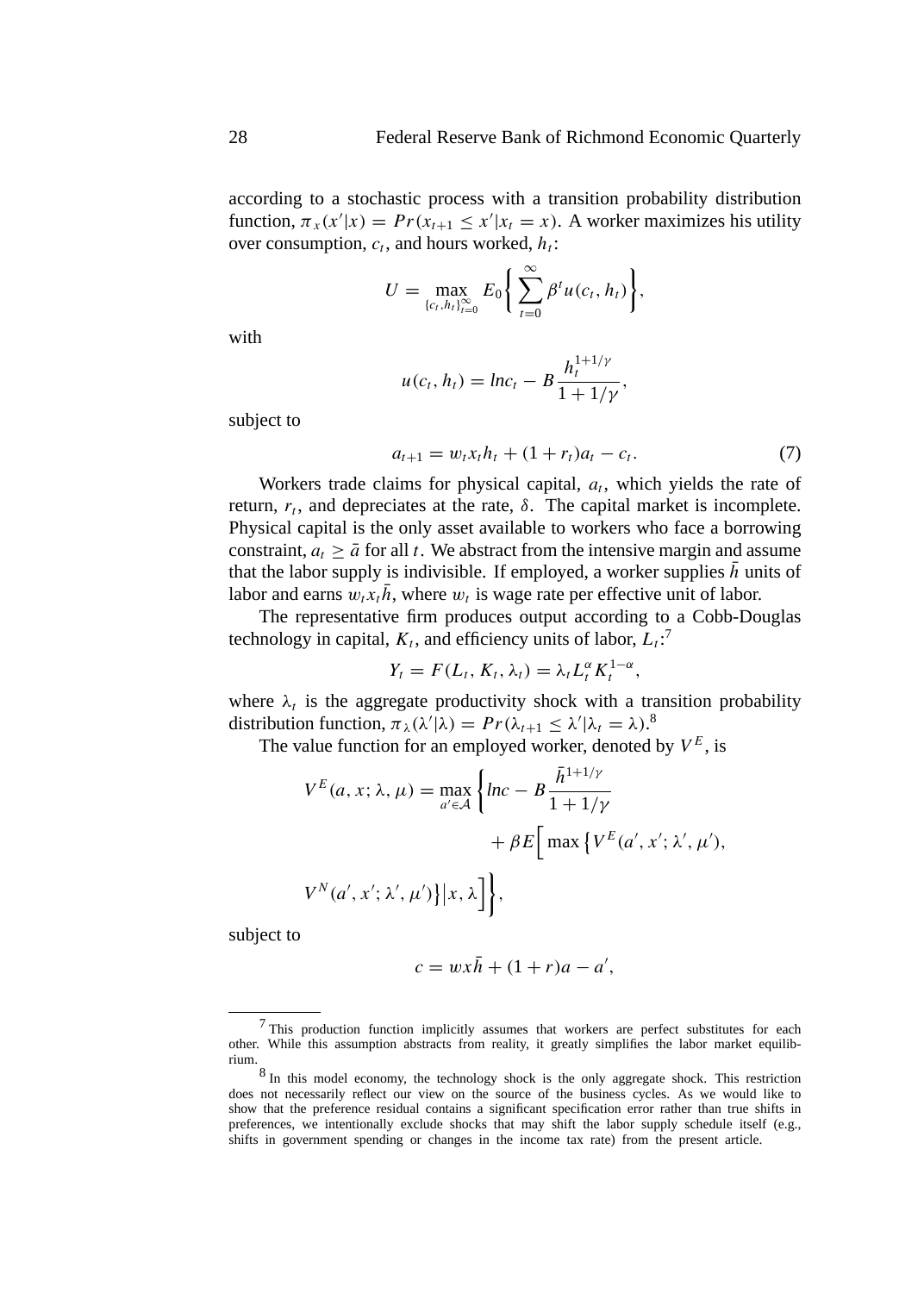Y. Chang and S. Kim: On the Aggregate Labor Supply 29

$$
a' \ge \bar{a}
$$
, and  
 $\mu' = \mathbf{T}(\lambda, \mu)$ ,

where **T** denotes a transition operator that defines the law of motion for the distribution of workers,  $\mu(a, x)$ .<sup>9</sup> The value function for a nonemployed worker, denoted by  $V^N(a, x; \lambda, \mu)$ , is defined similarly with  $h = 0$ . Then, the labor supply decision is characterized by

$$
V(a, x; \lambda, \mu) = \max_{h \in \{0, \bar{h}\}} \{ V^{E}(a, x; \lambda, \mu), V^{N}(a, x; \lambda, \mu) \}.
$$

Equilibrium consists of a set of value functions,  ${V^E(a, x; \lambda, \mu), V^N}$  $(a, x; \lambda, \mu)$ ,  $V(a, x; \lambda, \mu)$ ; a set of decision rules for consumption, asset holdings, and labor supply,  $\{c(a, x; \lambda, \mu), a'(a, x; \lambda, \mu), h(a, x; \lambda, \mu)\};$ aggregate inputs,  $\{K(\lambda, \mu), L(\lambda, \mu)\}$ ; factor prices,  $\{w(\lambda, \mu), r(\lambda, \mu)\}$ ; and a law of motion for the distribution  $\mu' = \mathbf{T}(\lambda, \mu)$  such that:

1. Individuals optimize:

Given  $w(\lambda, \mu)$  and  $r(\lambda, \mu)$ , the individual decision rules— $c(a, x; \lambda, \mu)$ ,  $a'(a, x; \lambda, \mu)$ , and  $h(a, x; \lambda, \mu)$ —solve  $V^E(a, x; \lambda, \mu)$ ,  $V^N(a, x; \lambda, \mu)$ , and  $V(a, x; \lambda, \mu)$ .

2. The representative firm maximizes profits:

$$
w(\lambda, \mu) = F_1(L(\lambda, \mu), K(\lambda, \mu), \lambda)
$$
, and

$$
r(\lambda, \mu) = F_2(L(\lambda, \mu), K(\lambda, \mu), \lambda) - \delta
$$

for all  $(\lambda, \mu)$ .

3. The goods market clears:

$$
\int \left\{ a'(a, x; \lambda, \mu) + c(a, x; \lambda, \mu) \right\} d\mu = F\big(L(\lambda, \mu), K(\lambda, \mu), \lambda \big) +
$$
  

$$
(1 - \delta)K
$$

for all  $(\lambda, \mu)$ .

4. Factor markets clear:

$$
L(\lambda, \mu) = \int xh(a, x; \lambda, \mu)d\mu
$$
, and  

$$
K(\lambda, \mu) = \int ad\mu
$$

<sup>&</sup>lt;sup>9</sup> Let A and X denote sets of all possible realizations of a and x, respectively. The measure  $\mu(a, x)$  is defined over a *σ*-algebra of  $A \times \mathcal{X}$ .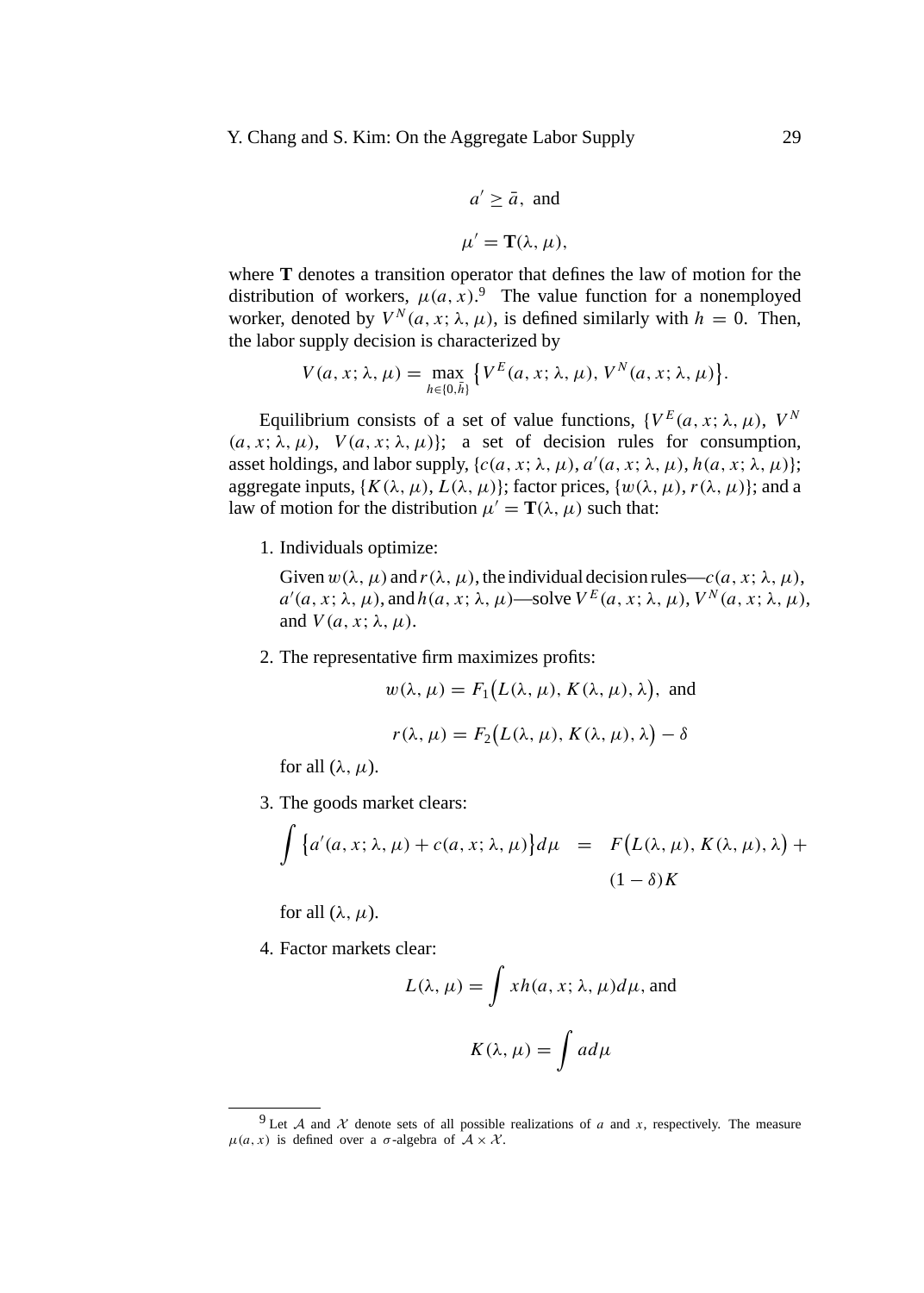| <b>Parameter</b>           | <b>Description</b>                                             |  |  |  |
|----------------------------|----------------------------------------------------------------|--|--|--|
| $\alpha = 0.64$            | Labor share in production function                             |  |  |  |
| $\beta = 0.9785504$        | Discount factor                                                |  |  |  |
| $\nu = 0.4$                | Individual labor supply elasticity with divisible labor        |  |  |  |
| $B = 151.28$               | Utility parameter                                              |  |  |  |
| $\overline{h} = 1/3$       | Labor supply if working                                        |  |  |  |
| $\bar{a} = -2.0$           | Borrowing constraint                                           |  |  |  |
| $\rho_r = 0.939$           | Persistence of idiosyncratic productivity shock                |  |  |  |
| $\sigma_{x} = 0.287$       | Standard deviation of innovation to idiosyncratic productivity |  |  |  |
| $\rho_{\lambda}=0.95$      | Persistence of aggregate productivity shock                    |  |  |  |
| $\sigma_{\lambda} = 0.007$ | Standard deviation of innovation to aggregate productivity     |  |  |  |

**Table 1 Parameters of the Benchmark Model Economy**

for all  $(\lambda, \mu)$ .

5. Individual and aggregate behaviors are consistent:

$$
\mu'(A^0, X^0) = \int_{A^0, X^0} \left\{ \int_{\mathcal{A}, \mathcal{X}} 1_{a' = a'(a, x; \lambda, \mu)} d\pi_x(x'|x) d\mu \right\} da'dx'
$$
  
for all  $A^0 \subset \mathcal{A}$  and  $X^0 \subset \mathcal{X}$ .

**4. QUANTITATIVE ANALYSIS**

#### **Calibration**

We briefly explain the choice of the model parameters. The unit of time is a business quarter. We assume that *x* follows an AR(1) process:  $ln x' = \rho_x ln x +$  $\varepsilon_x$ , where  $\varepsilon_x \sim N(0, \sigma_x^2)$ . As we view *x* as reflecting a broad measure of earnings ability in the market, we estimate the stochastic process of *x* based on the wages from the Panel Study of Income Dynamics (PSID) for 1979–1992. The values of  $\rho_x = 0.939$  and  $\sigma_x = 0.287$  reflect the persistence and standard deviation of innovations to individual wages.<sup>10</sup> The other parameters of the article are in accordance with the business cycle analysis and empirical labor supply literature. A working individual spends one-third of her discretionary time:  $\bar{h} = 1/3$ . The individual compensated labor supply elasticity of hours, *γ*, is 0.4. The labor share of output,  $\alpha$ , is 0.64, and the depreciation rate, *δ*, is 2.5 percent. We search for the weight parameter on leisure, *B*, such

 $10$  These are maximum-likelihood estimates of Heckman (1979), correcting for a sample selection bias. Our estimate for income shocks does not purge the life-cycle effect. In our companion paper, Chang and Kim (2004a), we use both cases. When the life-cycle effect (accounted for by observed characteristics such as age, education, and sex) is purged, the aggregate labor supply elasticity becomes slightly bigger because the reservation wage distribution becomes less dispersed.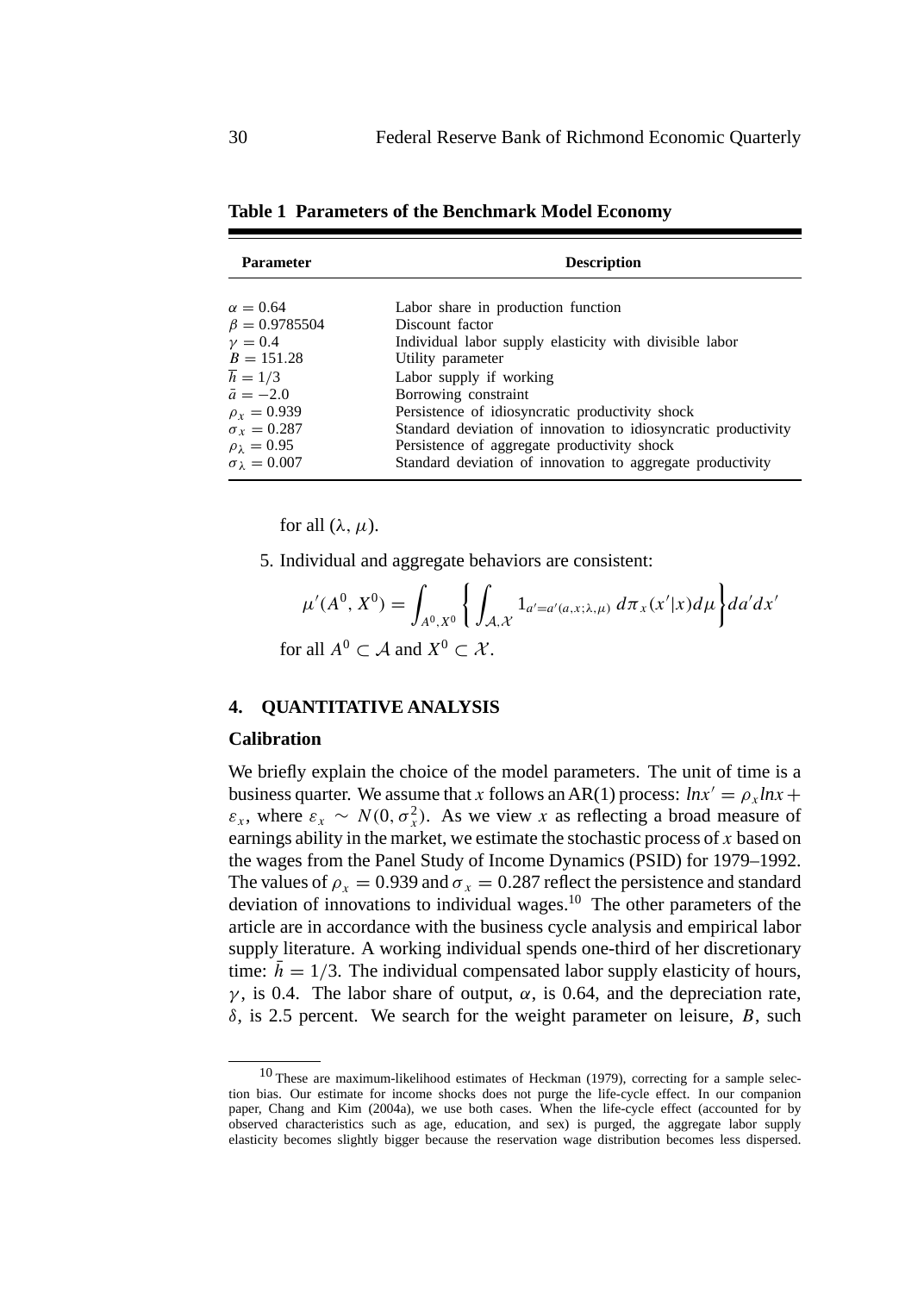|                                  | Ouintile |       |       |       |       |       |
|----------------------------------|----------|-------|-------|-------|-------|-------|
|                                  | 1st      | 2nd   | 3rd   | 4th   | 5th   | Total |
| <b>PSID</b>                      |          |       |       |       |       |       |
| Share of wealth                  | $-0.52$  | 0.50  | 5.06  | 18.74 | 76.22 | 100   |
| Group average/population average | $-0.02$  | 0.03  | 0.25  | 0.93  | 3.81  |       |
| Share of earnings                | $-7.51$  | 11.31 | 18.72 | 24.21 | 38.23 | 100   |
| Model                            |          |       |       |       |       |       |
| Share of wealth                  | $-2.05$  | 2.46  | 10.22 | 23.88 | 65.49 | 100   |
| Group average/population average | $-0.10$  | 0.12  | 0.51  | 1.19  | 3.27  |       |
| Share of earnings                | 9.70     | 15.06 | 19.01 | 23.59 | 32.63 | 100   |

#### **Table 2 Characteristics of Wealth Distribution**

Notes: The PSID statistics reflect the family wealth and earnings levels published in their 1984 survey.

that the steady state employment rate is 60 percent, the current population survey average for 1967:II–2000:IV. The discount factor,  $\beta$ , is chosen so that the quarterly rate of return to capital is 1 percent. The aggregate productivity shock,  $\lambda_t$ , follows an AR(1) process:  $ln \lambda' = \rho_{\lambda} ln \lambda + \varepsilon_{\lambda}$ , where  $\varepsilon_{\lambda} \sim N(0, \sigma_{\lambda}^2)$ . We set  $\rho_{\lambda}$  equal to 0.95 and  $\sigma_{\lambda}$  equal to 0.007, following Kydland and Prescott (1982). Table 1 summarizes the parameter values of the benchmark economy.

#### **Cross-Sectional Earnings and Wealth Distribution**

As we investigate the aggregation issue, it is desirable for the model economy to possess a reasonable amount of heterogeneity. We compare cross-sectional earnings and wealth—two important observable dimensions of heterogeneity in the labor market—found in the model and in the data.

Table 2 summarizes both the PSID and the model's detailed information on wealth and earnings. Family wealth in the PSID (1984 survey) reflects the net worth of houses, other real estate, vehicles, farms and businesses owned, stocks, bonds, cash accounts, and other assets. For each quintile group of wealth distribution, we calculate the wealth share, ratio of group average to economy-wide average, and the earnings share.

In both the data and the model, the poorest 20 percent of families in terms of wealth distribution were found to own virtually nothing. In fact, households in the first quintile of wealth distribution were found to be in debt in both the model and the data. The PSID found that households in the fourth and fifth quintile own 18.74 and 76.22 percent of total wealth, respectively, while, according to the model, they own 23.88 and 65.49 percent, respectively. The average wealth of those in the fourth and fifth quintile is, respectively, 0.93 and 3.81 times larger than that of a typical household, according to the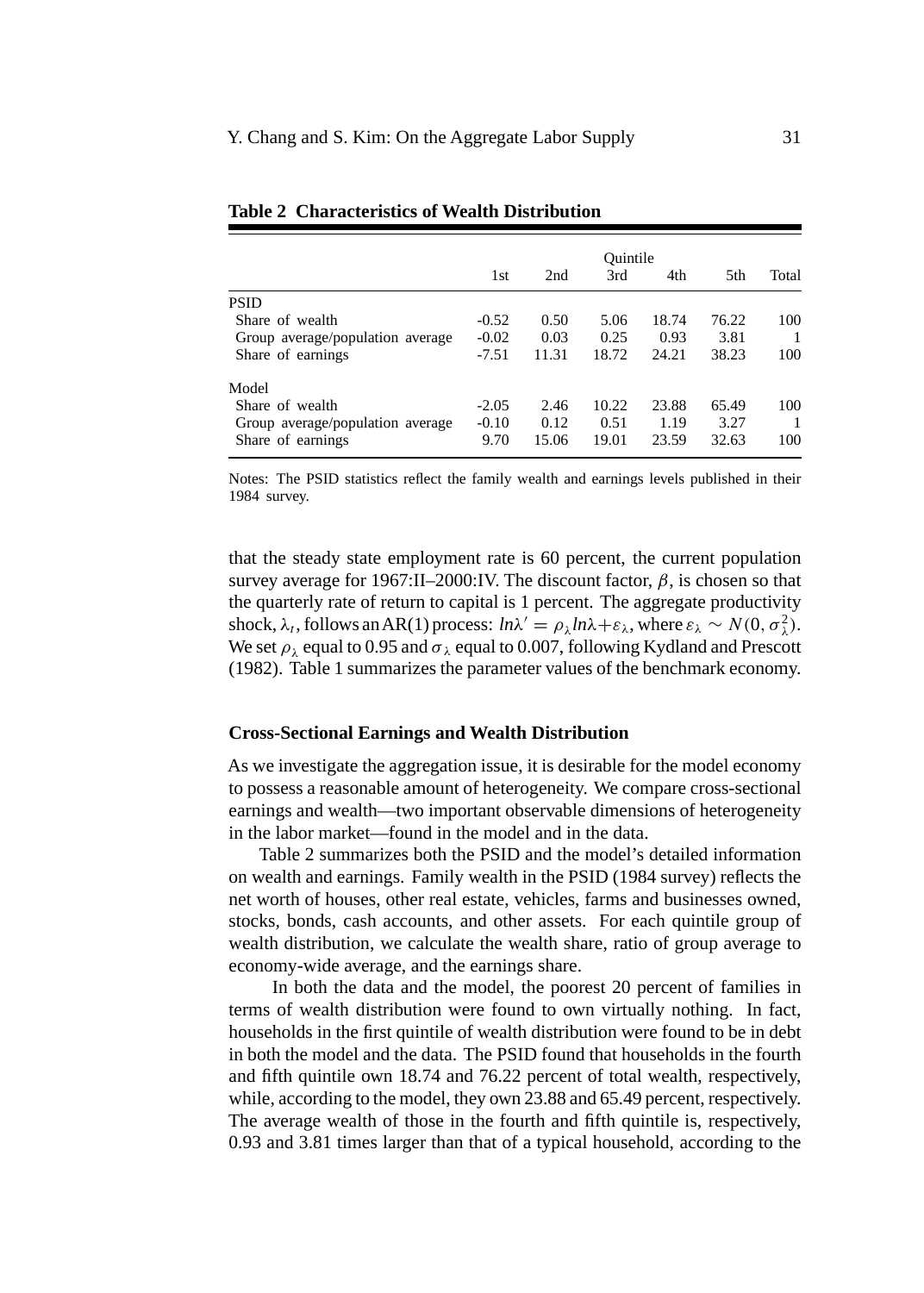

**Figure 3 Reservation Wage Schedule**

Notes: The graphs denote the reservation wage schedule of the benchmark model. Wages (quarterly earnings) and assets are in 1983 dollars.

PSID. These ratios are 1.19 and 3.27 according to our model. The fourth and fifth quintile groups of the wealth distribution earn, respectively, 24.21 and 38.23 percent of total earnings, according to the PSID. The corresponding groups earn 23.59 and 32.63 percent, respectively, in the model.

Overall, the wealth distribution is found to be more skewed in the data. In particular, our model fails to match the highly concentrated wealth found in the right tail of the distribution. In the PSID, the top 5 percent of the population controls about half of total wealth (not shown in Table 2), whereas, in our model, they possess only 20 percent of total wealth. Since our primary objective is not to explain the top 1 to 5 percent of the population, we argue that the model economy presented in this article possesses a reasonable degree of heterogeneity, thus making it possible to study the effects of aggregation in the labor market.

## **Reservation Wage Distribution**

The reservation wage distribution is crucial for the mapping from individual to aggregate labor supply. In Figure 3, we plot the reservation wage schedule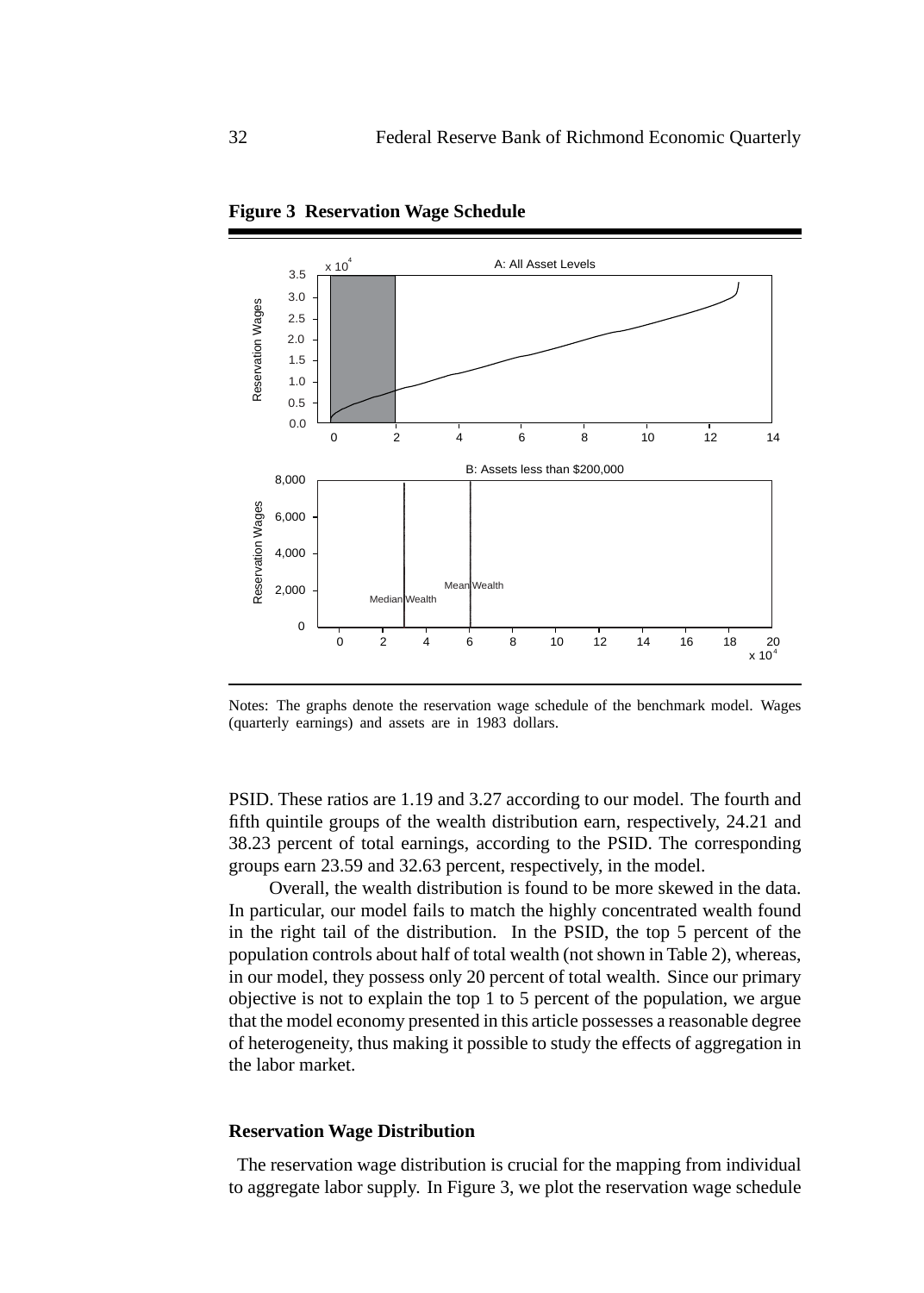

**Figure 4 Reservation Wages and Participation Rates**

Notes: The graph denotes the inverse cumulative distribution functions of reservation wages. Wages are quarterly earnings in 1983 dollars.

of the benchmark model for all asset levels (panel A) and for assets less than \$200,000 (panel B). At a given asset level, workers with wages (productivity) above the line choose to work. The reservation wage increases as the asset level increases. To illustrate, we adjust the units so that the mean asset of the model matches the average asset in the 1984 PSID survey, \$60,524; thus, the values are in 1983 dollars.<sup>11</sup> Consider a worker whose assets are \$29,880, the median of the wealth distribution from the model. According to the model, he is indifferent between working and not working at quarterly earnings of \$3,287. Another worker whose assets are equivalent to the average asset holding of the economy, \$60,524 (which belongs to the 66th percentile of the wealth distribution in our model and to the 72nd percentile in the PSID), is indifferent about working at \$4,273 per quarter.

In Figure 4 we plot the inverse cumulative distribution of reservation wages of the model. In practice, the reservation wage distribution is neither observed nor constant over time. Based on the reservation wage schedule and

<sup>11</sup> The mean asset in our model is 14.48 units. The reservation wages in the vertical axis reflect quarterly earnings (the reservation wage rate multiplied by  $\bar{h}$ ).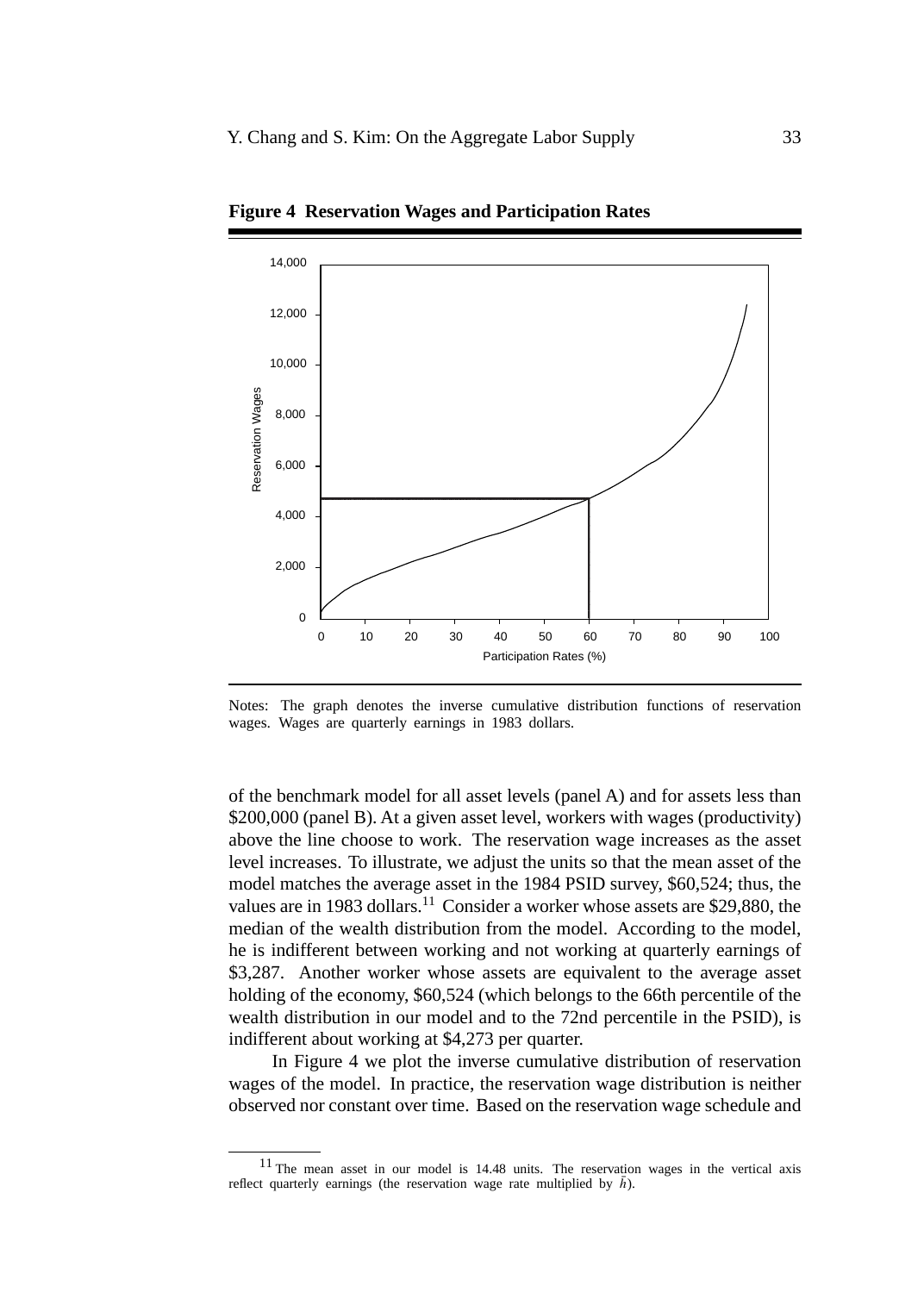

**Figure 5 Total Hours Worked from the Models**

invariant distribution,  $\mu(x, a)$ , we can infer the responsiveness of labor market participation. In Table 3 we compute the elasticities of participation with respect to the reservation wage around the steady state. These values may be viewed as the aggregate labor supply elasticity with zero wealth effect as they assume the *entire* wealth distribution held is constant. For the model economy, the elasticities are 1.12, 1.05, and 0.97, respectively, at the employment rates of 58, 60, and 62 percent. Overall, these values are bigger than typical micro estimates, but they remain in a moderate range. In particular, a very high elasticity—in fact, infinity—generated by a lottery economy with a homogeneous workforce (in which the reservation wage distribution is degenerate) does not survive serious heterogeneity.

Finally, we would like to emphasize that, when labor supply is indivisible, the slope of the aggregate labor supply schedule is mostly determined by the distribution of reservation wages rather than by the willingness to substitute leisure intertemporally. In fact, the aggregate labor supply is independent of *γ* in our economy. With a binary choice of hours, utility of market participants and non-participants differs by a constant term,  $B_{\frac{\bar{h}^{1+1}}{1+1/\gamma}}^{\frac{\bar{h}^{1+1}}{1+1/\gamma}}$  [Recall (6)]. Given  $\gamma$ , we adjust *B* (the weight parameter on disutility from working) to match the 60 percent employment rate in the steady state, leaving the above constant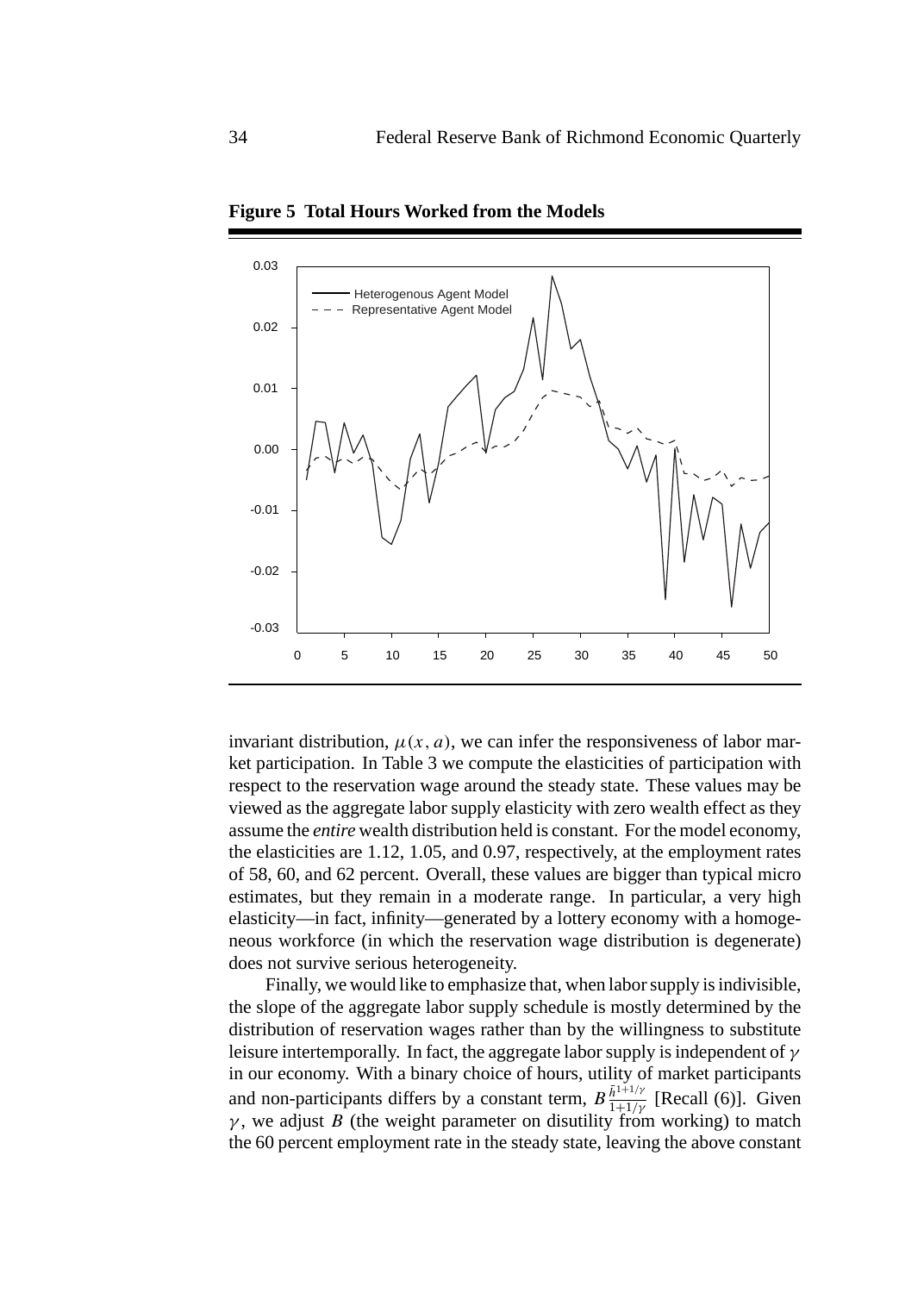| $E = 58\%$ | <b>Employment Rate</b><br>$E = 60\%$ | $E = 62\%$ |
|------------|--------------------------------------|------------|
| 1.12       | 1.05                                 | 0.97       |

**Table 3 Labor Supply Elasticity Implied by the Reservation Wage Distribution**

Notes: The numbers reflect the elasticity of the labor market participation rate with respect to reservation wage (evaluated at employment rates of 58, 60, and 62 percent) based on the reservation wage distribution in the steady state.

term unchanged. As a result, the steady state reservation-wage distribution remains the same regardless of *γ* .

## **Comparison with the Representative Agent Model**

We compare the volatility of hours from our model economy to that of the representative agent economy. Both model economies will be subject to identical stochastic aggregate productivity shocks that resemble that of the post-war total factor productivity (Solow residual).

The value function of the representative agent,  $V^R(K, \lambda)$ , is

$$
V^{R}(K,\lambda) = \max_{C,H} \left\{ lnC - B \frac{H^{1+1/\gamma}}{1+1/\gamma} + \beta E \left[ V^{R}(K',\lambda') \Big| \lambda \right] \right\},\,
$$

subject to

$$
K' = F(K, H, z) + (1 - \delta)K - C.
$$

Except for  $\beta$ , the same parameter values are used,  $\beta = 0.99$ <sup>12</sup> Fluctuation of the heterogeneous agent model is solved by the method developed by Krusell and Smith (1998). Figure 5 shows the sample paths of total hours worked (percentage deviations from the steady states), respectively, from the heterogeneous agent economy and the representative agent economy,  $\gamma = 0.4$ . In the face of aggregate productivity shocks whose stochastic process resembles that of the post-war total factor productivity, hours of work from the heterogeneous agent economy exhibit a much greater volatility than those of the representative agent model.

 $12 B$  is a free parameter in a sense that it does not affect the dynamics around the steady state.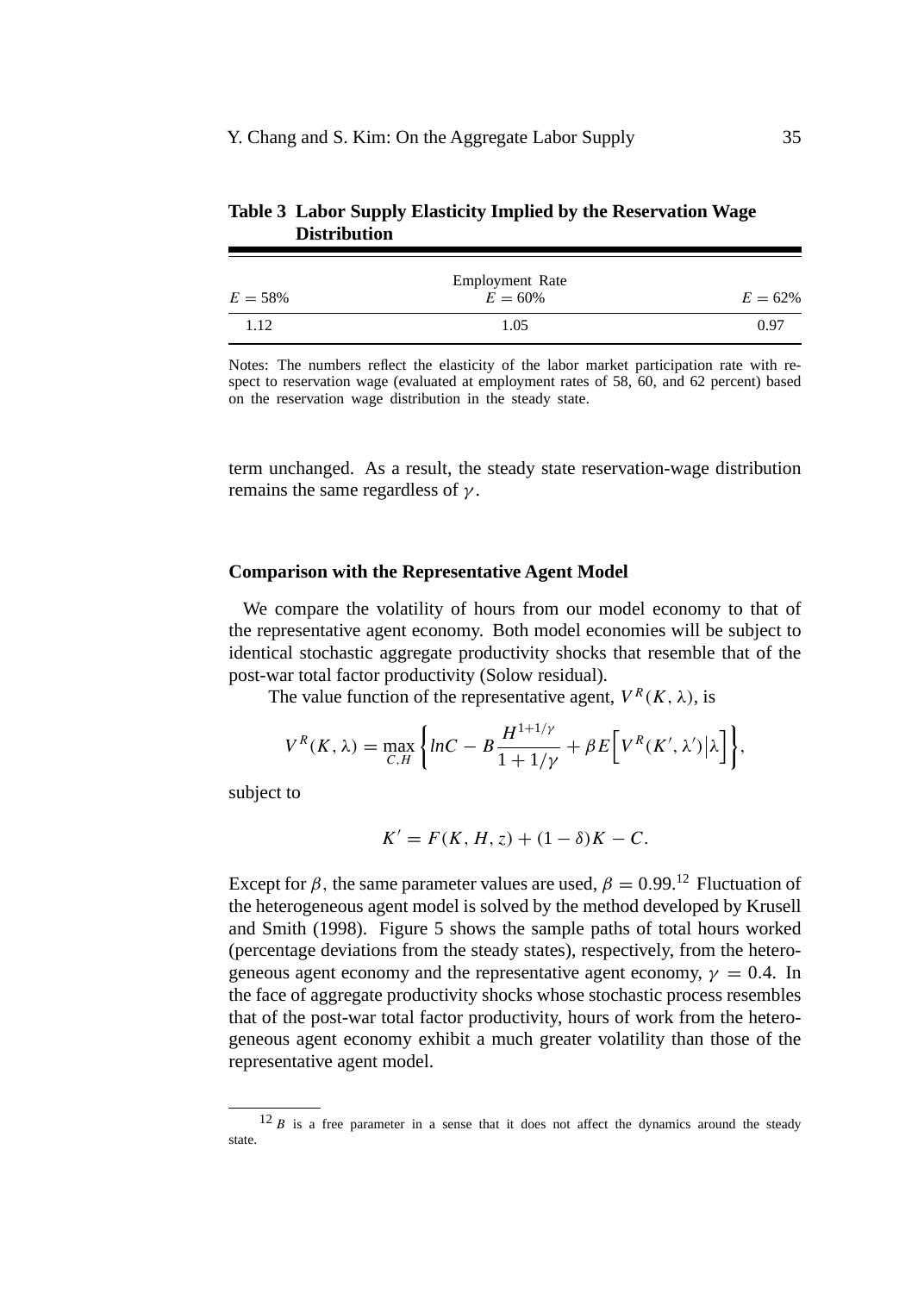## **5. SUMMARY**

We demonstrate that, at the aggregate level, the labor supply elasticity can significantly depart from the microelasticity. In an economy where households make decisions on labor market participation, the slope of the aggregate labor supply curve is determined by the distribution of reservation wages rather than by the willingness to substitute leisure intertemporally. We present a model economy where households face uninsurable idiosyncratic income shocks. While the model is parsimonious, the cross-sectional distributions of earnings and wealth are comparable to those in the U.S. data. We find that the aggregate labor supply elasticity of such an economy is around 1.0—despite the low intertemporal substitution elasticity of leisure, assumed to be 0.4. The equilibrium approach of business cycle analysis has been criticized on the grounds that it requires an elasticity higher than the intertemporal substitution elasticity estimated from the microdata. Our analysis shows that, while the aggregate labor elasticity can depart from a microelasticity, it remains in a moderate range as the reservation wage distribution is dispersed.

## **REFERENCES**

- Aiyagari, Rao S. 1994. "Uninsured Idiosyncratic Risk and Aggregate Savings." *Quarterly Journal of Economics* CIX: 659–83.
- Auerbach, A. J., and L. J. Kotlikoff. 1987. *Dynamic Fiscal Policy.* Cambridge, U.K.: Cambridge University Press.
- Bencivenga, Valerie. 1992. "An Econometric Study of Hours and Output Variation with Preference Shocks." *International Economic Review* (33): 448–71.
- Benhabib, Jess, Richard Rogerson, and Randall Wright. 1991. "Homework in Macroeconomics: Household Production and Aggregate Fluctuations." *Journal of Political Economy* 99: 1166–87.
- Blundell, Richard, and Thomas MaCurdy. 1999. "Labor Supply: A Review of Alternative Approaches." In *Handbook of Labor Economics*, Vol. 3A. Ed. O. Ashenfelter and D. Card. Amsterdam: North Holland: 1599–695.
- Chang, Yongsung, and Sun-Bin Kim. 2004a. "From Individual to Aggregate Labor Supply: A Quantitative Analysis Based on a Heterogeneous Agent Macroeconomy." Manuscript, Federal Reserve Bank of Richmond.

. 2004b. "Heterogeneity and Aggregation in the Labor Market: Implications for Aggregate Preference Shocks." Manuscript,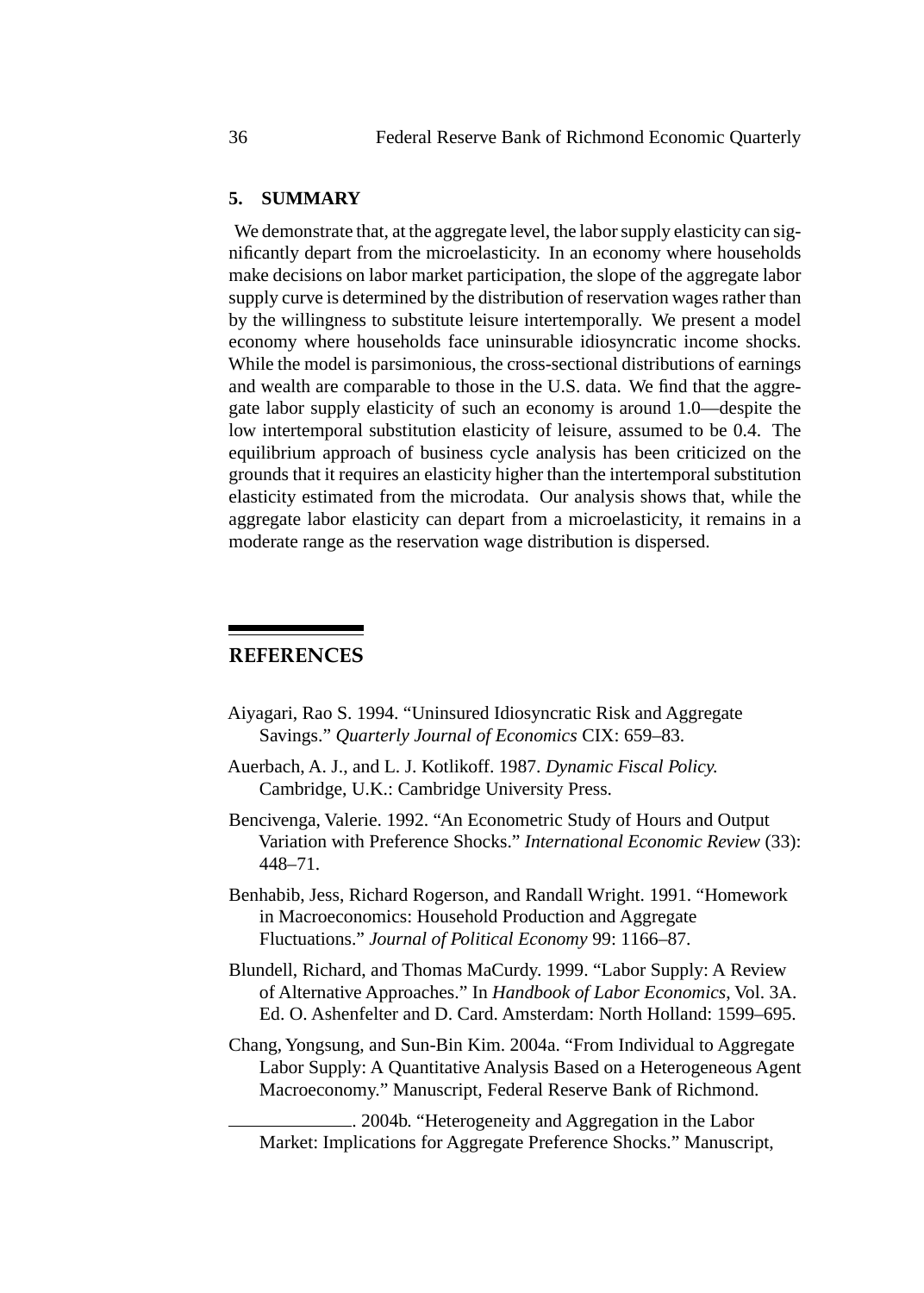Federal Reserve Bank of Richmond.

- Christiano, Lawrence J., and Martin Eichenbaum. 1992. "Current Real-Business Cycle Theories and Aggregate Labor-Market Fluctuations." *American Economic Review* 82: 430–50.
- Greenwood, Jeremy, and Zvi Hercowitz. 1991. "The Allocation of Capital and Time over the Business Cycle." *Journal of Political Economy* 99: 1188–215.
- Hansen, Gary D. 1985. "Indivisible Labor and the Business Cycle." *Journal of Monetary Economics* 16: 309–27.
- Heckman, James. 1979. "Sample Selection Bias as a Specification Error." *Econometrica* 47 (1): 153–62.
- Judd, Kenneth L. 1987. "The Welfare Cost of Factor Taxation in a Perfect Foresight Model." *Journal of Political Economy* 95(4): 675–709.
- Killingsworth, Mark R., and James Heckman. 1986. "Female Labor Supply." *Handbook of Labor Economics,* Vol. 1. Ed. O. Ashenfelter and R. Layards. Amsterdam: North Holland: 103–204.
- Krusell, Per, and Anthony Smith. 1998. "Income and Wealth Heterogeneity in the Macroeconomy." *Journal of Political Economy* 106: 867–96.
- Kydland, Finn E., and Edward Prescott. 1982. "Time to Build and Aggregate Fluctuations." *Econometrica* 50: 1345–70.
- Lucas, Robert E. Jr., and Leonard Rapping. 1969. "Real Wages, Employment, and Inflation." *Journal of Political Economy* 77: 721–54.
- Pencavel, John. 1986. "Labor Supply of Men." *Handbook of Labor Economics,* Vol. 1. Ed. O. Ashenfelter and R. Layards. Amsterdam: North Holland: 3–102.
- Rogerson, Richard. 1988. "Indivisible Labor, Lotteries and Equilibrium." *Journal of Monetary Economics* 21: 3–16.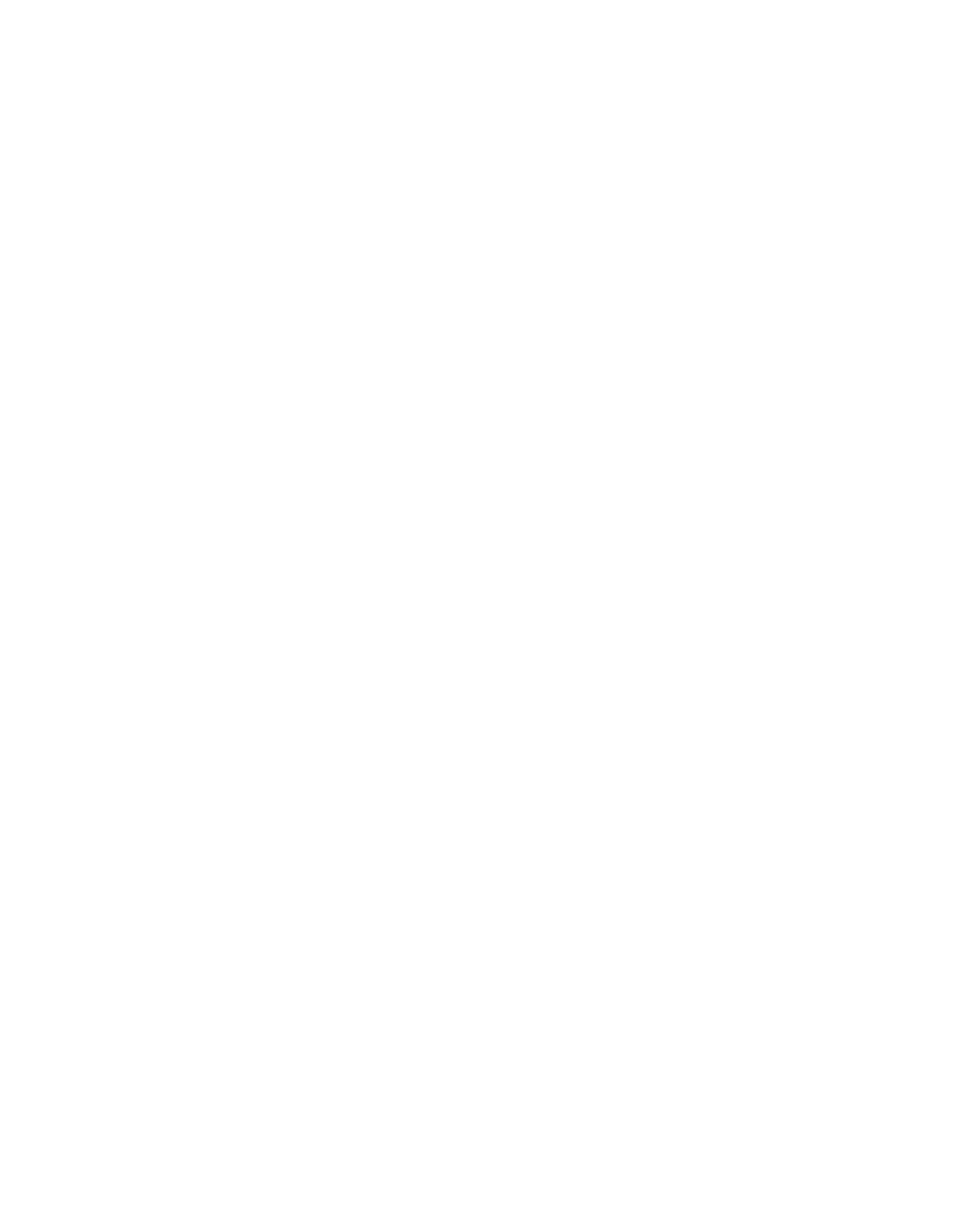Depression-Era Bank Failures: The Great Contagion or the Great Shakeout?

John R. Walter

**Deposit insurance was created, at least in part, to prevent unfounded** bank failures caused by contagion. The legislation that created the Federal Deposit Insurance Corporation (FDIC) was driven by the widespread bank fai bank failures caused by contagion. The legislation that created the Federal Deposit Insurance Corporation (FDIC) was driven by the widespread bank failures of the Great Depression. In the years immediately before the 1934, when the FDIC began insuring bank deposits, over onethird of all extant banks failed. Many observers argue that these failures occurred because the banking industry is inherently fragile since it is subject to contagion-induced runs. Fragility arises because banks gather a large portion of their funding through the issuance of liabilities that are redeemable on demand at par, while investing in illiquid assets. Specifically, loans, which on average account for 56 percent of bank assets, tend to be made based on information that is costly to convey to outsiders. As a result, if a significant segment of bank customers run, that is, quickly require the repayment of their deposits, the bank is unlikely to be able to sell its assets except at a steep discount. Bank failure can result.

But do Depression-era bank failures imply the need for governmentprovided deposit insurance, or is there another explanation of the failures other than contagion and inherent fragility? Some observers question the view that banks are inherently fragile. They argue instead that the banking industry developed various market-based means of addressing runs such that the danger of failure was reduced. They also argue that the banks that failed

The author benefited greatly from comments from Tom Humphrey, Ned Prescott, John Weinberg, and Alex Wolman. Able research assistance was provided by Fan Ding. The views expressed herein are not necessarily those of the Federal Reserve Bank of Richmond or the Federal Reserve System.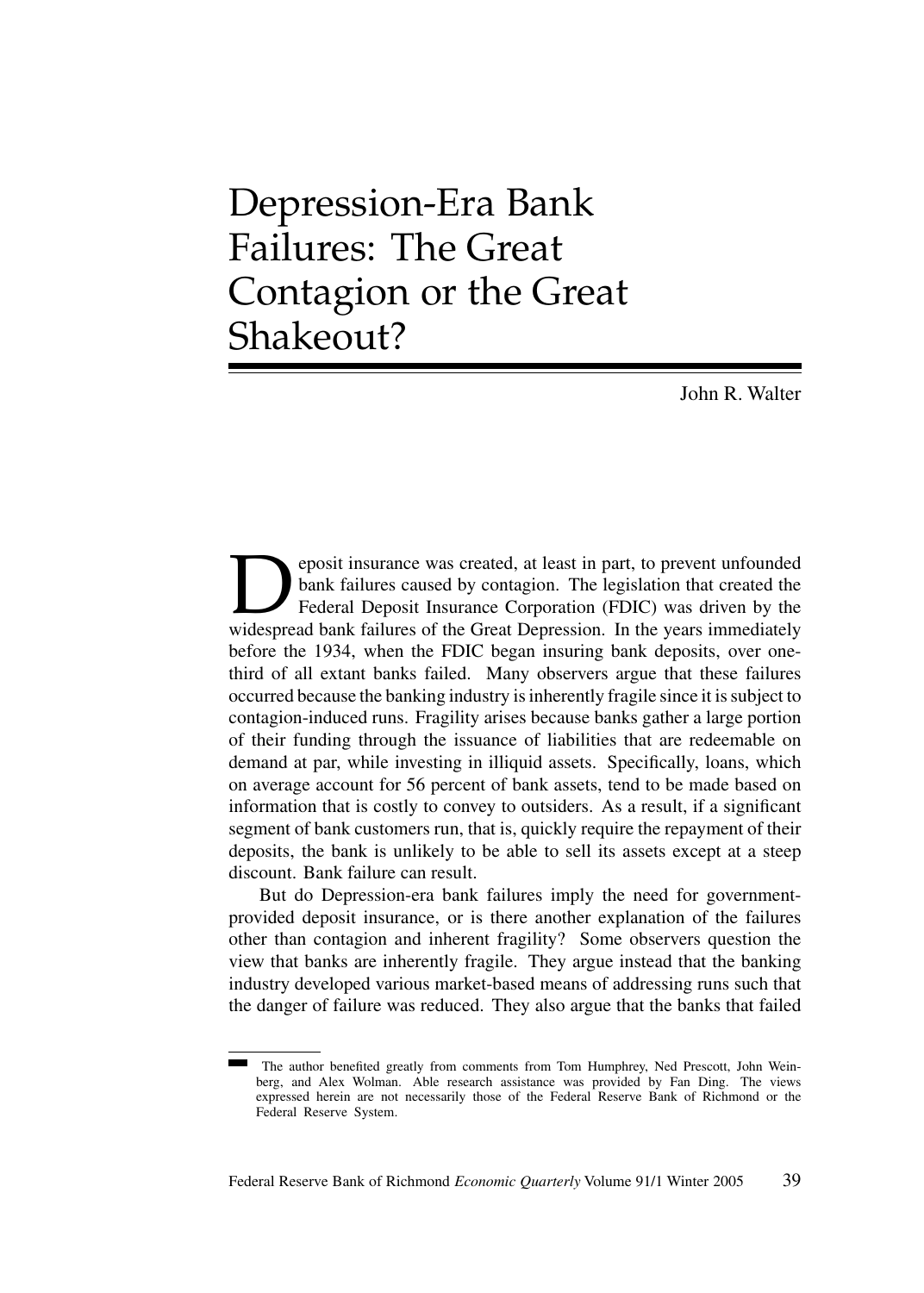in response to runs were weak and likely to fail regardless of runs (Calomiris and Mason 1997; Benston and Kaufman 1995).

If not fragility, what might explain the widespread failures before 1934? One possible explanation is that the banking industry was experiencing a shakeout, not unusual in industries that have previously enjoyed significant growth. The number of banks had grown briskly from the mid-1880s until 1921. Beginning in 1921, bank failures increased significantly, such that the number of banks began a precipitous decline that continued until 1934. There are reasons to think that the industry had become overbuilt and that macroeconomic shocks, in conjunction with overbuilding, produced a retrenchment in the industry that lasted for the next 12 years. Indeed, many authors point to the relationship between bank failures and weakening economic conditions<sup>1</sup>. This article suggests that overbuilding could have made the banking industry all the more sensitive to macroeconomic shocks.

A number of other industries provide examples of growth followed by shakeouts, the most recent of which is the telecom industry. If a large portion of Depression-era banking failures were the result of a shakeout rather than contagion, an important argument for deposit insurance is undercut.

Though the termination of bank failures and the creation of the FDIC in 1934 occurred simultaneously, implying that contagion must have been at work, other explanations are just as credible. First, deposit insurance augmented the profits of risky banks, protecting them from failure. Second, the creation of deposit insurance undercut a market process that caused supervisors to close troubled banks quickly.

## **1. GROWTH IN THE NUMBER OF BANKS**

The number of U.S. banks grew rapidly from 1887 until 1921 (Figure 1). Much of the increase coincided with improving economic conditions. Yet, commentators also claim that a good portion of the increase resulted from a statutory change that lowered the minimum capital required to form a new bank as well as careless application of entry standards by regulators. Many of the new banks were viewed by commentators as being ill-prepared for the business of banking. In other words, too many banks were formed without adequate financial or managerial resources. The banking market was overbanked.

As shown in Figure 1, the number of banks began growing rapidly in the late 1880s. The initial run-up in the number of banks followed an economic recovery occurring in 1885 and 1886. The increase in the number of banks was rapid enough, and the size of new banks small enough, to drive down the U.S. average bank size fairly significantly. The average size bank shrank from

<sup>&</sup>lt;sup>1</sup> Temin (1976, 83–95) discusses banking failures that resulted from macroeconomic weakness during the Depression.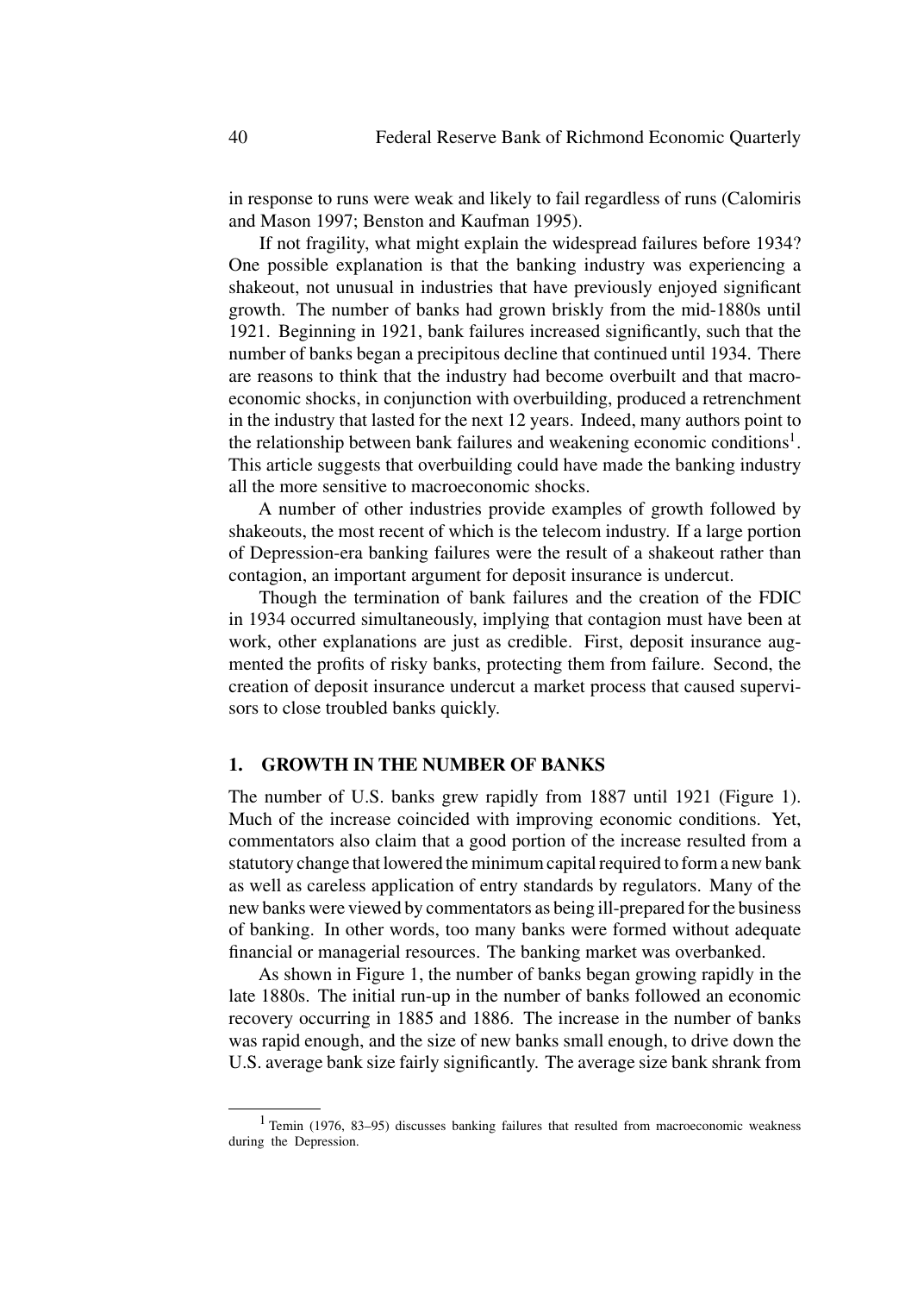

**Figure 1 Number of Banks**

\$1.04 million in 1886 to a low of \$660,000 in 1896 and did not return to its 1886 level until 1916. The growth in number of banks was much faster than the pace of economic growth, so that the increase in the number of banks is still quite apparent even when the number of banks is deflated by the level of real GDP (Figure 2).

Most commentators focus on the increase in the number of banks, especially of very small banks, after the beginning of the 20th century. Figure 1 shows that the growth in the number of banks was indeed rapid from 1900 until 1921. An important explanation for the growth in the number of banks during these two decades was the reduction in the minimum capital required to form a bank (Mengle 1990; Wheelock 1993). Specifically, the Currency Act of 1900 lowered from \$50,000 to \$25,000 the minimum capital needed from investors to start a national bank. In turn, over the next ten years, two-thirds of newly formed banks were quite small, averaging capital of only slightly more than the minimum \$25,000 (Mengle 1990, 6).

Beyond this reduction in minimum capital, regulatory laxity was also thought to have contributed to the rapid increase in the number of banks. For example, Federal Reserve analysts concluded that during the first two decades of the 20th century "insufficient attention was paid to the qualifications of those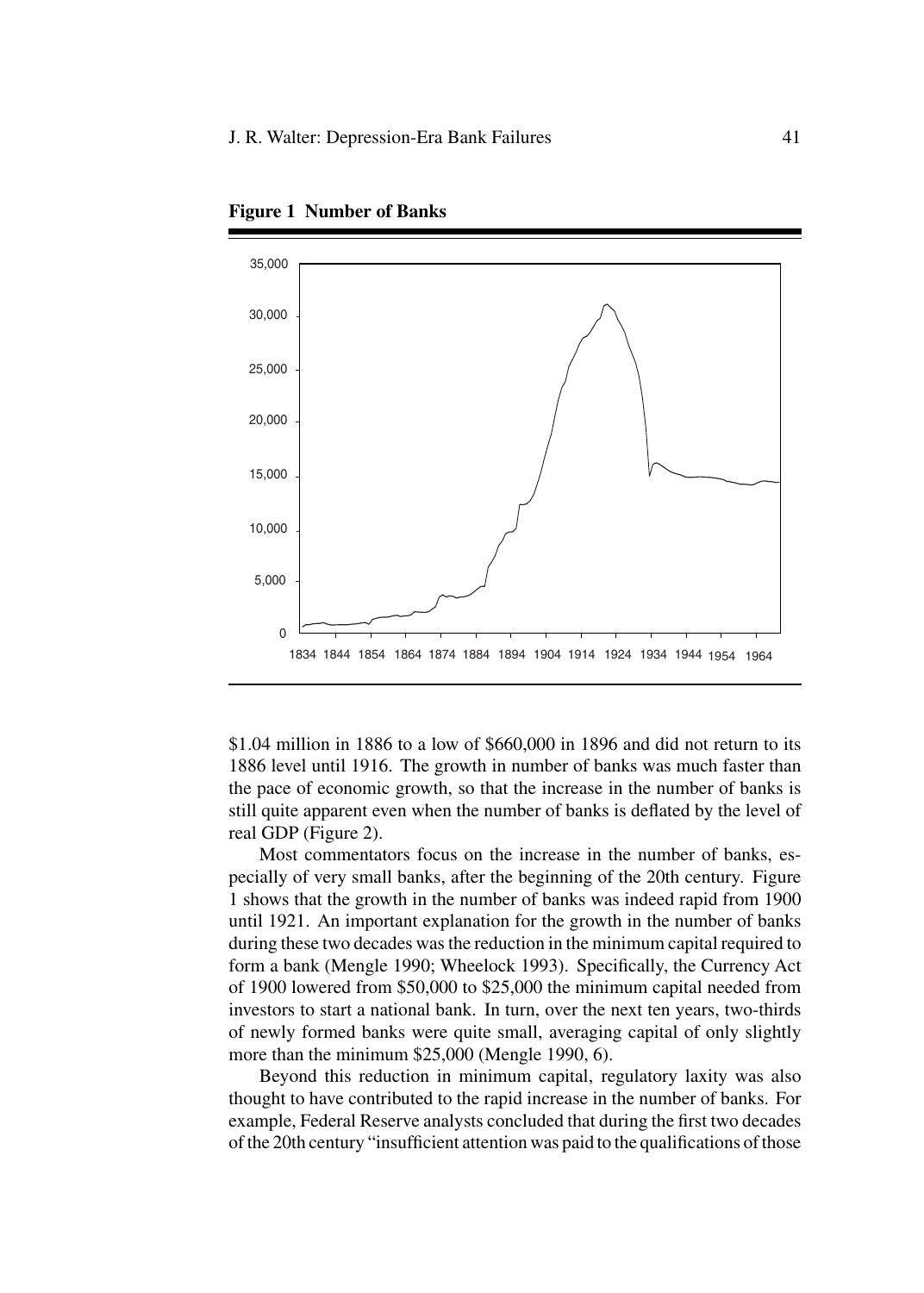

**Figure 2 Number of Banks Divided by Real GDP (2000 Dollars)**

to whom charters were granted" (Federal Reserve Board 1933, 63–65). These observers saw the banking industry as overbuilt by 1920 (Federal Reserve Board 1933, 67).

Most of these new small banks were formed in small towns and rural communities—especially in the corn and cotton belts of the country. Rising prices of farm commodities along with rising farm real estate values may have played a significant role in the attractiveness of rural banking to new investors (Federal Reserve Board 1933, 65). More generally, economic growth was strong between 1887 and 1920, with the annual rate of growth of GDP averaging over 6 percent for the period. GDP growth was especially strong during 1916, and in the two years of the U.S. participation in World War I, 1917 and 1918.

The formation of state deposit insurance systems in a number of states may also have contributed to a perception of safety and allowed the rapid growth of new small banks. Following the banking panic of 1907, eight states adopted such programs for state-chartered banks (Wheelock 1993, 860). Using regression analysis, Wheelock (1993, 865) finds that the presence of deposit insurance systems encouraged bank formation.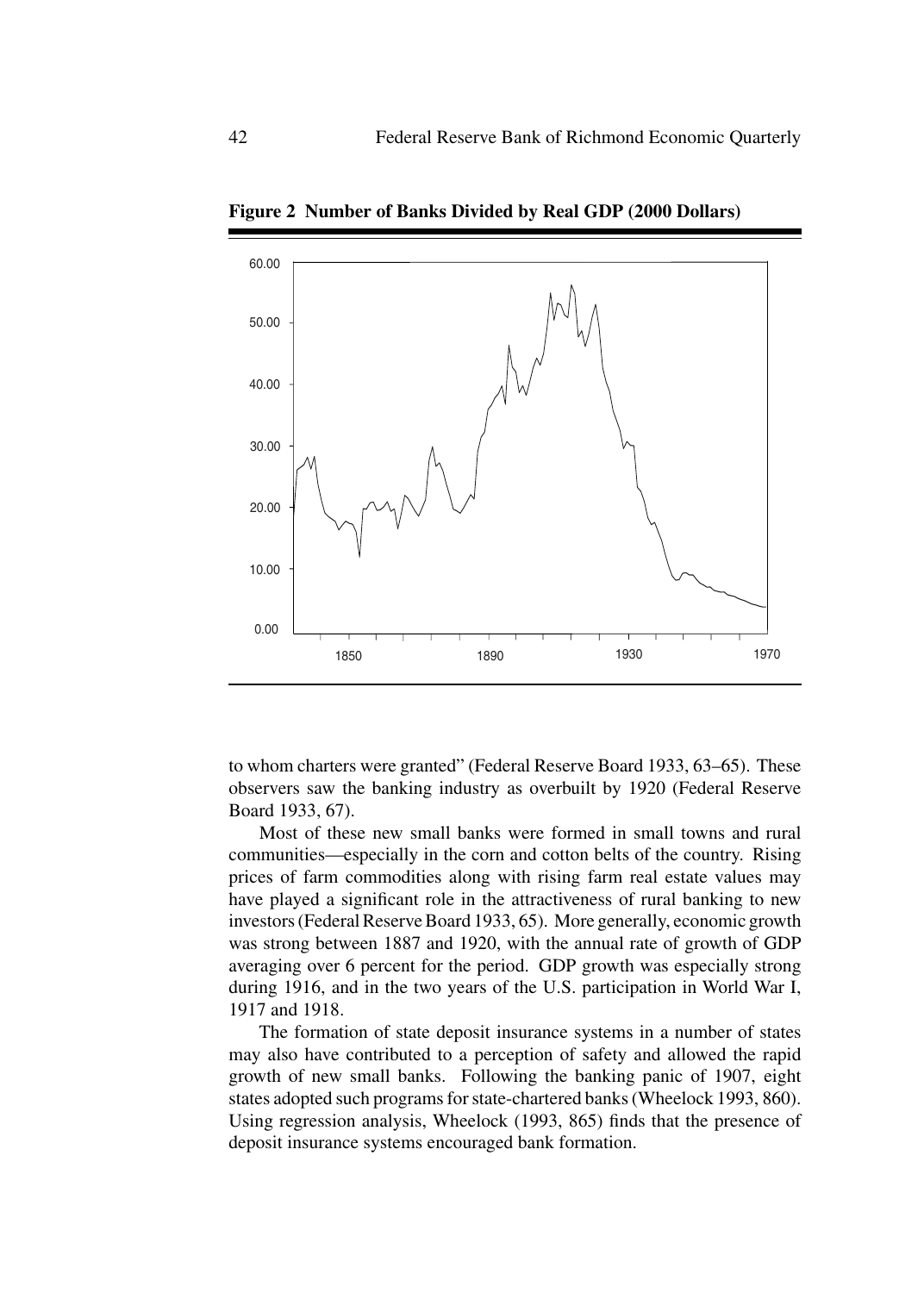

**Figure 3 Number of Banks per Thousand Persons**

An important trend associated with rapid entry was gradually declining banking profitability. Contemporary writers blamed declining returns on increased competition from new banks. For example, a 1933 Federal Reserve study claimed that "the overbanked condition, which reached its peak shortly after 1920, caused units struggling for existence to increase services to their clients, thus adding to expenses. It served to introduce into many banks high risk and marginal business" (Federal Reserve Board 1933, 67). Net profits relative to assets for the industry fell fairly consistently from 1900 through 1920, from about 2.55 percent to about 1.70 percent (Federal Reserve Board 1933, 67).<sup>2</sup> Bank regulators also noted declining loan standards as rapid entry occurred (Federal Reserve Board 1933, 4).

By several measures the banking industry appears to have become overbuilt. As noted earlier, the numbers grew faster than did overall economic growth. Additionally, as shown in Figure 3, the number of banks increased much more rapidly than did U.S. population. The expansion in the number of competitors may also have been driving down bank profitability and loan

<sup>2</sup> Earnings figures are for national banks only. Until the formation of the Federal Deposit Insurance Corporation, figures on state bank earnings were not collected in any uniform manner.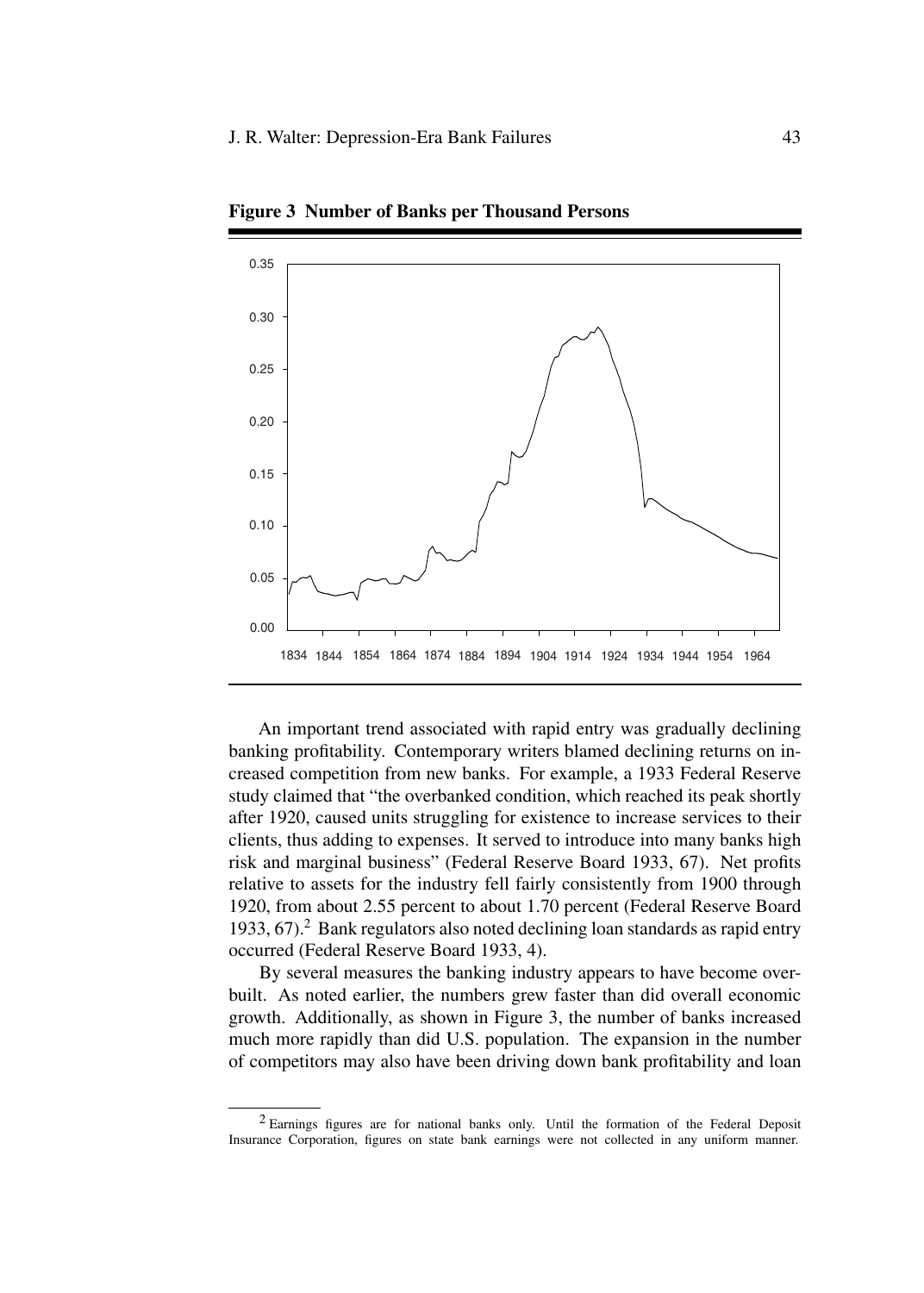

**Figure 4 Number of Bank Failures**

standards beginning as early as 1900. This declining profitability implies that even without the agricultural shocks of the 1920s, and the macroeconomic shocks of the Depression, the banking industry would have experienced some retrenchment.

### **2. 1921–1933 BANKING FAILURES**

Banking failures, which began growing in number in the early 1920s, coincide with regional agricultural problems, and later with broader economic problems of the Great Depression. Analysts argue that contagion and branching restrictions account for a significant portion of the failures.

The number of U.S. banks peaked in 1921 at about 31,000 banks. The year also produced the beginning of a period of rapid annual rates of bank failure. In 1921 there were 505 failures. As shown in Figure 4, during most of the next eight years failures remained between 500 and 1,000 per year. From 1930 through 1933 failure rates were in the thousands.

The shift in banking failures in 1921 was precipitated by widespread crop failures of that year. Farm problems were evident in falling farm real estate values in corn- and cotton-producing regions. Real estate values fell each year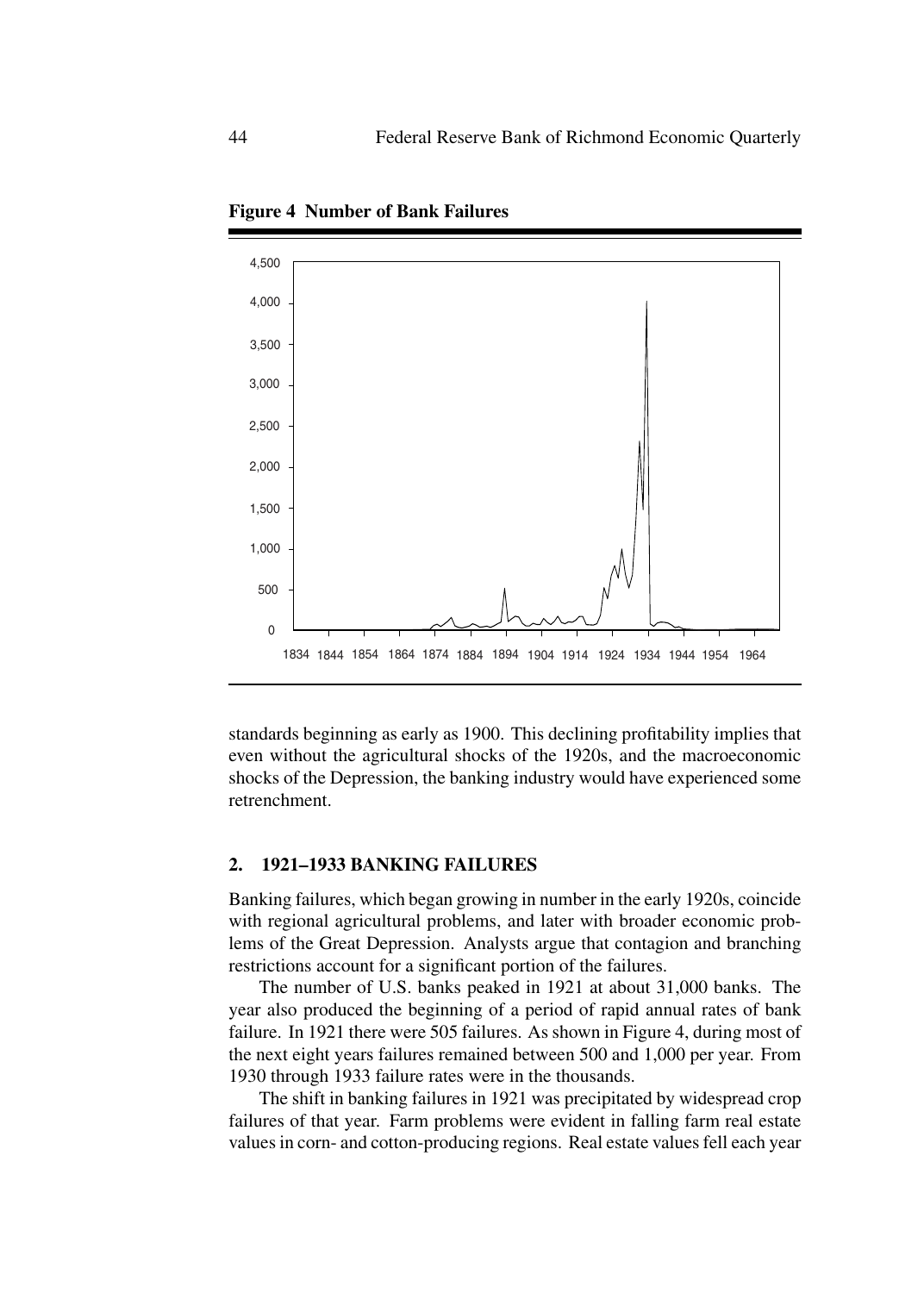#### J. R. Walter: Depression-Era Bank Failures 45

from 1921 through 1930 (White 1984, 126). The bank failures of the 1920s were heaviest in states with the most rapid growth prior to the 1920s (Wicker 1996, 7). Difficulties suffered by farmers in the Midwest seem to have driven much of the failure.

Between 1921 and 1930, half of all small banks in agricultural regions failed. Larger banks, however, suffered much less. For example, on average between 1926 and 1930, 74 percent of the smallest banks, those with assets less than \$150,000, had weak profits. Here, weak profits are defined as return on equity of less than 6 percent. In contrast, only 21 percent of those banks in the largest size category, with assets greater than \$50 million, produced profit rates averaging below 6 percent between 1926 and 1930.

A regulatory shift may also account for the disappearance of some small banks. In the early 1920s the Comptroller of the Currency, the agency that regulates national banks, dropped its branching prohibitions (Mengle 1990, 6). In turn, the number of bank branches grew from 1,400 to 3,500 between 1921 and 1930 (Calomiris and White 2000, 170). These new branches would have brought fresh competition to banking markets, and since branch banks probably had advantages in diversity and scale over small unit banks, unit banks would have been imperiled. Therefore, this liberalization of branching restrictions acted as a shock to small bank profitability, occurring in the 1920s.

Some contemporary commentators claim that improving transportation technology accounts for the decline of small banks, which were once protected from competition by the costs their customers faced to travel to other towns and cities to conduct banking business. These small banks were suddenly faced with new competition once customers' travel costs fell. The growing availability of the car opened the opportunity to purchase services, including banking services, in central cities (Wheelock 1993).

While the number of banking failures (and therefore the decline in the number of banks) grew rapidly in the 1920s, it grew even more rapidly after the onset of the Depression. Between 1930 and 1932, the number of failures per year averaged 1,700. In 1933, slightly more than 4,000 banks failed.

Contagion is often cited to explain the rapid pace of failures between 1930 and 1933. Contagion could work as follows. A prominent bank fails, and because there is no federal deposit insurance protection, depositors of the failed bank suffer losses. $3$  Customers of other banks learn of the failure, believe that their bank might suffer the same fate, and *run* their banks—i.e., demand cash repayment of their deposits. Since bank assets are typically tied up in loans and securities, to meet these demands for cash, banks must liquidate these assets. If many banks attempt to sell their securities, prices will fall, and banks will suffer losses on the sales. Further, because outsiders have

<sup>3</sup> Between 1907 and 1917, eight states created deposit insurance systems (White 1983, 207– 18). By 1928, all of these state systems had failed.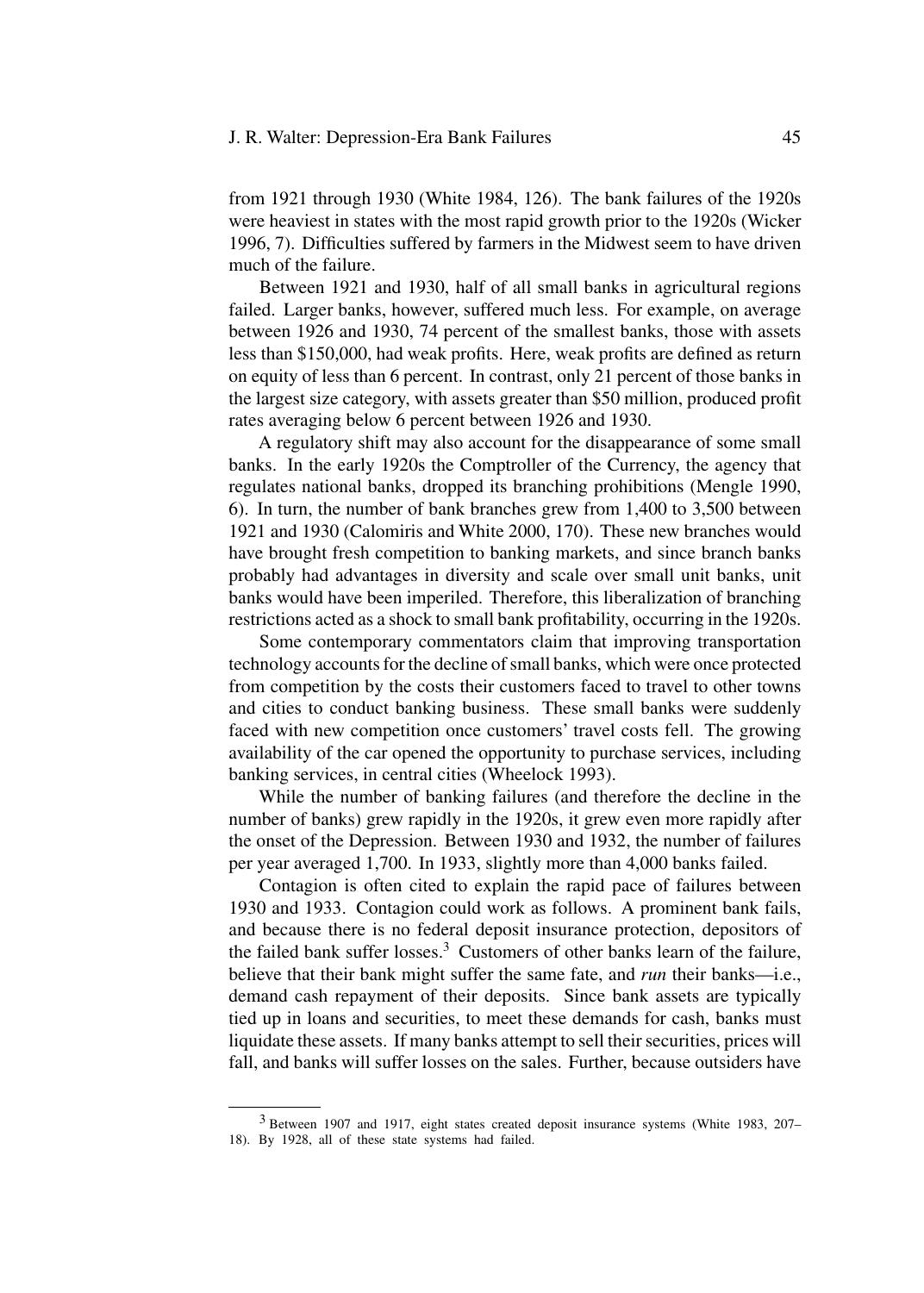difficulty determining the worth of bank loans, they will sell at a steep discount, i.e., at firesale prices. Therefore runs of otherwise healthy banks could cause such banks to suffer losses large enough that they would be unable to meet all depositor demands, creating failures of the banks experiencing the runs. The process would become a cycle, spreading widely.

Friedman and Schwartz (1963) identify three banking crises during the Depression involving widespread runs. During these crises, they, along with others, argue that waves of widespread runs created by a "contagion of fear" produced bank illiquidity and the failure of otherwise healthy banks. They hold that much of the bank failure was the result of such contagion and that healthy banks failed as a result.

Branching restrictions are also viewed as an important explanation of bank failures (Mengle 1990, 7–8). While in the 1920s branching restrictions were liberalized for national banks, most states placed severe restrictions on branching, or banned it altogether. As of 1929, 22 states prohibited branching and another ten states restricted it somewhat (Mengle 1990, 6). Branching restrictions prevented banks from diversifying their lending, forcing them to concentrate their lending in one geographic area. The lack of diversity made banks more susceptible to failure caused by localized economic weaknesses. Therefore, oddly enough, both branching restrictions and the branching liberalization, discussed earlier, could have contributed to bank failures.

# **3. CONTAGION IS AN INCOMPLETE EXPLANATION OF FAILURES**

Contagion is an incomplete explanation of banking failures for two reasons. First, contagion was not a factor in the failures that occurred in the 1920s. The bank failures of the 1920s were not caused by and did not create banking panics, that is, banking runs or heavy withdrawals of currency. There was no increase in currency in circulation during the period (Wicker 1996, 1). If factors other than contagion were important in the 1920s, it seems likely that these same factors would also be at work in the 1930s as well. Therefore, contagion is unlikely to account for at least some of the failures in the Depression years of the 1930s.

Second, in their influential work on U.S. banking and monetary history, Friedman and Schwartz (1963) maintain that the bank failures of the 1930s were contagion-induced. Later reviews, however, cast doubt on the contagion explanation. Using regression analysis to identify factors that accounted for individual bank failures during the 1930 crisis, which occurred in November and December of that year, White (1984) finds that these failures were no different from those occurring in the 1920s. In other words, he finds no evidence that these failures were driven by contagion-sparked illiquidity. Instead, these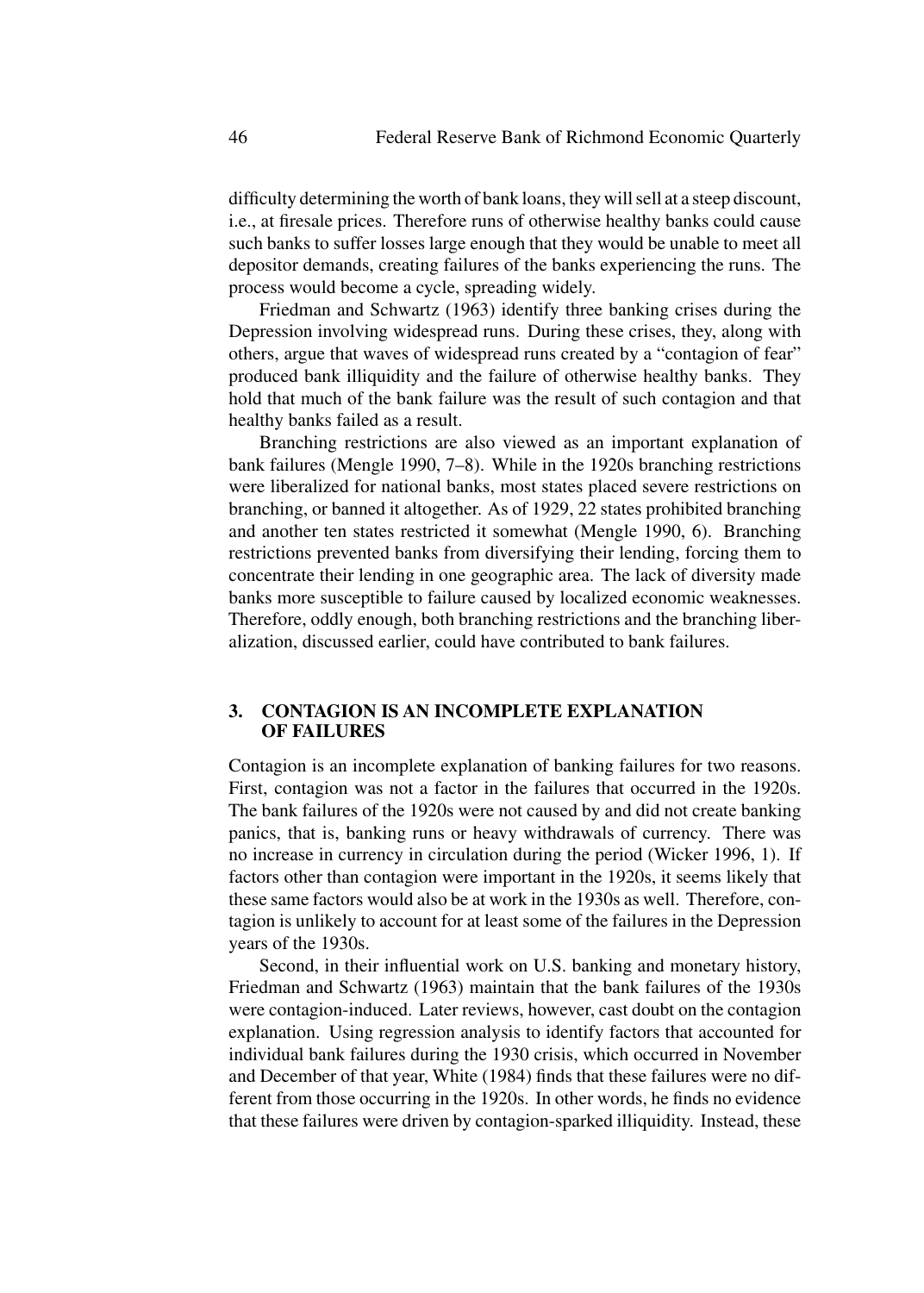#### J. R. Walter: Depression-Era Bank Failures 47

failures were the result of bad loans. Friedman and Schwartz (1963) give special emphasis to the failure of the Bank of the United States in December 1930 as a cause of contagion-induced bank failures. Wicker (1996, 36–38) questions this view, concluding that the bank's failure did not lead to major deposit withdrawals and could not have accounted for the failures of other banks.

Further, of the bank failures that took place between 1930 and 1932, more than 60 percent occurred outside of panic months (Wicker 1996, 1). While some of these failures might have been the residual effect of runs, it seems likely that most of the failed banks had financial problems unrelated to runs. If an otherwise healthy bank survived a panic, it would have survived the aftermath. Last, Calomiris and Mason (1997) examined the financial condition of Chicago banks during the 1932 banking panic in that city. They found that "while depositors did confuse panic survivors with panic failures, the failure of solvent banks did not result from that confusion." Calomiris and Mason note that the Chicago situation may have been special since Chicago banks met the panic by joining forces to protect banks the group viewed as solvent. Such combined efforts would have been more difficult for the many far-flung banks outside of major cities. Nevertheless, through correspondent relationships, support of banks could have transpired even in a sprawling banking system.

Still, one might wonder: if contagion was not the cause of bank failures, then why did bank failures largely come to a halt with the creation of federal deposit insurance in 1934 (as seen in Figure 4)? If, as I argue, a portion of the bank failures of the 1920s and 1930s were the result of a typical shakeout, there is no reason to expect the shakeout to have ended with the creation of the FDIC. One would only expect failures to be ended by the FDIC's creation if they were caused by contagion, a problem overcome by the creation of federal deposit insurance.

Part of the reason for the cessation of failures, and one that is not dependent on the existence of contagion, is the shifting economic backdrop. Those inherently low-profit banks that were created during the rapid growth of the banking industry would have been the first to be driven to insolvency by the extreme macroeconomic problems of the early 1930s. In other words, economic difficulties concentrated the shakeout in the early 1930s. As a result, low-profit banks created during the growth of the industry—banks which might have continued to fail over a number of years after 1933—were quickly expunged by the severe economic times. The severity of the macroeconomic problems is shown by the declines in economic output, which fell by 8.61 percent in 1930, and by 6.42 percent, 13.00 percent, and 1.27 percent in 1931, 1932, and 1933, respectively. But then in 1934 economic output began growing rapidly, increasing by 10.81 percent, and averaged 7.08 percent from 1934 through 1939 so that banks were strong enough to weather the early 1930s the following years.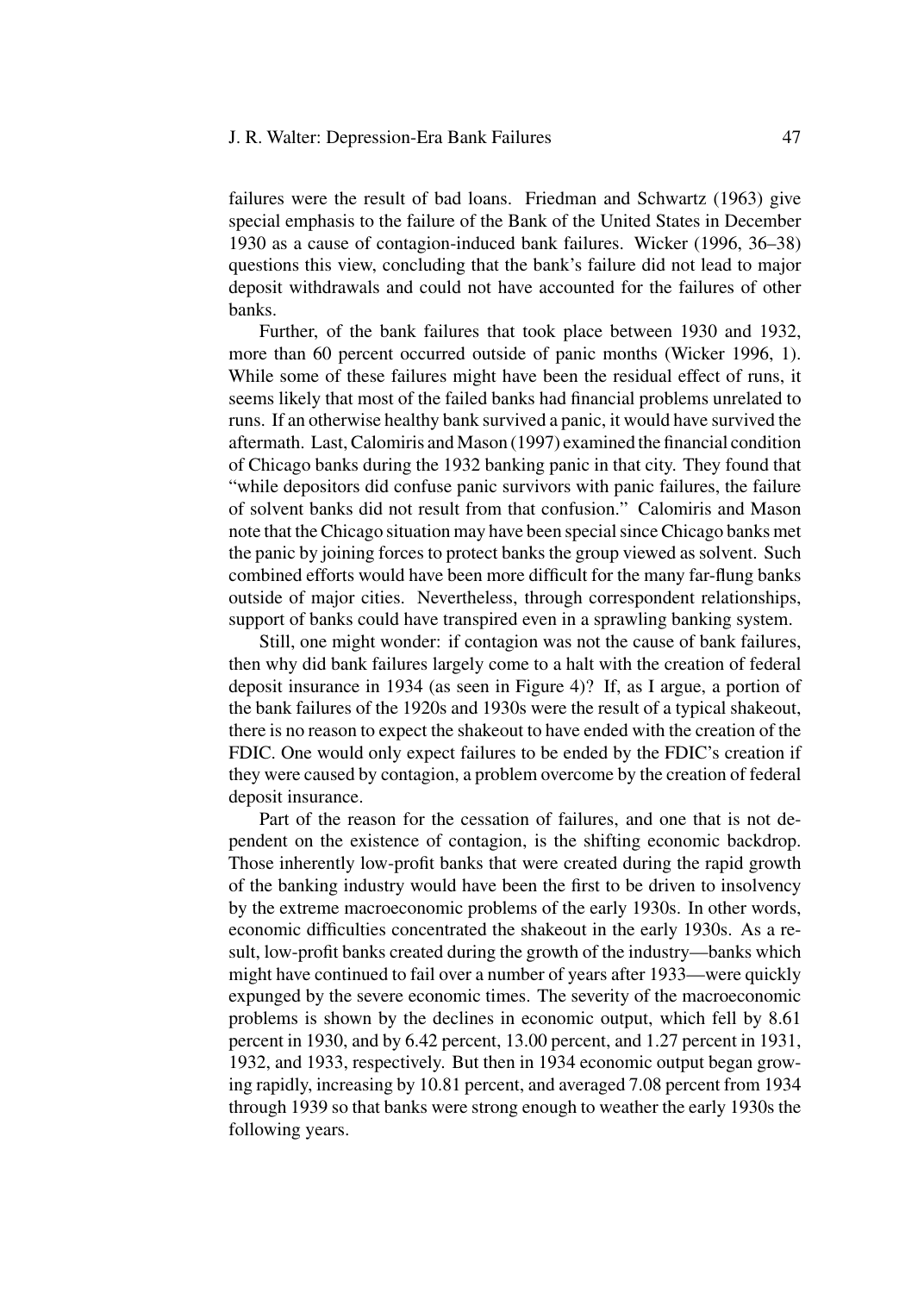An additional reason exists—not dependent on contagion—as to why failures ended at the same time the FDIC was formed: Prior to the FDIC's creation, depositors had strong incentive to monitor their banks' health and, in the case of signs of weakness, withdraw deposits. When depositors withdrew funds, government supervisors were forced to review the state of the bank and either close it or allow it to reopen if shown healthy. Once deposits gained FDIC protection, this disciplining mechanism was removed. Without the mechanism, the opportunity for supervisors to forbear arose. Certainly, in the years immediately after the widespread bank failures of the 1920s and early 1930s, it seems that supervisors would tend to err on the side of stability and be reticent to close banks unless the evidence of a bank's problems was quite strong. Consequently, that failures largely ceased at the same time the FDIC was created is not necessarily evidence that contagion was the cause of most bank failures.

Further, FDIC insurance provided a significant profit-boosting subsidy to the riskiest banks. With the government backing their deposits, in 1934 all banks could suddenly gather deposits at the risk-free interest rate. Those banks that might have failed in the near future—the riskiest banks—benefited most. Unless depositors were completely oblivious to their bank's health, in the absence of deposit insurance, such banks would have had to pay depositors high interest rates. Had the FDIC charged risk-adjusted deposit insurance premia, the riskiest banks would have enjoyed no benefit. But premia were calculated as a simple percentage of deposits. Therefore, troubled banks enjoyed a sudden boost in their profits due to the introduction of FDIC insurance. Failures would naturally be minimized, not because contagion was halted, but instead because FDIC insurance provided a subsidy to those banks most likely to fail.

#### **4. SHAKEOUTS IN OTHER INDUSTRIES**

Rapid increase in the number of producers followed by an equally rapid decline is a pattern not only evident in banking, but also in a number of industries. Examples include automobiles, tires, televisions, penicillin, and most recently, telecommunications. While the banking industry failures are blamed on heavy reliance on liabilities that are redeemable upon demand, other factors must have been at work to produce rapid failures in these other industries since they are not reliant upon demand liabilities. Perhaps many of the failures in banking were simply the result of a typical shakeout, driven by factors other than contagion, as in these other industries.

The growth pattern in banking—a significant increase in the number of banks, followed by a rapid decline—is similar to the growth and shakeout that a number of industries experienced, industries for which there are no claims of inherent fragility or contagion-driven runs. Klepper (2002, 37) notes that "After their commercial introduction, the number of producers of automobiles,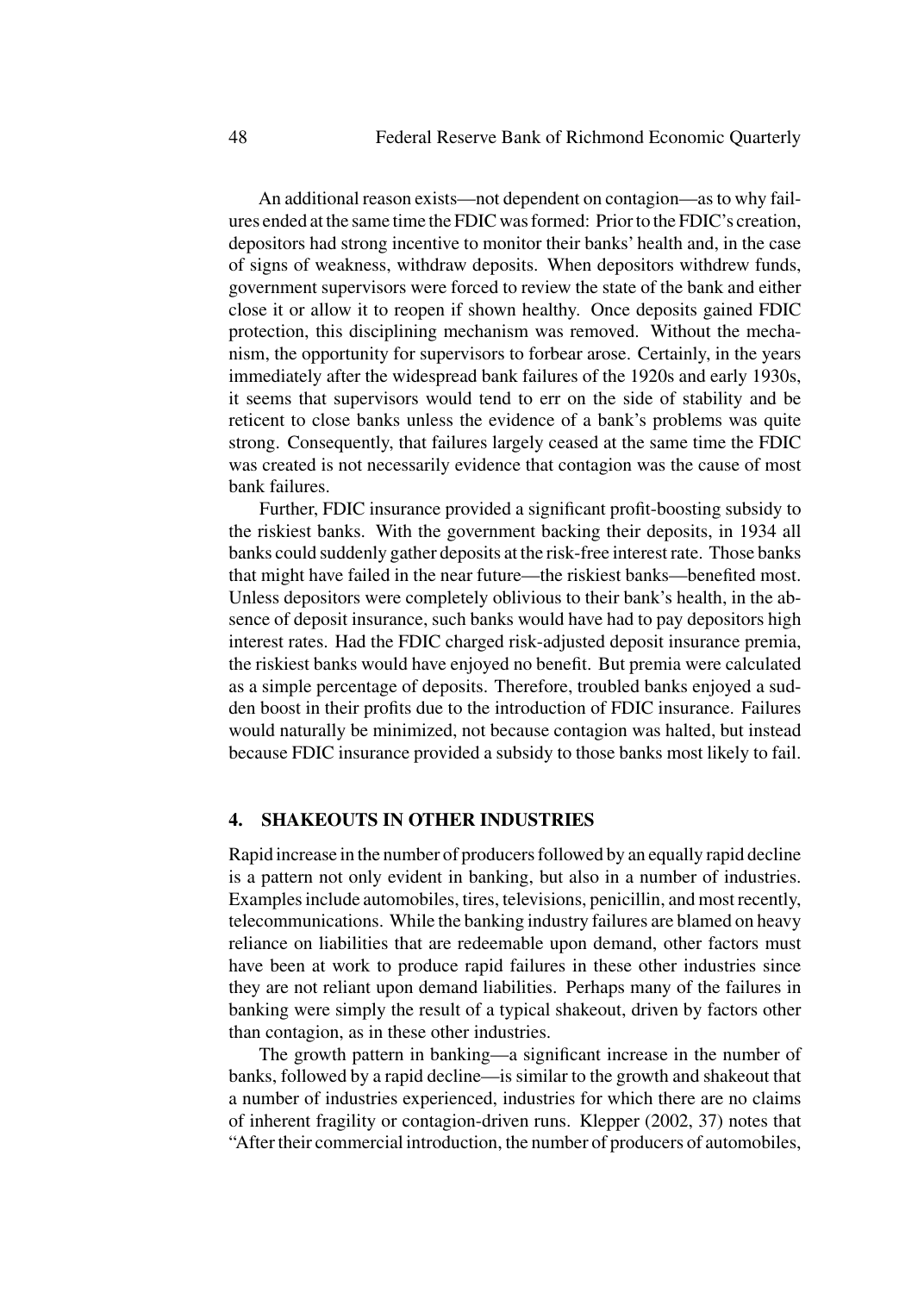



tires, televisions, and penicillin initially grew and then experienced a sharp decline or shakeout." For example, Figure 5 shows the pattern of growth and decline for automobiles.

More recently, the same pattern was displayed in the telecommunications sector. $4$  In the mid-1990s, three factors together implied great opportunities for growth in the industry. First, rapidly growing use of the Internet generated an expanded demand for data transmission services over phone, cable, and long-haul fiber networks. Observers claimed that Internet use was doubling every year, or even several times a year.

Second, an important regulatory change was brought to the telecommunications industry by the Telecommunications Act of 1996. The goal of the Act was to introduce new competition to local telephone service, which was largely monopolized by the regional Bells. It opened local telephone service to competition, for example, by requiring incumbent local service providers

Source: Klepper 2002

<sup>&</sup>lt;sup>4</sup> See Couper, Hejkal, and Wolman (2003) for a thorough review of the telecommunications industry's growth in the 1990s and shakeout that began in 2000.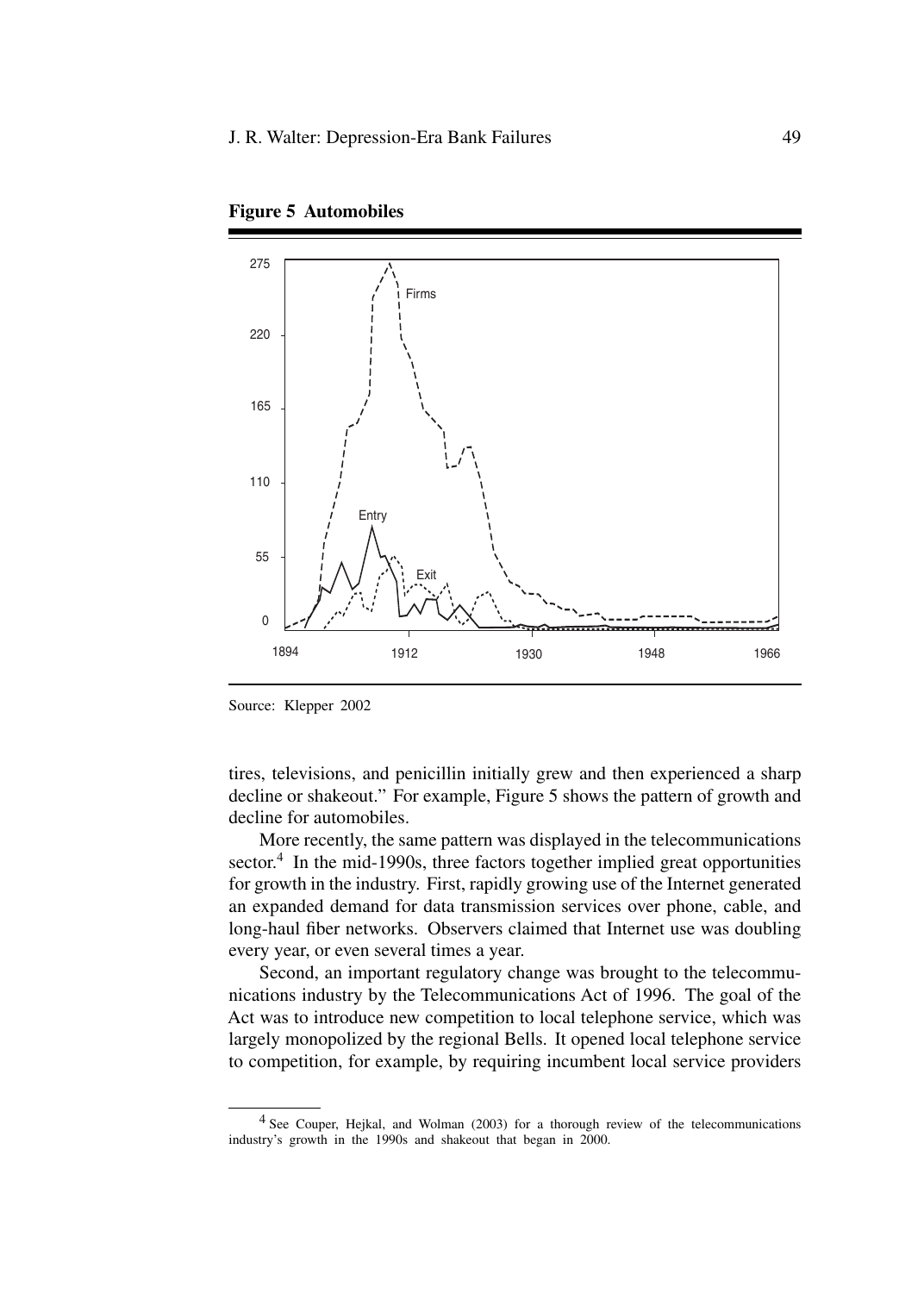to sell entrants access to the networks that reach homes and businesses. It was thought that entrants would provide local phone service and that selling access would avoid duplication of existing telephone lines to individual homes and businesses. The entrants, known as competitive local exchange carriers (CLECs), rapidly increased in number and earnings. From 30 CLECs in 1996, their number had grown to 711 in 2000. At the same time, revenues of the CLECs rose from \$5 billion to \$43 billion (Couper et al., 15).

Third, advances in fiber optic technology were occurring rapidly in the mid-1990s, lowering the cost of providing data and voice services to households and businesses. Existing firms, as well as founders of new firms, expected these factors to open huge new markets and responded by rapidly increasing investment in telecommunications equipment and communications lines.

However, as it turned out, by 2000 the promise of the 1996 Act had not been borne out, long-haul fiber communications lines were significantly overbuilt, and the overall economy began to slow. The Act did not lead to nearly as much growth for competitors in local service. The Act's pricing ambiguities meant that rules that would allow entrants to buy access into homes and businesses were slow to be developed by regulatory agencies and were held up by lawsuits. Overcapacity in fiber lines was the result of rapid improvement in the technology for transmitting data over these lines, meaning that fewer were needed than expected. Further, the growth in demand for data communications, while rapid, was not as rapid as expected (Couper et al., 13 and 19). Beginning in mid-2000, the telecom industry began a rapid retrenchment that involved huge numbers of failures of new firms that had only recently appeared to have bright futures. For example, the number of CLECs declined by about 80 percent from 1999 to 2001 (Grossi, 4).

#### **5. EXPLANATION OF THE BANKING SHAKEOUT**

Several important industries displayed a pattern of rapid growth followed by widespread failure, similar to that in the banking industry. Yet failures in these industries cannot be blamed on contagion resulting from a reliance on demandable liabilities, implying that something else may also have been at work during the similar boom and bust in banking. Still, these industries differed from banking: Automobiles, tires, televisions, and penicillin were all new industries, and the telecommunications industry was experiencing rapid technological change. Therefore a good bit of instability can be expected as the efficient industrial structure evolved. In contrast, the banking industry of the late 19th and early 20th centuries was not new.

While not new, the banking industry was undergoing rapid change. The industry was a primary source of capital to a nation undergoing rapid technological and industrial change. The expansion of railroads drove down transportation costs. The spread of electronic communication, the telegraph and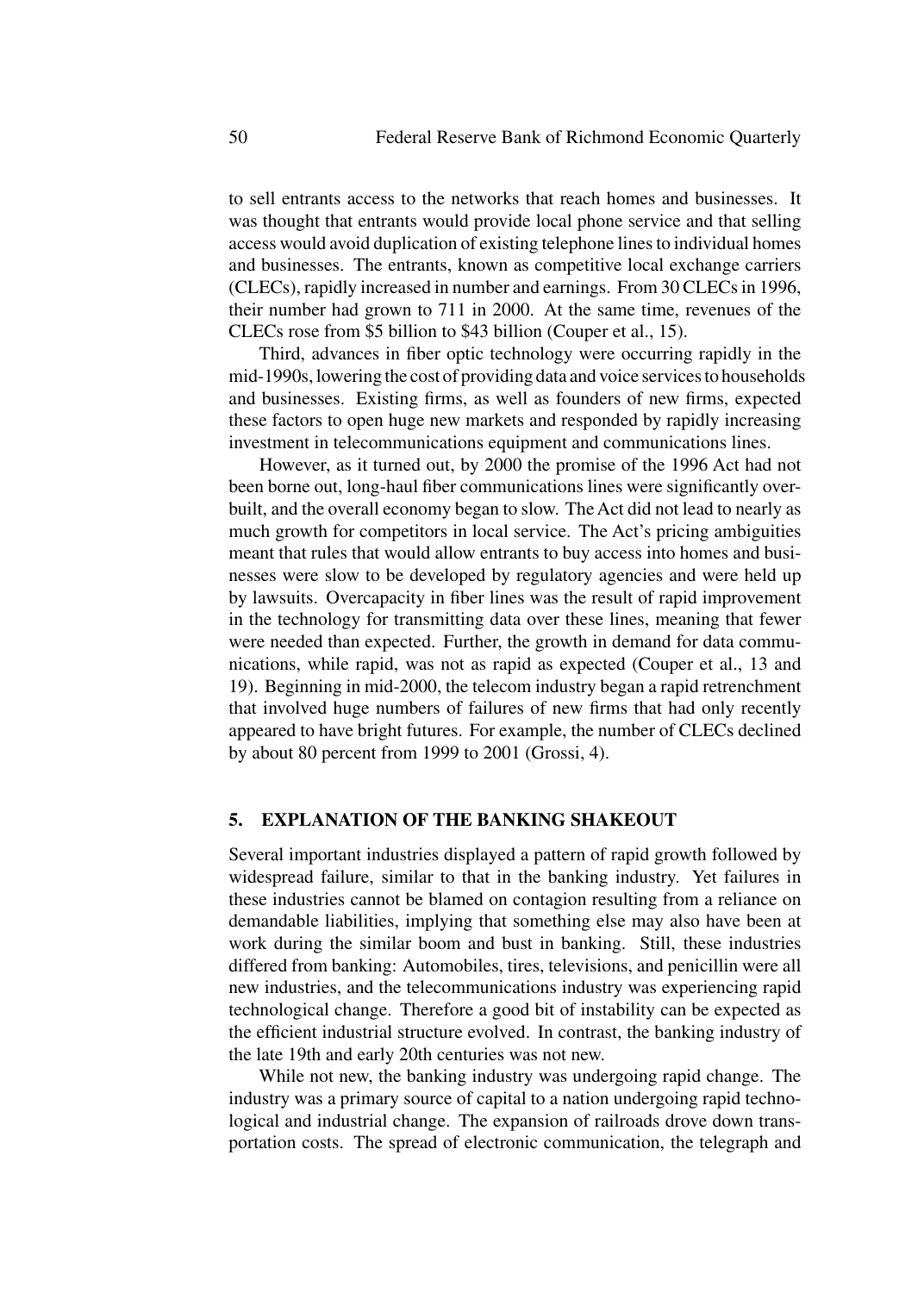#### J. R. Walter: Depression-Era Bank Failures 51

telephone, rapidly lowered communications costs. As noted earlier, the popularity of the automobile meant that communities were less isolated from one another, and commerce was better able to flow across local communities. Also, the growth of the corporation as a business structure and the issue of debt by corporations radically changed the financial structure of the business world. Further, branching and capital regulations in banking were being significantly modified.

In an environment of wide-ranging industrial, technological, and regulatory change, it should not be surprising that the banking industry would struggle in ways similar to a new industry. Bank organizers perceived profit opportunities in the changing setting and rapidly formed banks to take advantage of such opportunities. In doing so, they drove down bank size and profitability, as noted earlier. Ultimately they caused the industry to become overbuilt, and failures ensued.

Were bank organizers acting irrationally? Not according to theories economists have advanced to explain the fairly common phenomenon of industry shakeout. Such theories argue that firms can often be expected to expand new investment too far. One such theoretical explanation argues that shakeouts are a result of investments in research and development (R&D) (Klepper 2002, 38).<sup>5</sup> Under this explanation, firms invest in R&D to lower their costs, but the cost advantage grows with size, such that large firms benefit more from R&D. Further, some firms are better at R&D than others.

Firms enter and make R&D investments to acquire the high margins that are expected to accrue from such actions. Instead, rapid entry drives down profit margins. Eventually entry stops, and smaller firms, which have higher per-unit R&D costs, fail. Firms that make less productive use of R&D expenditures also fail, since their costs will be relatively high. In this environment, entry seems to progress too far, since many of the firms that were initially profitable fail when profit margins are driven down. Unanticipated increases in costs or decreases in earnings can also cause failure.

More broadly, overinvestment works as follows. A technological or business process innovation occurs, and firms make investments to take advantage of the new technology. Firms are uncertain concerning how much their output might increase as they implement the new technology but must invest before knowing. Alternatively, firms are uncertain of the extent of demand for their new product, but must invest before knowing. Ultimately firms often overshoot, profits decline, and the least efficient firms fail.

Was such overshooting likely in banking in the late 19th and early 20th centuries? Evolving telecommunications and transportation technology as well as shifting financial arrangements were influencing both the technology

<sup>5</sup> Alternative explanations of boom and shakeouts are offered by Jovanovic and MacDonald (1994) and Barbarino and Jovanovic (2004).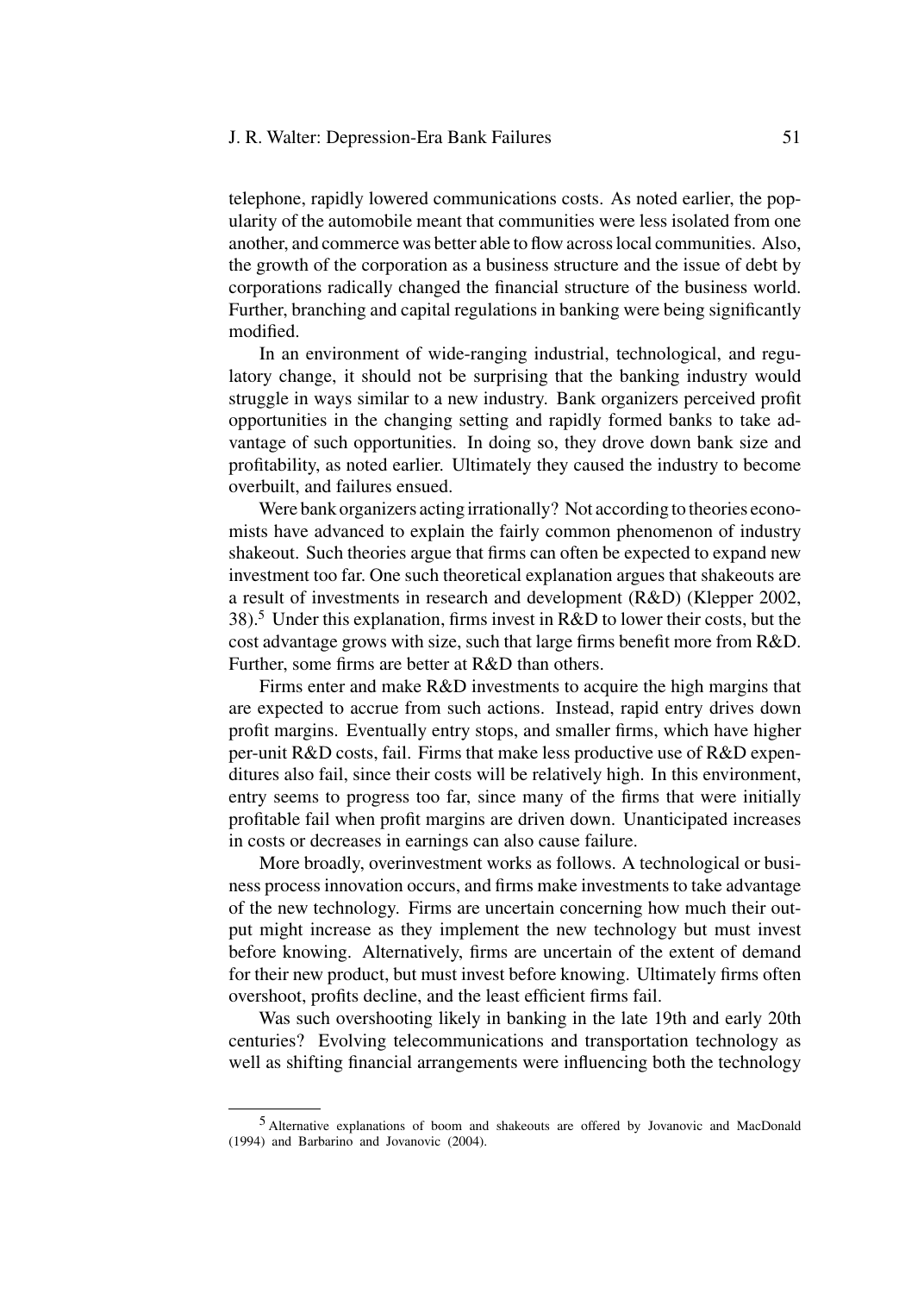of banking and of the firms to which banks make loans. In this environment, existing banks and potential investors in new banks faced a great deal of uncertainty about the proper scale of the industry, and entry was rapid, relative to GDP growth and population growth. Average profits were driven down in the banking industry, and after 1921, while larger banks remained strong, small bank profits fell significantly. Clearly the demand shocks of the 1920s and the Depression played a major role in the shakeout in banks, but overbuilding appears to have been of significant importance.

# **6. SUMMARY**

As the U.S. economy grew and evolved in the late 19th and early 20th centuries, the banking industry grew even more rapidly, especially in raw numbers of banks, as well as in assets relative to GDP and numbers relative to population. Contemporary analysts maintained that the growth produced an overbuilt industry. Ultimately, failures shrank the number of banks. Failures first became significant in the early 1920s, continued throughout the 1920s, and became even more numerous during the Depression. They largely ended in 1934, at the time of the formation of the FDIC.

A long-held explanation for bank failures during the Depression is contagion, whereby the initial failure of one bank leads to widespread runs on other banks and their failure. According to this explanation, many of the Depression-era failures were inappropriate, meaning that the failed banks were solvent and would have survived without contagion-induced runs. The solution to contagion was deposit insurance provided by the federal government, which put a stop to failures.

Still, given that the cycle of failures began in the early 1920s, long before contagion was evident, one must question contagion as the overriding cause. Instead the banking industry appears to have been experiencing a shakeout, exacerbated by weakened economic conditions during the Depression. While at first blush, the fact that failures stopped virtually simultaneously with the formation of the FDIC implies that contagion must have been at work, other explanations for this simultaneity are just as credible. For example, risky bank profits were certainly boosted by the provision of deposit insurance at premiums that did not reflect bank risk, protecting these banks from failure. Further, the process that drove supervisors to quickly close troubled banks was undercut once deposit insurance was established.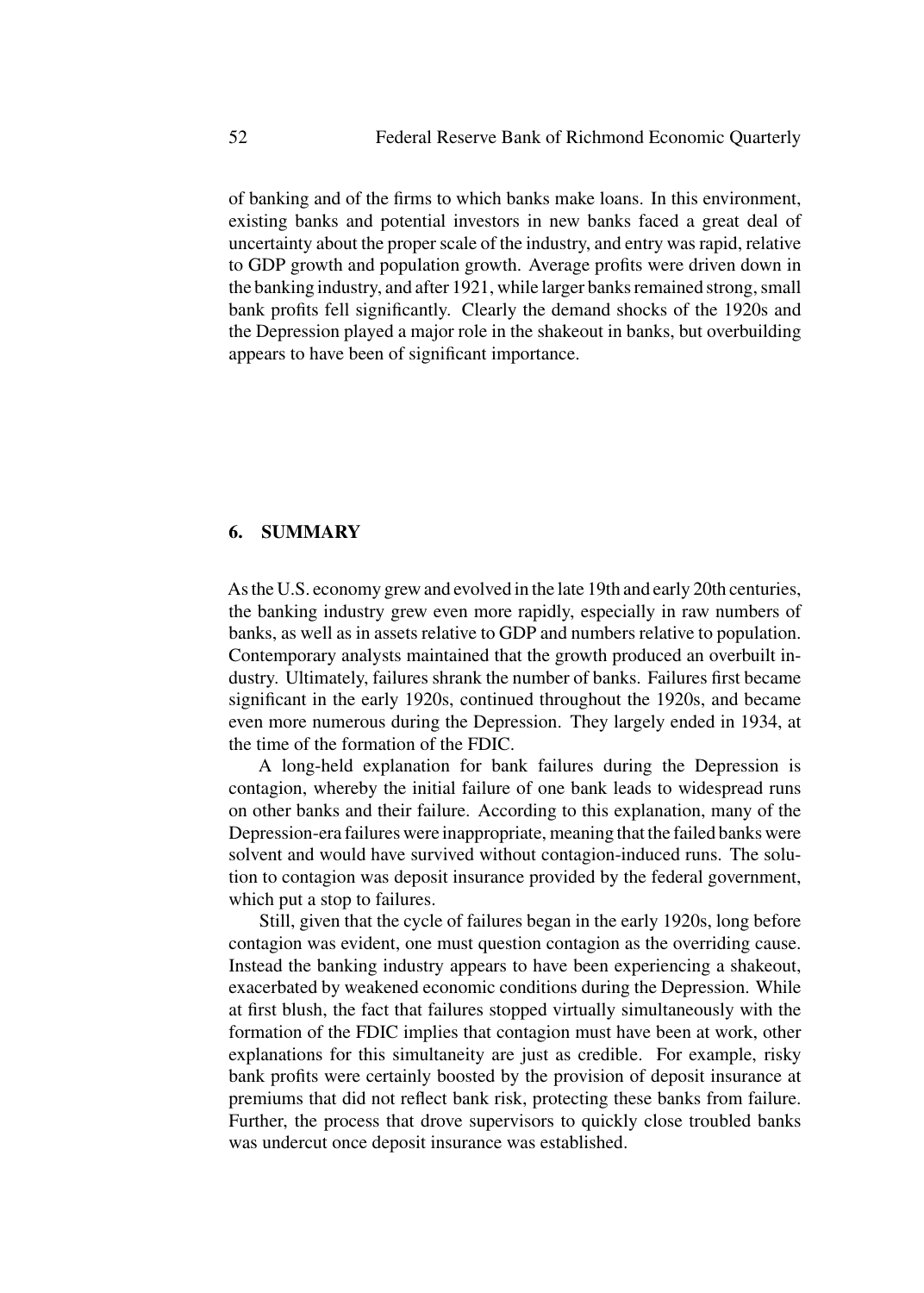J. R. Walter: Depression-Era Bank Failures 53

# **REFERENCES**

- Barbarino, Alessandro, and Jovanovic, Boyan. 2004. "Shakeouts and Market Crashes." National Bureau of Economic Research Working Paper 10556. Also available online at http://www.nber.org/papers/w10556.pdf (accessed 4 February 2005).
- Benston, George J., and George G. Kaufman. 1995. "Is the Banking and Payments System Fragile?" *Journal of Financial Services Research* 9: 209–40.
- Calomiris, Charles W., and Joseph R. Mason. 1997. "Contagion and Bank Failures During the Great Depression: The June 1932 Chicago Banking Panic." *American Economic Review* 87 (December): 863–83.
	- , and Eugene N. White. 2000. "The Origins of Federal Deposit Insurance." *U.S. Bank Deregulation in Historical Perspective*. Cambridge: Cambridge University Press, 164–211.
- Couper, Elise A., John P. Hejkal, and Alexander L. Wolman. 2003. "Boom and Bust in Telecommunications." Federal Reserve Bank of Richmond *Economic Quarterly* 89 (Fall): 1–24.
- Federal Reserve Board. 1933. *Banking Profits, 1890–1931*. Federal Reserve Committee on Branch, Group, and Chain Banking.
- Friedman, Milton, and Anna Jacobson Schwartz. 1963. *A Monetary History of the United States, 1867–1960*. Princeton: Princeton University Press (for the National Bureau of Economic Research).
- Grossi, Michael. 2004. "A New Ear in Radio Broadcasting: The Coming of Broadband." *Flashpoint, Commentary from Adventis*. Adventis Corporation.
- Jovanovic, Boyan, and Glenn MacDonald. 1994. "The Life Cycle of a Competitive Industry." *Journal of Political Economy* 102 (April): 322–47.
- Klepper, Steven. 2002. "Firm Survival and the Evolution of Oligopoly." *Rand Journal of Economics* 33 (Spring): 37–61.
- Mengle, David L. 1990. "The Case for Interstate Branch Banking." Federal Reserve Bank of Richmond *Economic Review* 76 (November/December): 3–17.
- Temin, Peter. 1976. *Did Monetary Forces Cause the Great Depression?* New York: W. W. Norton and Company, Inc.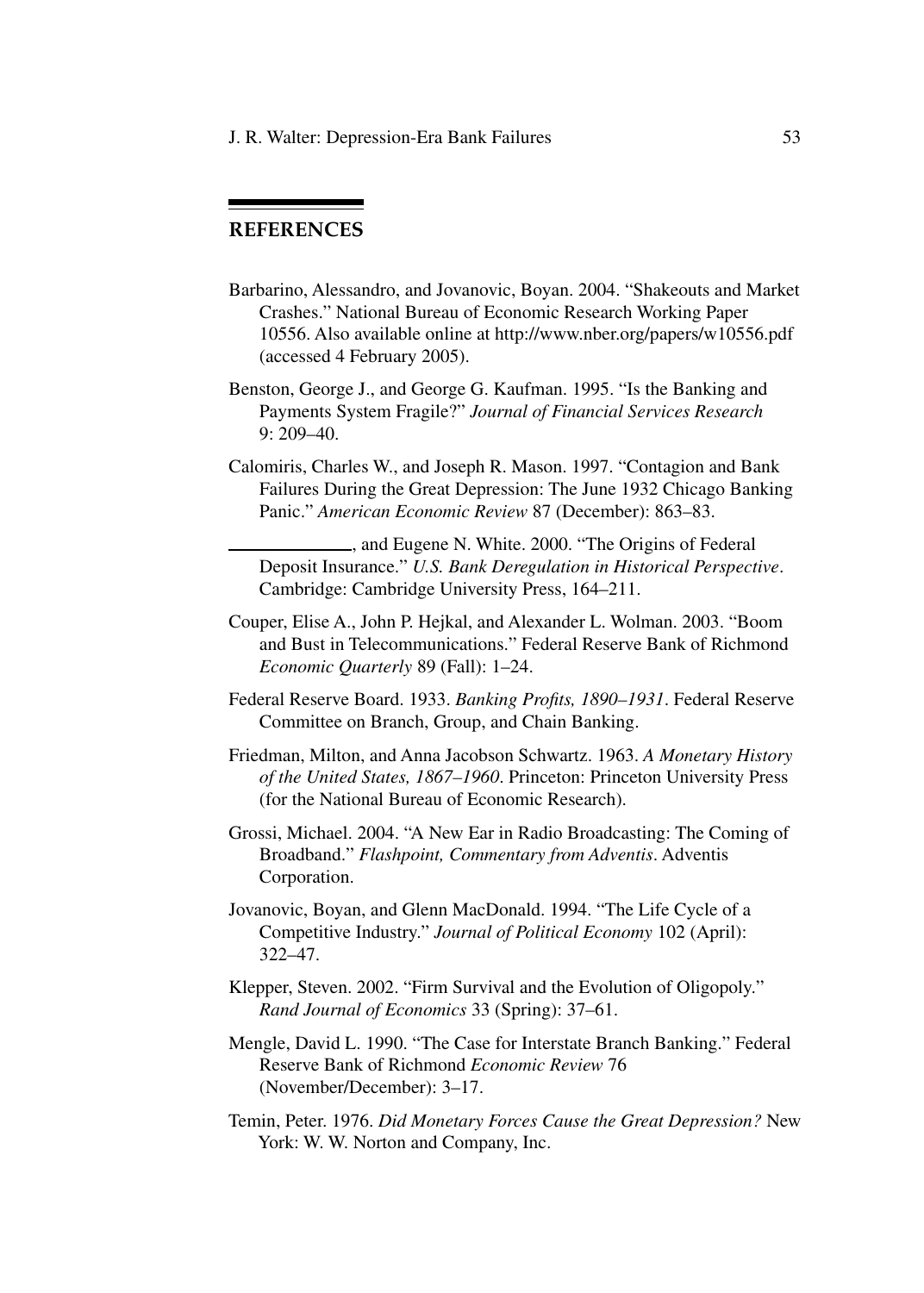- Wheelock, David C. 1993. "Government Policy and Banking Market Structure in the 1920s." *The Journal of Economic History* 4 (December): 857–79.
- White, Eugene N. 1983. *The Regulation and Reform of the American Banking System, 1900–1929.* Princeton, New Jersey: Princeton University Press.
	- . 1984. "A Reinterpretation of the Banking Crisis of 1930." *Journal of Economic History* 44 (March): 119–38.
- Wicker, Elmus. 1996. *The Banking Panics of the Great Depression*. New York: Cambridge University Press.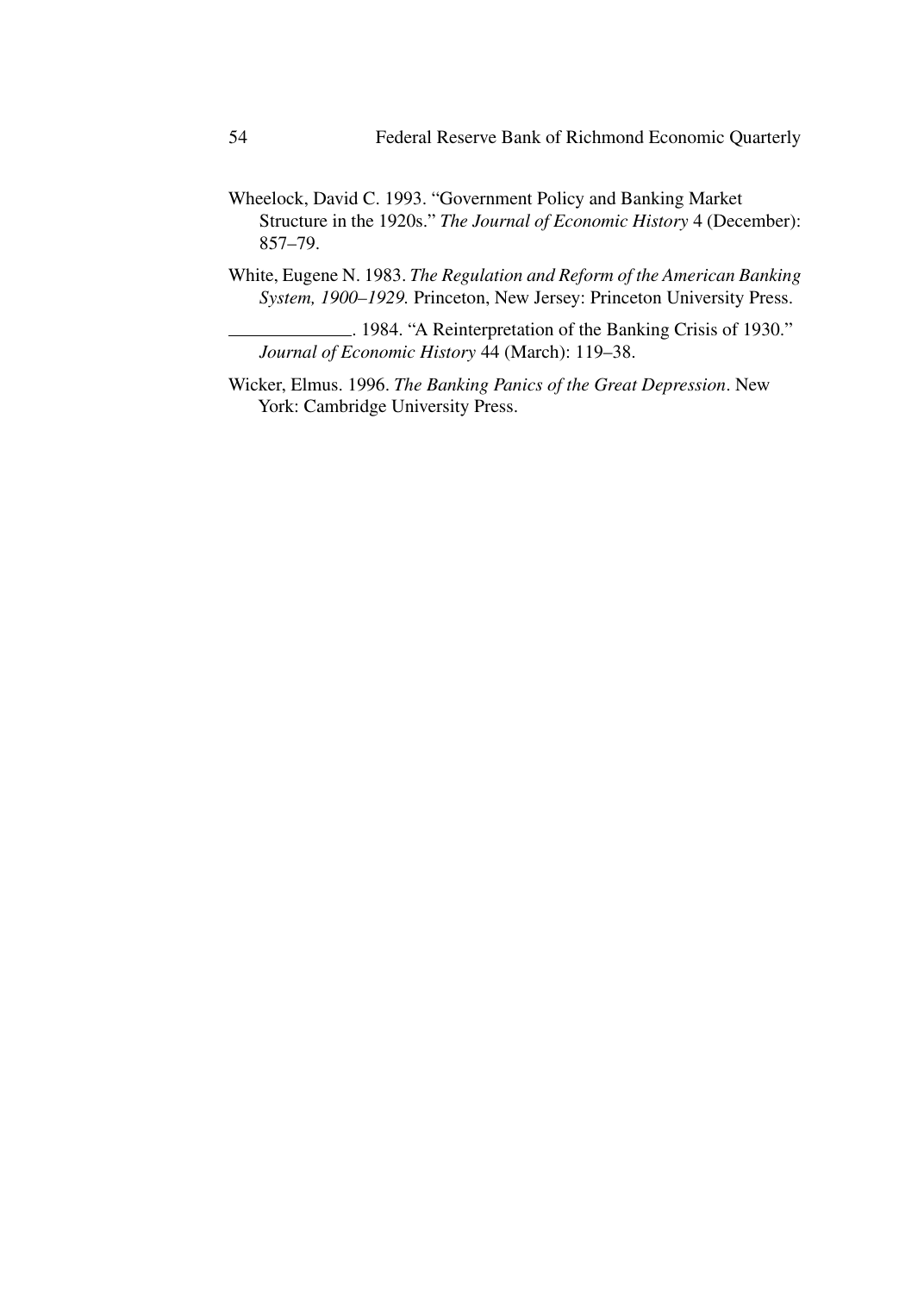Banking Markets in a Decade of Mergers: A Preliminary Examination of Five North Carolina Markets

John A. Weinberg

The decade of the 1990s was a period of dramatic consolidation in the banking industry. From 1990 to 2000, the number of banking institutions in the United States fell from 12,212 to 8,252. During this period, the percent the banking industry. From 1990 to 2000, the number of banking institutions in the United States fell from 12,212 to 8,252. During this period, the percent of all banking assets held by the largest 1 percent of all banks rose from 54 percent to 70 percent. This consolidation was partly facilitated by the 1994 legislation allowing full interstate branching. Further legislation in 1999 made consolidation across the broader financial services industry easier by loosening restrictions on the combination of commercial and investment banking activities in one company.

On its face, the consolidation of the 1990s appears to be part of a longer wave that began in the mid-1980s. The total number of banks in the United States was notably stable at around 14,000 for a number of years prior to 1986, then began a steady decline. The striking difference in trends is captured in Figure  $1<sup>1</sup>$  Unsurprisingly, this sustained decline in the number of banks is associated with an historically high level of merger activity, as seen in Figure 2. These figures present a picture of structural change in the banking industry stretching over a period of close to two decades. There is a distinct difference,

Thanks to Patricia Wescott and Shelia Jackson for assistance compiling the data used in this paper. Thanks also to John Walter, Kartik Athreya, and Margarida Duarte for the readings of and comments on an earlier draft, and to Tom Humphrey for his editorial guidance. The views expressed herein are the author's and do not represent the views of the Federal Reserve Bank of Richmond or the Federal Reserve System.

<sup>&</sup>lt;sup>1</sup> The same figure appears in Ennis (2004), as does a more detailed description of the aggregate trends in failures, mergers, and entry of new banks.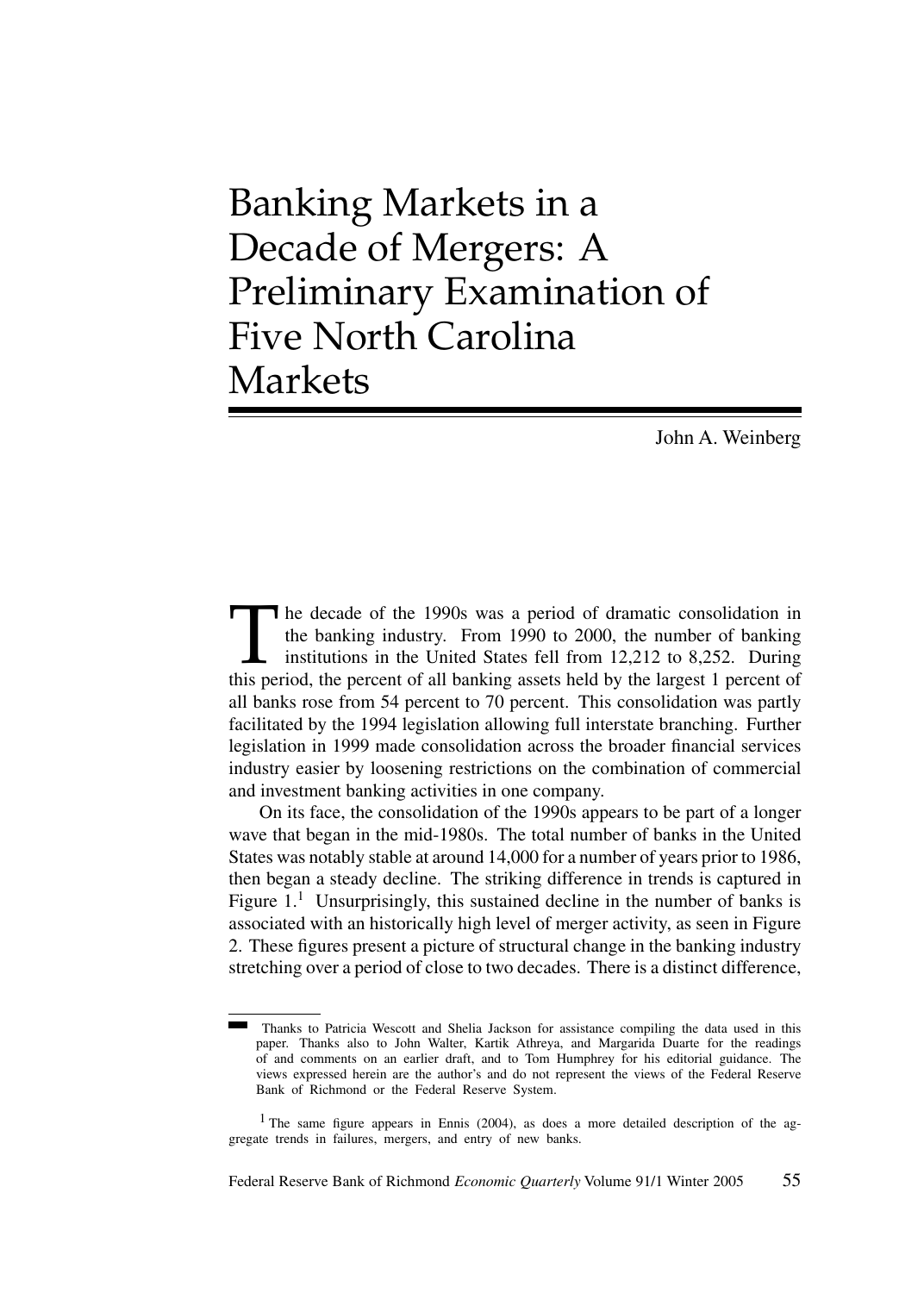

**Figure 1 Number of Banks in the United States, 1972–2002**

however, between the earlier and later parts of this period. In the 1980s and through the recession of the early 1990s, the banking industry was in a period of crisis, with many undercapitalized or insolvent institutions. Consequently, there was a peak in the number of bank failures in 1988, and much of the merger activity represented the acquisition of weak banks by stronger ones. In contrast to the earlier part of the period, the banking system as a whole has been well capitalized since the mid-1990s, and bank failures have been few in number. Further evidence for differences between the two periods can be seen in the behavior of the concentration of banking assets. As noted above, the percent of assets held by the top 1 percent of banks rose significantly in the 1990s. Before 1990, however, this measure of aggregate concentration changed very little.

Given the difference in the overall condition of the banking industry, the forces driving merger decisions may have been different around the two peaks in merger activity in Figure 2. In the earlier part of the period, both acquirers' strategic considerations and the needs associated with the resolution of weak institutions were important in determining what mergers occurred. In the later part of the period, acquirers' interests were probably predominant. One such consideration is the desire of an acquiring institution to establish or solidify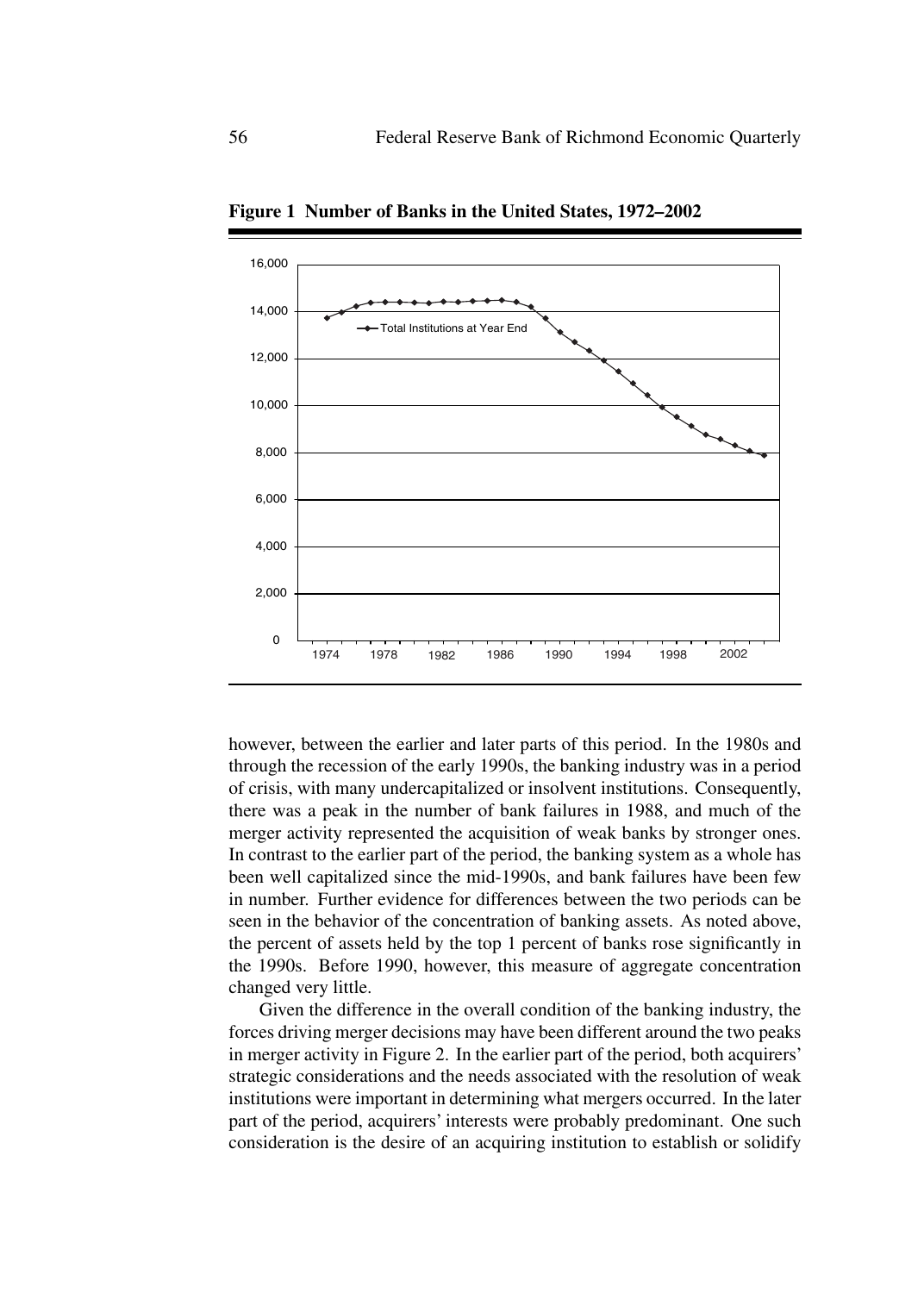

**Figure 2 Bank Mergers, 1972–2002**

its position in particular product market segments. That is, a bank with a large share of some of the markets in which it participates might seek to enlarge its share through acquisitions, so as to exercise more control over market prices and enjoy the enhanced profits that come with such market power. Alternatively, mergers might be simply a means of transferring banking resources from less to more efficient users in response to changes in firmspecific or marketwide conditions. This article explores the effect of the merger wave of the 1990s on product markets by examining the evolution of market structure in metropolitan retail banking markets over this period. Specifically, this article explores the changes in market structures in five North Carolina metropolitan areas and asks whether these changes shed light on alternative views of the forces driving mergers.

#### **1. LOCAL BANKING MARKETS**

Banks participate in many distinct markets. They provide credit to households and businesses, and credit markets can be further segmented along such lines as the type of household loan (e.g., credit card balances or home-purchase mortgage) or the size of business borrower. Banks also provide deposit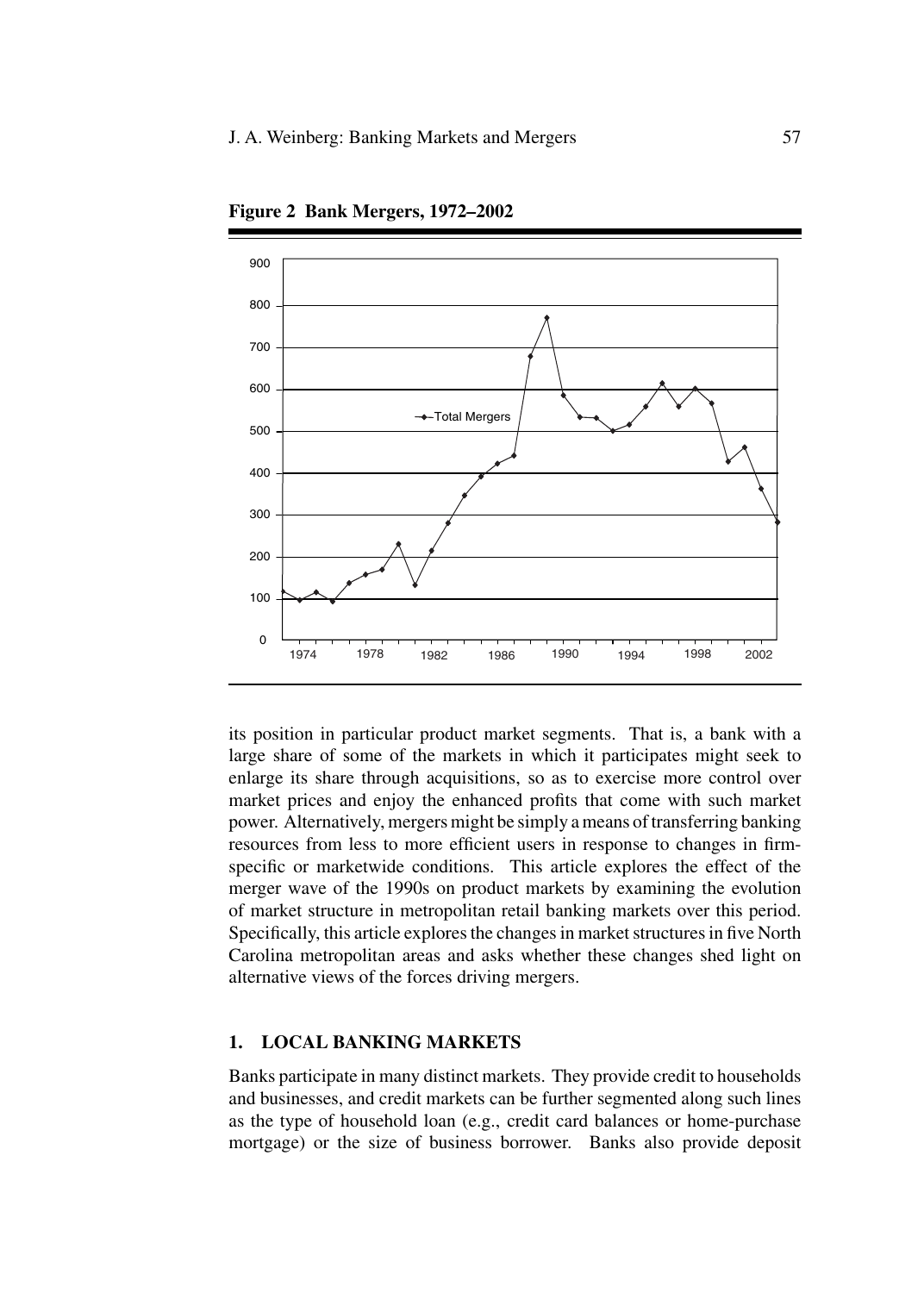services and the payment services that come with the provision of checkable deposits. Finally, banks provide an increasing array of other financial services, either directly or through holding company affiliates.

Antitrust policy toward bank mergers has long been based on the presumption that bank customers look mainly to nearby institutions for at least some of the financial services they purchase. In particular, attention has centered on services provided to households and small businesses as being most likely to be local in nature. While technological innovations and the development of specialized institutions for some products has certainly made many markets less geographically limited, recent studies suggest that local institutions remain important as providers of certain core banking products to these customers. Such products include consumer and business checkable deposits and unsecured line of credit lending to small businesses. Kwast et al. (1997), in an analysis of the Federal Reserve's Survey of Consumer Finances and National Survey of Small Business Finances, found that these types of customers tend to have a primary banking relationship with a local institution. Examining interest rates on retail deposit accounts, a number of studies, including Heitfield and Prager (2004), find evidence of market segmentation in the form of rate differentials at the level of metropolitan areas. Further, they find such differences as recently as 1999, suggesting that markets for such deposit services continue to be local.

The Federal Reserve's role in bank merger policy, and that of the other federal bank regulatory agencies, derives most significantly from the Bank Merger Act, passed in 1960 and amended in 1966. Under this authority, the Fed examines proposed mergers for possible effects on the competitive structure and behavior of banking markets. Consistent with the evidence on the local nature of markets for some retail banking services, this analysis takes place primarily at the level of local markets. In particular, when there is geographic overlap between the merging institutions' retail operations, the Fed assesses the effects of the merger on the degree of concentration in local markets. For the purposes of this analysis, the Reserve Banks define banking markets in their districts. Many of the defined markets coincide with the metropolitan areas that are used for other statistical purposes. $<sup>2</sup>$  In rural areas,</sup> market definitions attempt to link areas according to where people engage in a range of economic activities. Such factors as commuting patterns and the location of major shopping and health care facilities are important for defining markets beyond the well-established metropolitan areas.

The approach to merger policy adopted by the banking regulatory agencies was originally based on the view that banking could be defined as a bundle of services including deposit services and credit to both households and busi-

<sup>2</sup> The Federal Reserve Bank of Richmond's metropolitan area markets are based on the Rand-McNally designations of "regional metropolitan areas," or RMAs.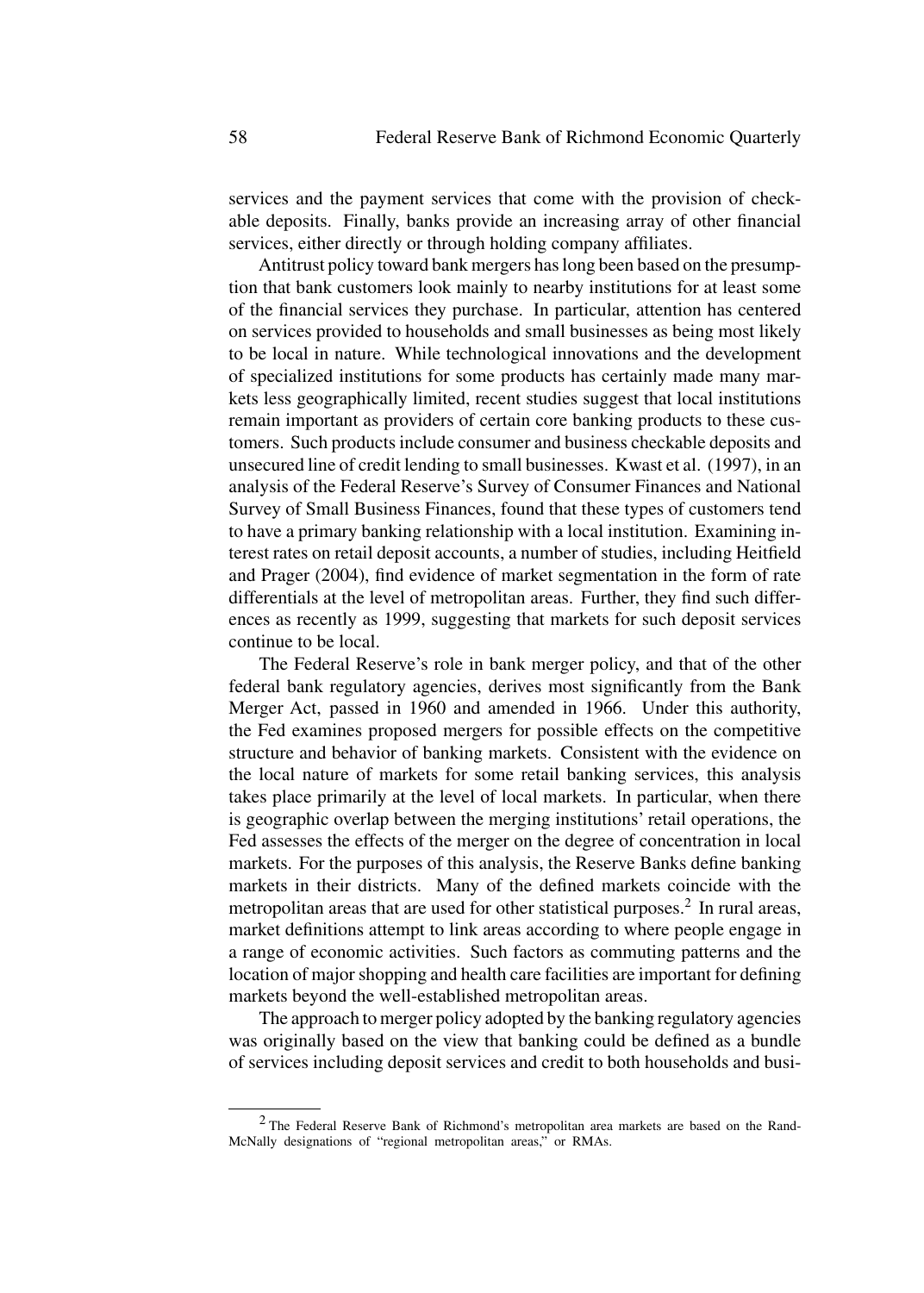# J. A. Weinberg: Banking Markets and Mergers 59

nesses. The notion of a fixed bundle of services suggested that the relative sizes of two banks would be fairly consistent across services. Hence, a measure of local market concentration in one service, such as deposits, could be used as a broader measure of concentration in the entire bundle of services. Changes in financial services markets, especially in services to large businesses and in some consumer credit products, have weakened the connections among the various services in the traditional bundle. Still, the continuing local nature of markets for retail deposits and small business lending suggests that the approach of assessing concentration in local deposits continues to have some validity in measuring concentration and the possible competitive effects of mergers.<sup>3</sup>

In North Carolina there are 19 banking markets that correspond to metropolitan areas, and 48 rural markets. These markets do not cover the entire state, since a rural area can remain undefined until there is a merger case involving banks in the area. The metropolitan markets range in size from Goldsboro, with a population just over 113,000, to Charlotte, with a population of over 1.3 million.<sup>4</sup> The five markets examined in this article (and their 2000 metropolitan area populations) are Raleigh (797,071), Greensboro (643,430), Durham (426,793), Wilmington (274,478), and Rocky Mount (143, 026).

#### **2. CONCENTRATION AND PRICES**

Merger policy is based on the presumption that there is a link between market concentration and the behavior of market prices. The more concentrated a market becomes, it is feared, the more likely are market prices to deviate from the competitive ideal and perhaps approach the pricing of a monopolized market. This concern is founded both on the theory of price-setting in imperfectly competitive markets and on a long history of empirical studies of the relationship between market concentration and prices charged or profits earned by sellers. In banking, a number of studies have found a negative correlation between concentration in local markets and the interest rates paid on retail deposit accounts.

Concentration is typically measured by the Herfindahl-Hirschman Index (HHI), which is the sum of the squares of sellers' market shares. That is, in a market with  $N$  sellers, with seller  $i$ 's share of market sales (or deposits, as market shares are typically measured in banking) denoted by  $s_i$ , this concentration

<sup>3</sup> Gilbert and Zaretsky (2003) provide a history and an assessment of the underlying assumptions in the approach to merger policy in banking.

<sup>4</sup> Metropolitan area population numbers are from the 2000 census.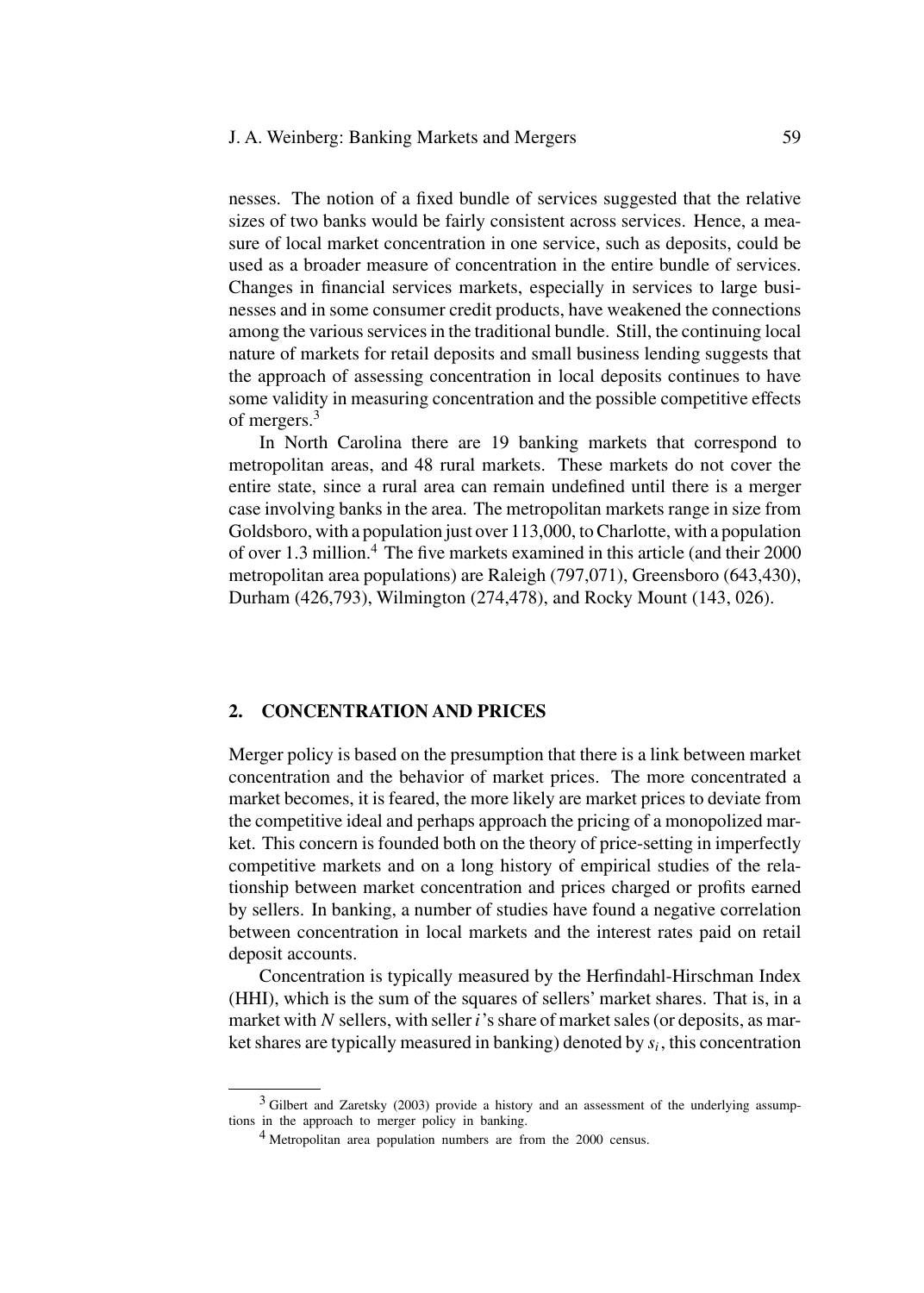measure is

$$
HHI = \sum_{i=1}^{N} (100s_i)^2.
$$

The greatest possible HHI, for a fully monopolized market, is 10,000, while a market consisting of 100 equal-sized sellers would have an HHI of one. Compared to other potential measures of concentration, for instance, the total share of the top four firms in the market, the HHI has the advantage of being sensitive to both the number of firms and the inequality of market shares among the active firms.

The observation that deposit rates paid to retail customers are negatively correlated with local market concentration is consistent with the hypothesis that mergers are motivated by the desire of acquirers to gain market share and pricing power. Analogously, a large literature finds that, across many industries, seller concentration is positively correlated with prices and seller profits.<sup>5</sup> These same observations, however, are also consistent with a very different theory of the determination of market structure. A critique of the market-power-based hypothesis, originating with Demsetz (1973), argues that the observed correlations between concentration and profits or prices could emerge even if no firms ever exercised any market power. Consider two distinct markets with similar demand conditions. In each market, sellers and potential entrants have access to a production technology with decreasing returns to scale (for large enough output levels) and firm-specific productivity factors that result in cost differences across firms. These factors, which may arise from unique talents of personnel or from locational factors, give some sellers cost advantages that cannot be replicated by competitors, at least in the short run. Now, if in one market, these firm-specific factors tend to be fairly similar across firms (and potential entrants), then in a competitive equilibrium, firms in this market will have relatively equal market shares. Further, with low costs of entry, all firms' profits and prices will be prevented from rising far above normal competitive levels. Contrast this situation with a market in which firmspecific productivity factors vary widely. Now sellers with a cost advantage will enjoy larger shares of market sales. Competitive forces will only drive down the profits of marginal sellers (those with relatively high costs). Lowcost firms will earn higher profits. In short, greater inequality in costs across firms will lead to both greater concentration of total market sales and higher average profits.

What implications does the critique of the market-power hypothesis have regarding the relationship between prices and concentration? The connection here is not as clear as in the case of concentration and profits, and the answer

<sup>&</sup>lt;sup>5</sup> Gilbert and Zaretsky (2003) provide an excellent review of the literature on banking markets.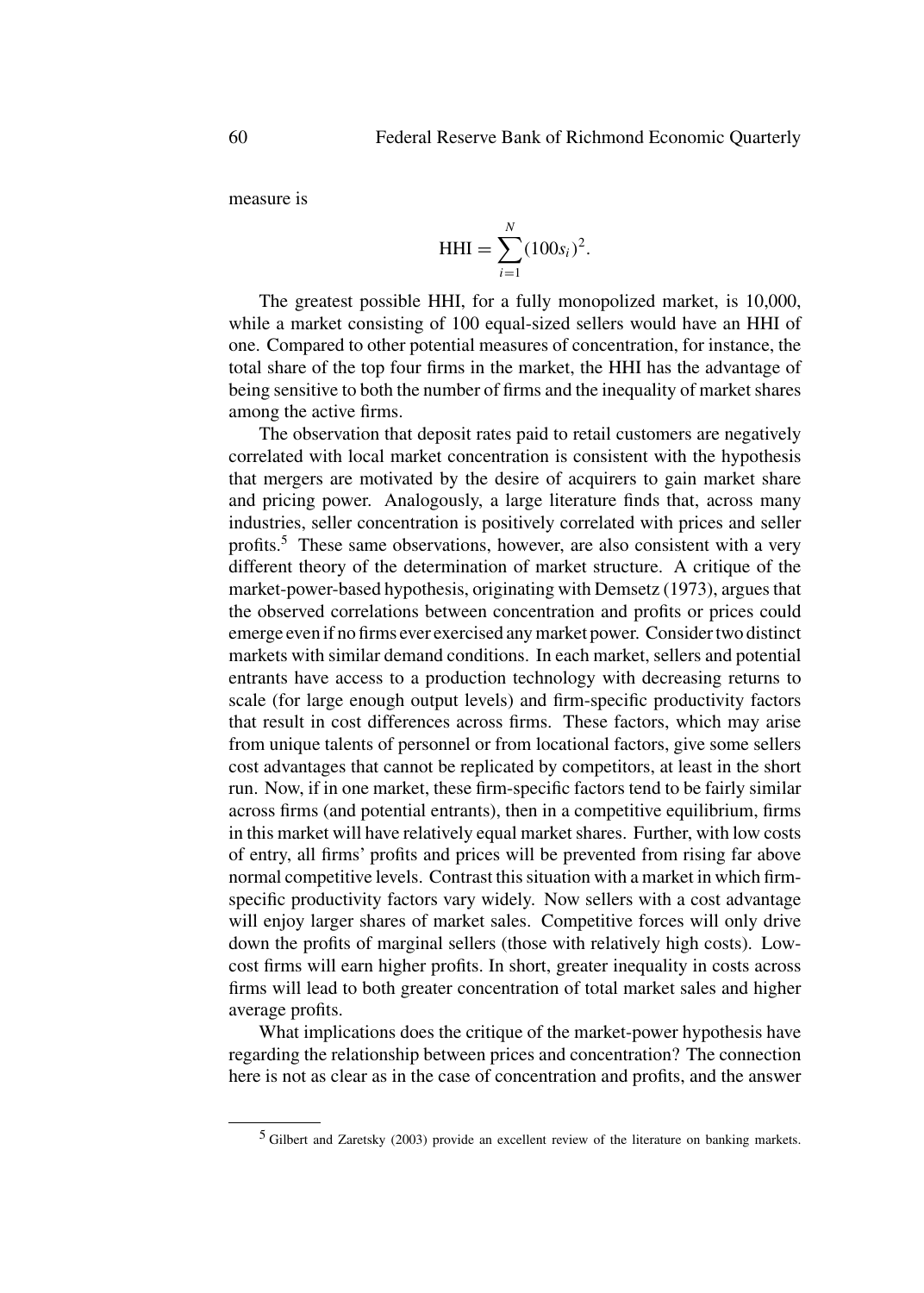#### J. A. Weinberg: Banking Markets and Mergers 61

is likely to depend on additional characteristics of the markets in question. Plausible models of market behavior might imply either a positive or a negative correlation between concentration and prices. One such specification that implies a positive correlation replaces or supplements the assumption of firmspecific variation in costs with an assumption of firm-specific variation in product characteristics. A seller who is industrious and fortunate enough to produce a product more desirable than its competitors' will enjoy a larger market share and greater profits, and will be able to sell at a higher price. As before, a market with a more unequal distribution of product qualities will be more concentrated and have higher average profits, as well as higher average prices.

In banking, one characteristic that appears to matter for attracting retail deposit customers is location. A bank with a more convenient location may be able to attract deposits while offering a lower interest rate than its competitors. Further, banks with multiple locations may have a competitive advantage, suggesting that size and product quality are somewhat complementary characteristics within a banking market. This dimension of locational advantage, combined with firm-specific differences in the costs of managing multiplelocation networks could then result in a distribution of banks according to size, profits, and prices (interest rates). The expected correlations of rates, profits, and concentration would then correspond with those found in crossmarket regressions.

So are the observed correlations in banking between local concentration and prices (deposit rates) driven by market power or by competition among heterogeneous sellers? A definitive answer to this question would be difficult to find, and it is likely that both these forces are at work in actual banking markets. But even if purely competitive forces play an important role in driving these cross-market differences, a merger policy based on limiting concentration could still be warranted. Even if large market shares result from the product or cost advantages that some firms have over others, a firm with large market share is more likely to be capable of exercising market power over prices and earning economic profits at the cost of reduced consumer welfare and overall market efficiency. A merger policy that recognizes the possibility of cost efficiencies arising from some large mergers can also recognize that the resulting costs in terms of increased market power could outweigh the gains.

### **3. MERGERS AND MARKET STRUCTURE**

Do mergers lead to increasingly concentrated markets? The trivial answer to this question is yes, in the short run. The immediate effect of a merger between two sellers operating in overlapping markets is that, in the areas of overlap, the total amount of business in the market is divided among a smaller set of competitors than before the merger. Beyond this simple response, the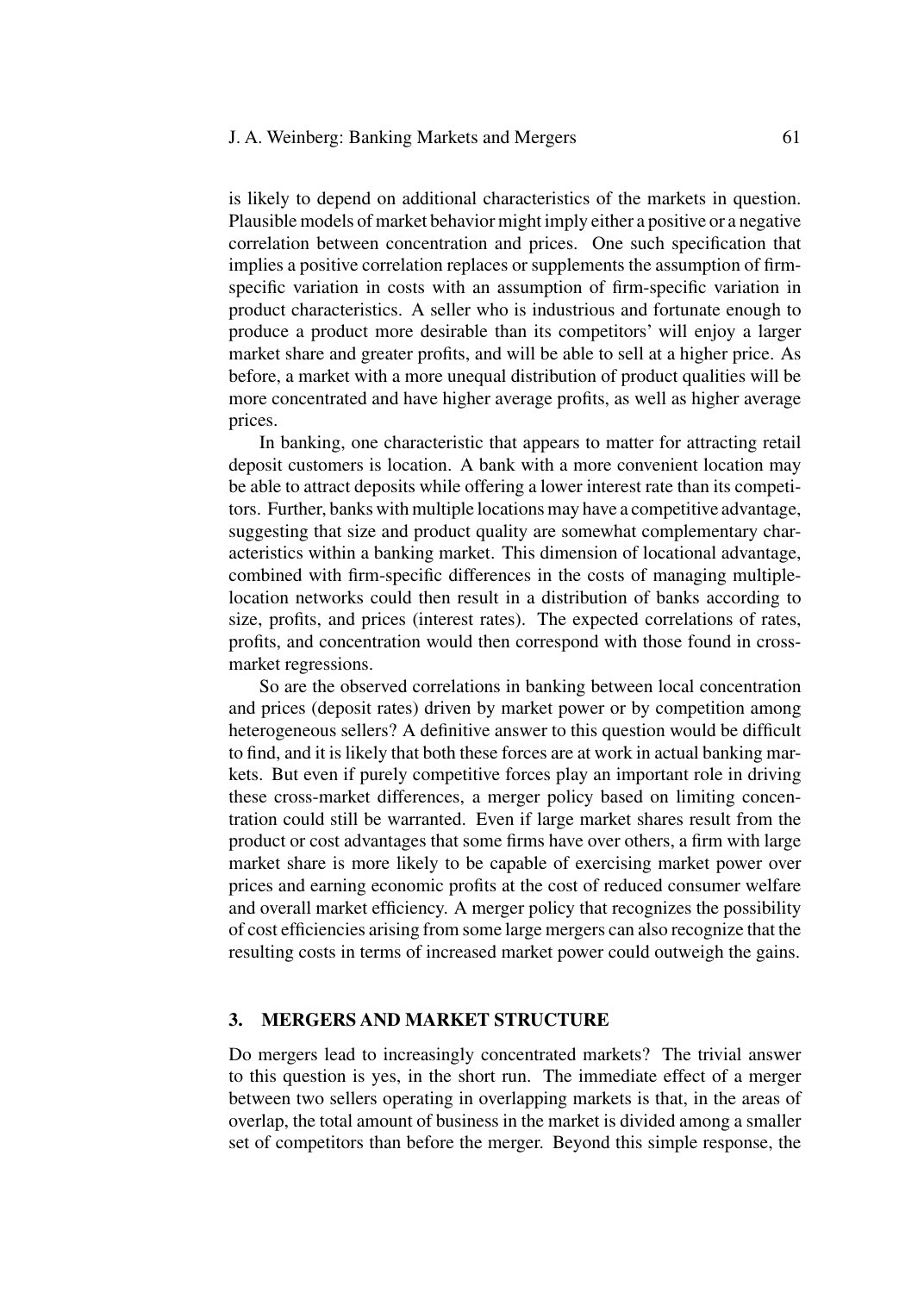study of how mergers affect market structure and opportunities for the exercise of market power involves two theoretical questions regarding the behavior of imperfectly competitive markets. First, can two firms in a market increase their pricing power and profits by combining? Second, what are the longrun effects of a merger on market structure, once competitors' responses and the dynamic behavior of the merging firms have been taken into account? The second of these questions inherently refers to dynamic models of market behavior, while the first can be (and has been) addressed in the context of either a static or a dynamic model.

Several papers study the question of whether two firms in an imperfectly competitive market can increase their joint profits by merging. The answer depends on the nature of the strategic interaction among firms. One possibility, pointed out by Salant et al. (1983), is that a reduction in the number of sellers through a merger could cause other rivals to seek to benefit by increasing their own output. These output increases offset the merger's effect on the market price, eliminating any gains for the merging parties. Under alternative models of strategic behavior, other authors have identified conditions under which the merger partners do indeed benefit. Denekere and Davidson (1985), for instance, show that under price competition (with differentiated products), the merger causes other rivals to raise their own prices, leading to gains for everyone, including the merging firms.

Perry and Porter (1985) consider a model of asymmetric competition among sellers with increasing marginal costs that depend on firms' productive capacity. They assume that capacity is tied to physical assets and that there is a fixed amount of such assets available to the sellers in the market.<sup>6</sup> These assumptions have the effect of limiting the competitors' increase in output in response to rising prices. As a result, two firms can find it profitable to merge, reduce their combined outputs, and enjoy the resulting higher prices. Asymmetry in the initial distribution of the productive capacity among the sellers can reinforce this result, making it particularly attractive for two relatively large sellers to merge.

Perry and Porter's analysis can be viewed as a bridge between a static and a dynamic model of market competition. In fact, with freely variable capacity and constant returns to scale, their model is identical to that of Salant et al. If increasing capacity is subject to adjustment costs, and firms make dynamic, strategic investment decisions, the steady state of the model's equilibrium, for a given number of firms, would coincide with the equilibrium of the standard Cournot model. Comparing profits across steady states with different numbers of firms, then, would give the impression that mergers are not profitable, as in Salant et al. But adjustment costs give rise to a transition period, during

<sup>6</sup> Alternatively, they assume that the adjustment costs associated with acquiring and installing new productive capacity are high.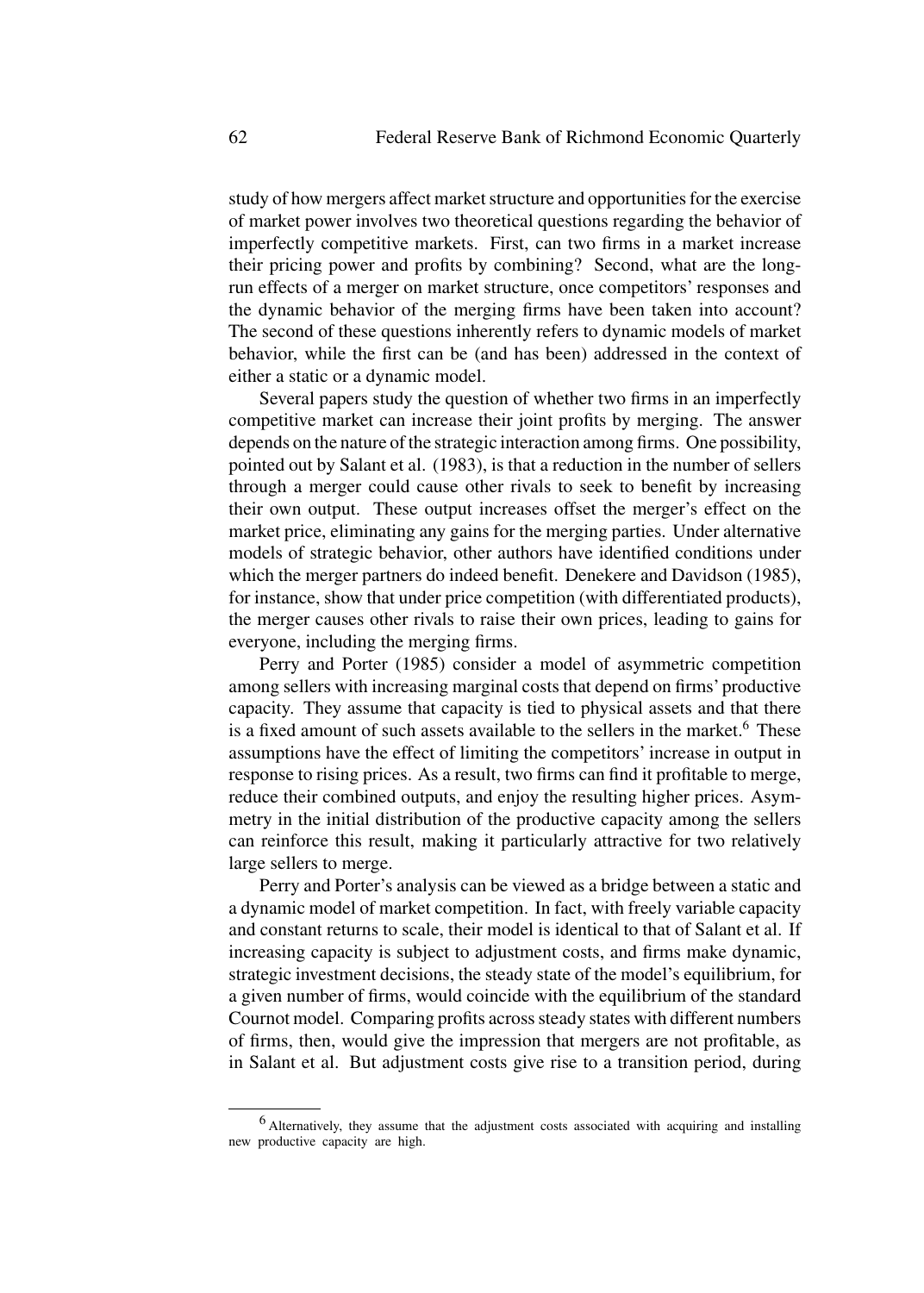#### J. A. Weinberg: Banking Markets and Mergers 63

which the merged firms can benefit, as in Perry and Porter. Gowrisankaran (1999) studies mergers in dynamic oligopoly models.

All of these investigations of merger incentives in imperfectly competitive markets share the assumption that changes in market structure do not change the manner in which prices are determined. In all of the foregoing cases, the prices resulting from a given market structure are the equilibrium outcomes of static noncooperative behavior, whether price-setting or quantity-setting. It's possible that dynamic interaction among sellers in a concentrated market could enable sellers to sustain higher prices than those associated with static noncooperative equilibrium. If the feasibility of such tacit collusion depends on market concentration, then the incentives for mergers to gain market power could be considerably strengthened. This type of motivation would tend to favor mergers among sellers that are already fairly large relative to the market.

In many actual banking markets, especially relatively large markets like those examined in the next section, some participants are small enough so that one can reasonably assume that they do not exercise market power. Such markets might best be represented as having some firms with market power and a "competitive fringe" of price-taking firms. Gowrisankaran and Holmes (2000) investigate mergers in a dynamic dominant firm model. For a given initial distribution of productive capacity between the dominant firm and the fringe, they examine the equilibrium path of investment in new capacity and purchase of capacity from the fringe by the dominant firm (mergers). They find that the tendency of the market to become more concentrated over time depends on the initial concentration. Specifically, the greater the dominant firm's initial market share, the more likely the dominant firm will grow by acquiring capacity from the fringe.

In the studies of merger incentives discussed in this section, the driving force is the desire to profit by the exercise of market power. This body of work suggests that such a motivation for mergers is plausible in a variety of market settings, even though entry and growth by smaller firms will eventually erode the monopoly profits acquired. Stigler's (1950) characterization of the merger waves of the early 20th century was consistent with this view. He shows in particular how mergers in many industries created firms with dominant market shares, only to have those dominant positions dwindle over time.

The forgoing discussion focused on studies of merger incentives where the primary motivation was the acquisition or maintenance of market power. But what if market structure is driven by the relative efficiencies of competing firms, rather than by the desire to gain market power? What does this alternative approach imply about the causes and consequences of mergers? In a dynamic version of such a model, like that in Hopenhayn (1992), firms and their market shares grow or decline as their firm-specific characteristics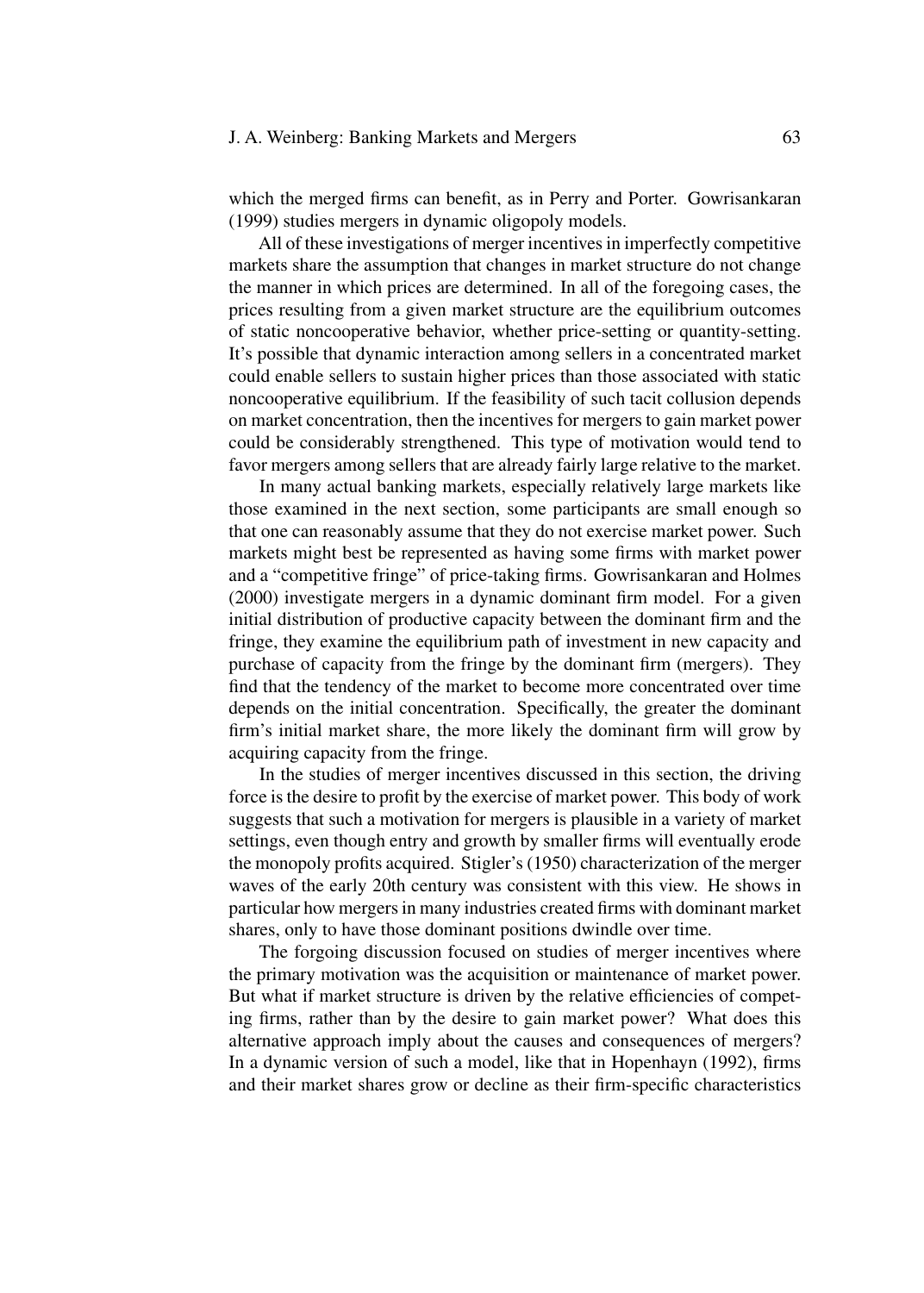| Market      | 1990 Population | 2000 Population | <b>Percent Growth</b> |
|-------------|-----------------|-----------------|-----------------------|
| Raleigh     | 541,100         | 797,071         | 47.3                  |
| Greensboro  | 540,030         | 643,430         | 19.1                  |
| Durham      | 344,625         | 426,793         | 23.8                  |
| Wilmington  | 200,124         | 274,478         | 37.2                  |
| Rocky Mount | 133,235         | 143,026         | 7.3                   |

**Table 1 Population and Population Growth 1990–2000**

evolve.<sup>7</sup> A firm that has a productivity advantage at one point in time may see that advantage diminish over time. Such a model predicts market shares that rise or fall but does not distinguish between growth through new investment and growth through acquisition. One can imagine a model in which both internal growth (new investment) and external growth (acquisition) are subject to adjustment costs. The relative costs of the two forms of growth, together with the evolution of firm-specific productivity factors, would then determine the joint pattern of investment and mergers.

## **4. FIVE NORTH CAROLINA MARKETS**

This section examines the behavior of market shares in five North Carolina metropolitan markets from 1991 to 2002. The five markets studied are Durham, Greensboro, Raleigh, Rocky Mount, and Wilmington. These metropolitan areas range in 2000 population from Rocky Mount with 143,026 to Raleigh with 797,021. These two cities, respectively, also had the slowest and fastest population growth of the group between 1990 and 2002. Population and population growth figures for these metropolitan areas are given in Table 1.

This group of markets does not include all the largest banking markets in the state. Most notably, Charlotte and Winston-Salem are not included. Both of these cities housed the headquarters of banks that were among the 10 largest in the United States during this period. Charlotte was the home of Nationsbank, which merged with Bank of America in 1999 to become the second largest bank holding company in the United States, with the combined Bank of America headquartered in Charlotte. Charlotte is also the headquarter city of Wachovia, the fourth largest bank holding company. Winston-Salem was previously the home of Wachovia until it was acquired by First Union (keeping the Wachovia name for the combined institution) in 2001. The status of these cities as headquarters for very large institutions complicates

<sup>7</sup> Erickson and Pakes (1995) provide a dynamic model that includes both imperfect competition and stochastically varying firm-specific productivities. While that model does not address mergers, it could form the basis of a general treatment of merger incentives.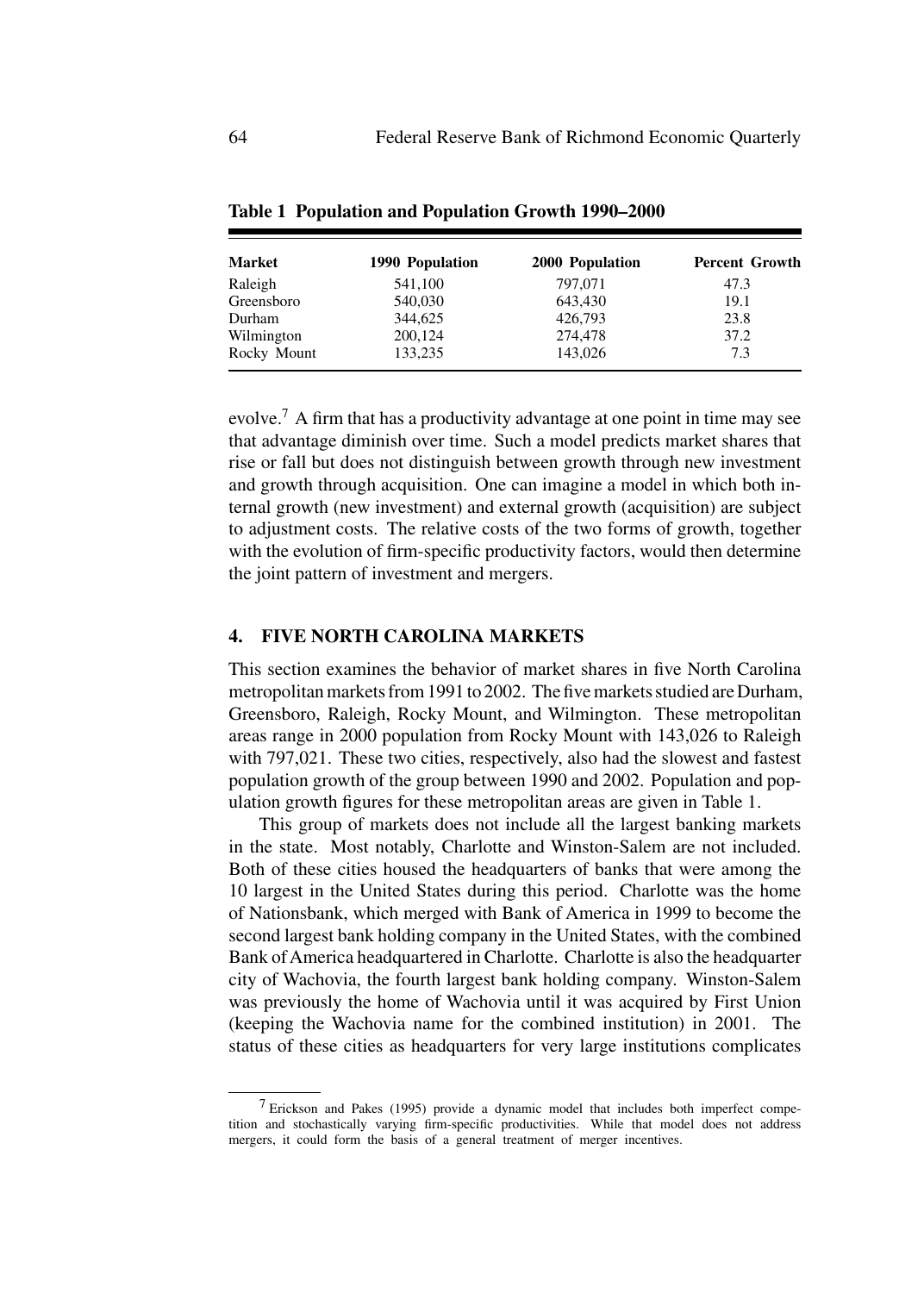| <b>Market</b> | Deposits/<br><b>Population</b> | <b>HHI</b> | <b>Leading Bank's</b><br>Share $(\% )$ | 5 Largest Banks'<br>Share $(\% )$ |
|---------------|--------------------------------|------------|----------------------------------------|-----------------------------------|
| Raleigh       | \$9,990                        | 786        | 15.66                                  | 45.02                             |
| Greensboro    | \$11,780                       | 747        | 15.05                                  | 48.13                             |
| Durham        | \$8,800                        | 1286       | 24.15                                  | 63.50                             |
| Wilmington    | \$9,310                        | 1008       | 19.98                                  | 54.13                             |
| Rocky Mount   | \$16,690                       | 1365       | 25.84                                  | 64.89                             |

**Table 2 Banking Market Characteristics in 1990**

the interpretation of the deposit data on which market concentration information is based. These data are drawn from the FDIC's Summary of Deposits and are based on banks' reported allocations of their total deposits to their various offices. Large banks that serve large corporate customers may have deposits booked in their headquarter locations that come from more widely dispersed customers. This tendency may have become particularly important after interstate banking powers were expanded by 1994 legislation. The objective of studying market concentration in geographically defined markets is to examine the extent to which relatively few banks dominate a market for local business. For the headquarter cities of large banks, a substantial portion of reported deposits may represent nonlocal business.

Table 2 summarizes some characteristics of these banking markets in 1990. With the exception of Rocky Mount, the markets are similar in terms of deposits relative to population, around \$10,000 of deposits per capita. In terms of market concentration, all five markets were either unconcentrated (HHI less than 1,000) or moderately concentrated (HHI between 1,000 and 1,800), as defined by the Department of Justice's merger guidelines. The leading bank's market share ranged from around 15 percent in Greensboro to nearly 26 percent in Rocky Mount. These 1990 market structures fall into three groups. Greensboro and Raleigh appear similar, with HHI less than 800 and the leading firm's share in each market around 15 percent. The "four firm concentration ratios"—the combined market share of the four largest firms in the market—are also similar for Greensboro and Raleigh. These are the two largest metropolitan areas by population, consistent with the general tendency for concentration to be decreasing in city size. The two most concentrated of this group of markets in 1990 were Durham and Rocky Mount. Rocky Mount, the most concentrated, is also the smallest of these metropolitan areas. Wilmington's market concentration characteristics lie between the other pairs of markets.

The differences among the market structures are consistent with evidence that metropolitan areas constitute distinct retail deposit markets. Given that several banks are significant participants in many or all of these cities, one might expect that large, statewide banks would have similar positions in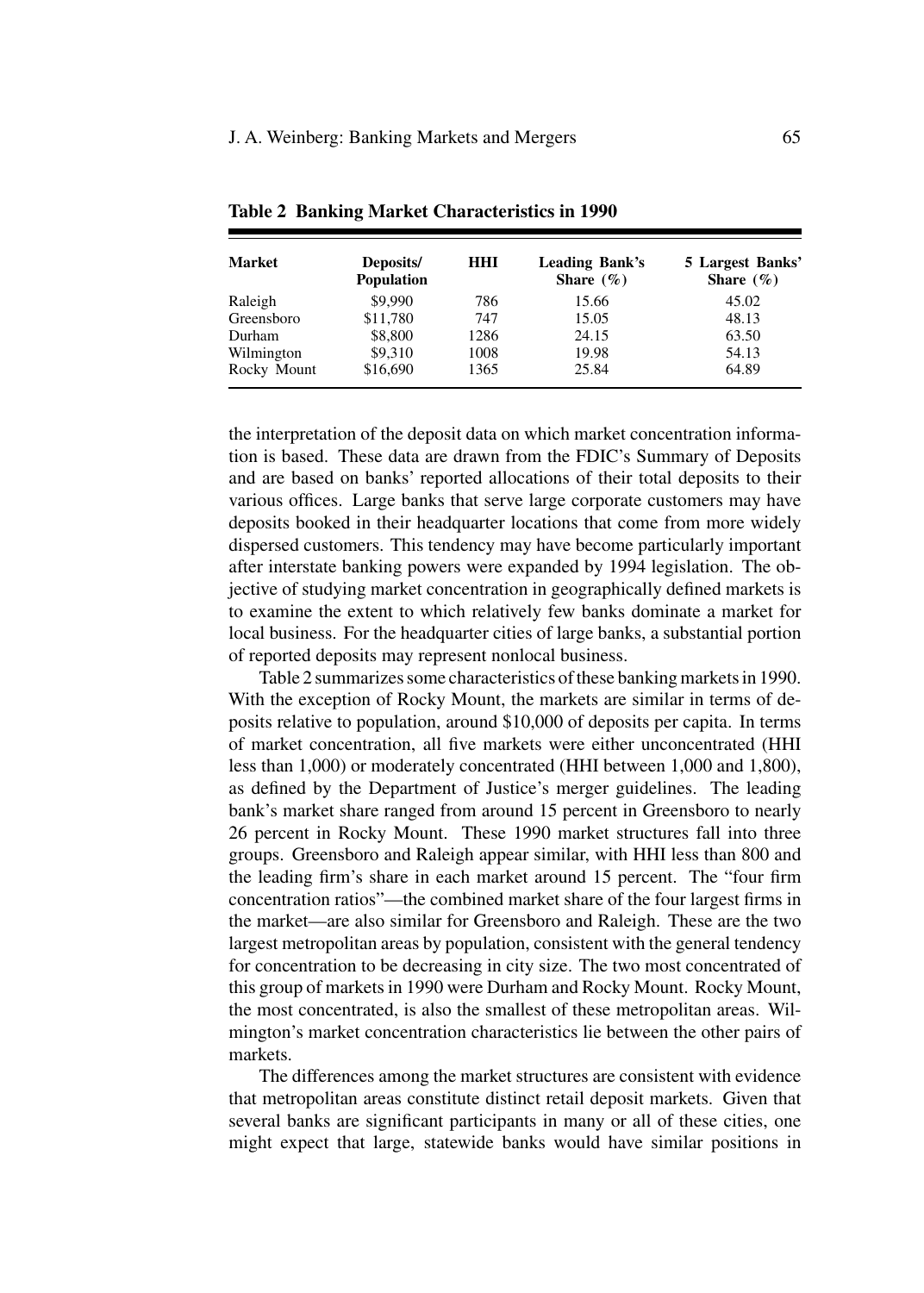different cities if the market were integrated on a statewide basis. Instead, in 1990 four different banks had the largest market shares in the five cities. While there are some respects in which the market structures of these cities become more similar over the time period, individual banks' positions remain quite different across the markets.

Between 1991 and 2002, there were 45 mergers involving banks that participated in at least one of these markets. $8$  Over 80 percent of these were truly *horizontal* mergers, meaning that the merging banks were competitors in at least one market prior to the acquisition. The remaining transactions are better characterized as market extension mergers, in that they involved the purchase of a bank in a market in which the acquirer had no previous presence. In 13 cases, the merging banks had overlapping activities in more than one of the markets. Transactions vary in size from Southern National Bank of North Carolina's 1993 purchase of East Coast Savings Bank, which had a single office in Raleigh with deposits of \$6.5 million, to the 2002 merger of First Union and Wachovia, which had overlapping activities in all of five markets, with combined deposits ranging from around \$370 million in Rocky Mount to nearly \$3 billion in Raleigh.

How did this decade of mergers affect the market structures in these metropolitan areas? Figures 3–6 present information on the evolution of market characteristics from 1990 to 2002. Figure 3 begins with the number of banks operating in this market. In all markets, this period saw a substantial decline in the number of banks. There has also been entry of new banks in all of the markets, with net gains in the number of banks coming toward the end of the period. While all of the markets had fewer banks in 2002 than in 1990, markets did not necessarily receive fewer banking services. As shown in Figure 4, changes in the number of offices (branches) were generally not as dramatic as changes in the number of banks. Rocky Mount experienced a fairly substantial decline in offices (about 25 percent), and Raleigh saw a large increase (about 14 percent). In the other markets the number of offices changed very little (less than 3 percent). It is true that deposits per capita fell slightly in all but one (Rocky Mount) of the markets. While this decline could be due to an overall reduction in supply of deposit services, it is just as likely the result of increasing competition from nonlocal banks or nonbank financial service providers for some segments of customers.

Figures 5 and 6 turn more directly to measures of market concentration. Figure 5 shows the evolution of the HHI for each market. Overall, the markets appear to be more similar at the end of the period than at the beginning, with the two least concentrated markets at the beginning of the period having experienced the largest increases in concentration. But a large part of the

<sup>8</sup> This count includes commercial bank and thrift acquisitions.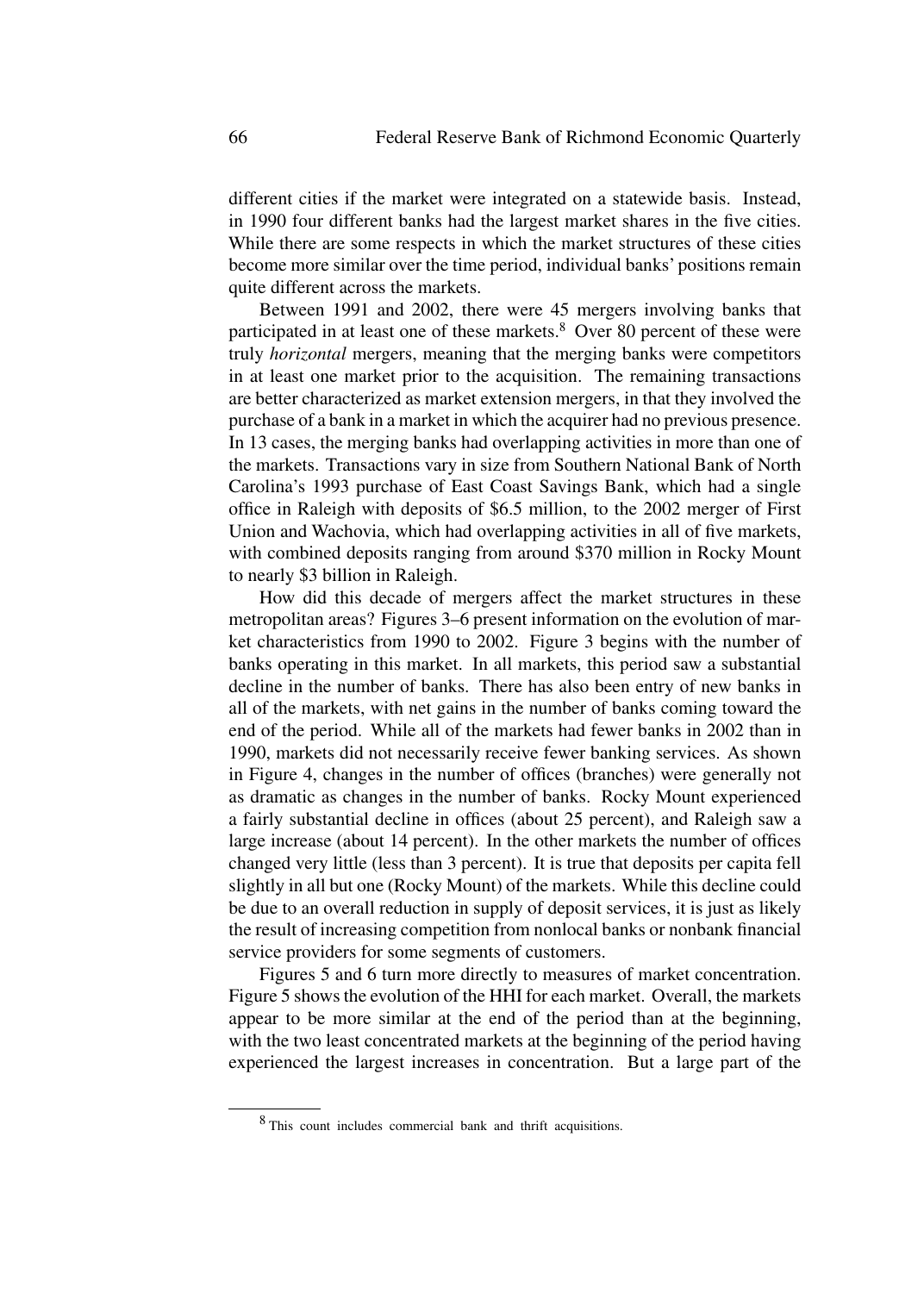

**Figure 3 Number of Banks, 1990–2002**

increase in concentration in Raleigh and Greensboro is associated with the First Union-Wachovia merger. These two banks each had market shares in excess of 10 percent in both of these markets at the time of the merger. Differences in concentration across these markets appear to be fairly persistent before the last observation in the data. Markets that start out more concentrated remain more concentrated.

Figure 6 underscores the importance of the First Union-Wachovia merger for the Raleigh and Greensboro markets. This figure shows the market share of the leading bank in each market.<sup>9</sup> In Raleigh and Greensboro, this number changes very little until the last year in the data. A single transaction also plays a large role in the Wilmington market. The relevant merger in this case is BB&T's purchase of United Carolina Bank in 1997. Durham displays a steady increase throughout the period, as does Rocky Mount in the first part of the period, after which the top firm's share declines. In general, the behavior of the top seller's market share seems more idiosyncratic than the broader measure of concentration.

<sup>&</sup>lt;sup>9</sup> Note that the identity of the leading bank in a market can change over time.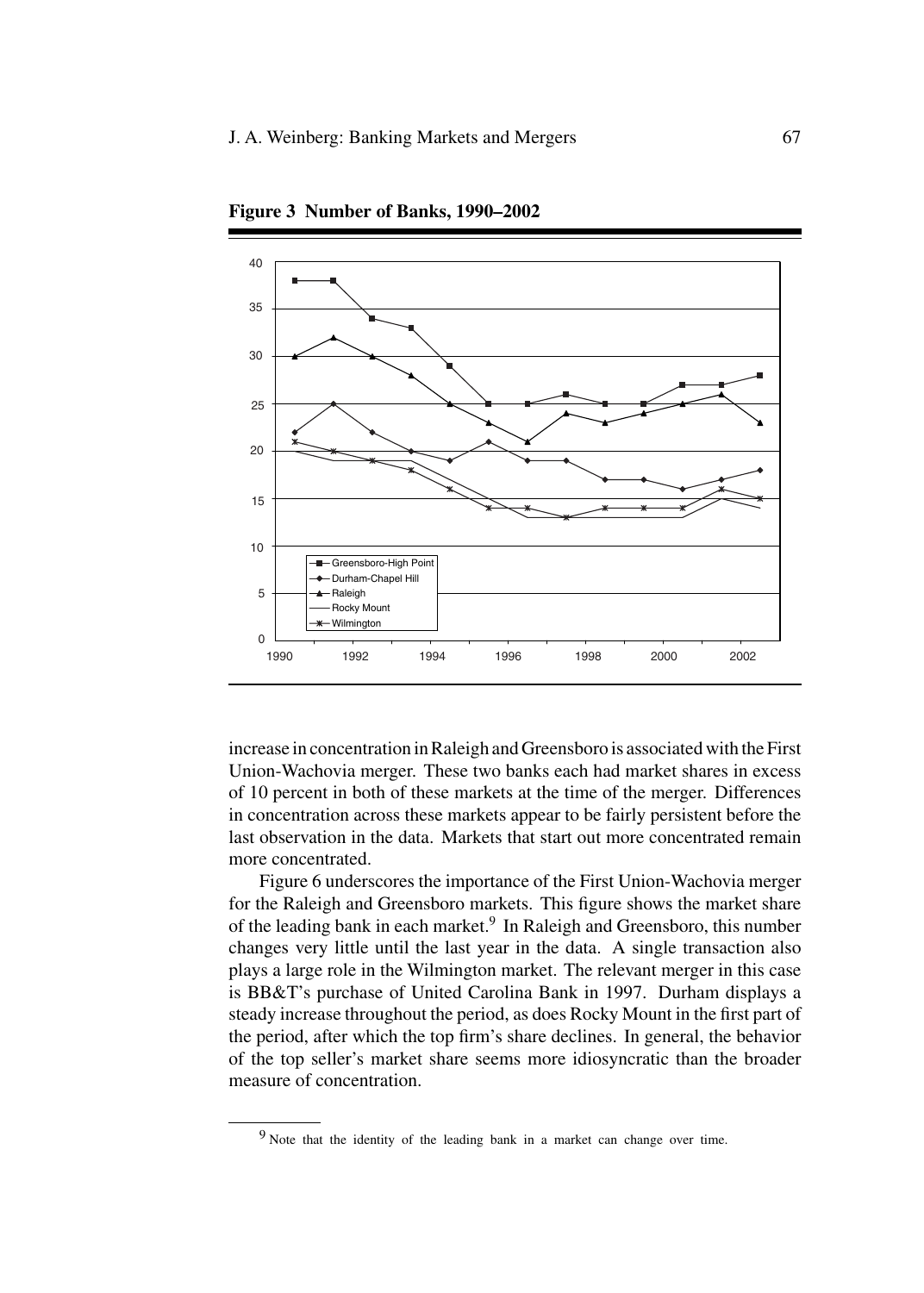

**Figure 4 Offices, 1990–2002**

How do the observed patterns in these five markets relate to theoretical views on the motivations for and effects of mergers? First, note that the persistence of differences in concentration across markets suggests that, whatever the forces driving consolidation, local factors are important in determining local market structures. There does not appear to be a unique structure toward which these markets are converging. Also, it is important to bear in mind that banking markets in the United States operate under an existing merger policy that limits the degree of concentration that one might expect to observe. Mergers that would create too much concentration might not be allowed, or might be allowed subject to the sale of some of the combined company's branches to a third party. So if there was a tendency, for instance, for all banking markets to eventually become monopolies, that tendency would not show up in the data. Still, these markets are, for the most part, below the level of concentration at which merger policy tends to intervene, and there is not strong evidence that less concentrated markets are consolidating faster than those that are already more concentrated.

While differences between markets seem to persist, it is the case that all of the markets have become more concentrated. Broadly speaking, this rising concentration is consistent with the models of merger incentives in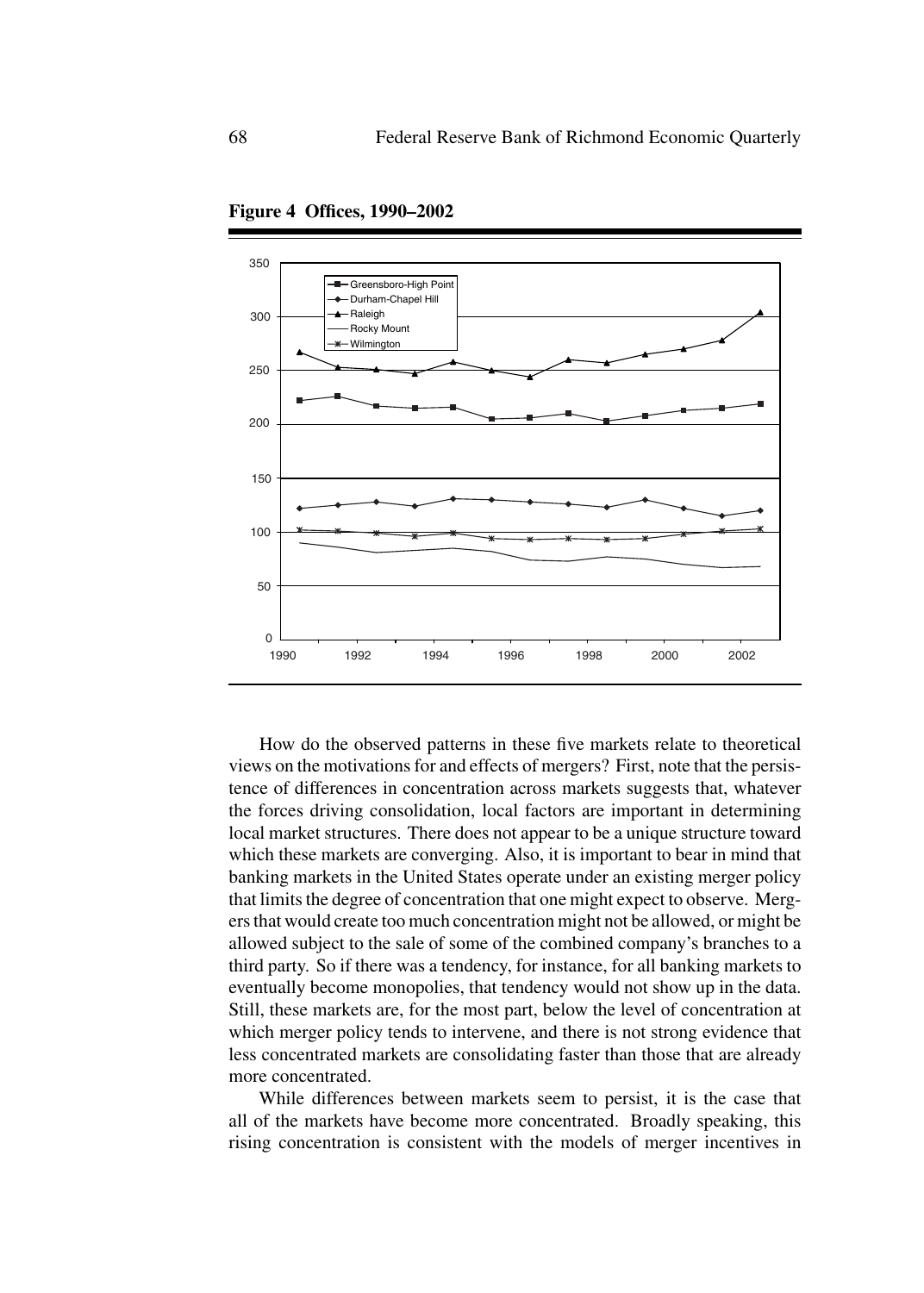

**Figure 5 HHI, 1990–2002**

imperfectly competitive markets. Some of these models, Perry and Porter (1985) and Holmes and Gowrisankaran (2000) in particular, suggest that the incentive for a market's large participants to grow by acquisition is increasing in the initial level of concentration. This feature does not appear to be present in the cases examined here. Those same models, however, suggest that the increasing incentives may display a threshold effect, changing discretely once concentration becomes big enough. It is possible then, that all of the markets examined are on the same side of the relevant threshold.

The behavior of the leading firms' market shares (Figure 6) contains an interesting mix of patterns. Two of the markets (Rocky Mount and Wilmington) evolve in a way that seems consistent with Stigler's (1950) evidence on early merger waves. A leading firm in a market increases its share through acquisition, and then sees its share decline over time. This pattern suggests an environment in which, due to entry and adjustment costs, gaining market power through acquisition is possible, but only temporarily. In two other markets (Raleigh and Greensboro), the large increase in the leading firm's share comes at the end of the period, so it's not possible to say whether these markets will follow the same pattern. The last market shows a sustained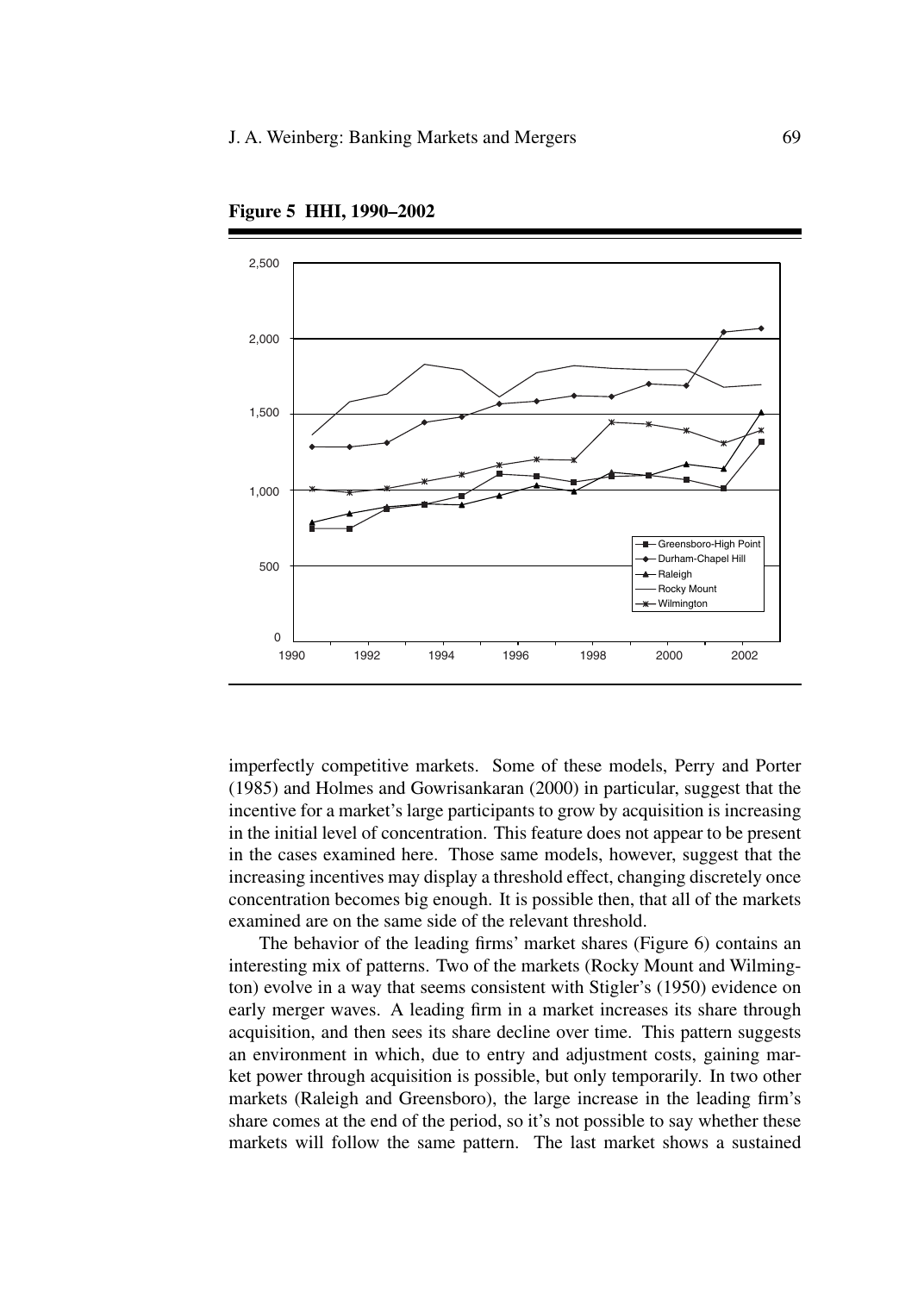

**Figure 6 Share of Largest Bank, 1990–2002**

increase in the leading firm's share, which seems consistent with Holmes and Gowrisankaran's model of a dominant firm growing through acquisition.

While the behavior of these markets' structures is consistent with models in which mergers are motivated by the prospect of gains in market power, they are also consistent with the view that mergers are one of the means by which an industry evolves toward an efficient allocation of productive capacity among firms with heterogeneous characteristics. Given the sustained increases in concentration in these markets, one might conclude that the entire period from 1990 to 2002 represents part of a transition from one steady state market structure to another. This view seems consistent with the behavior of the aggregate number of banks, as shown in Figure 1.

#### **5. CONCLUSION**

The title of this article includes the phrase "preliminary examination," and the article has attempted to view the evolution of market structures in light of alternative theoretical perspectives on the motives for mergers. The findings suggest that observed behavior of markets is consistent either with a theory based on the acquisition of market power or one based on the efficient allo-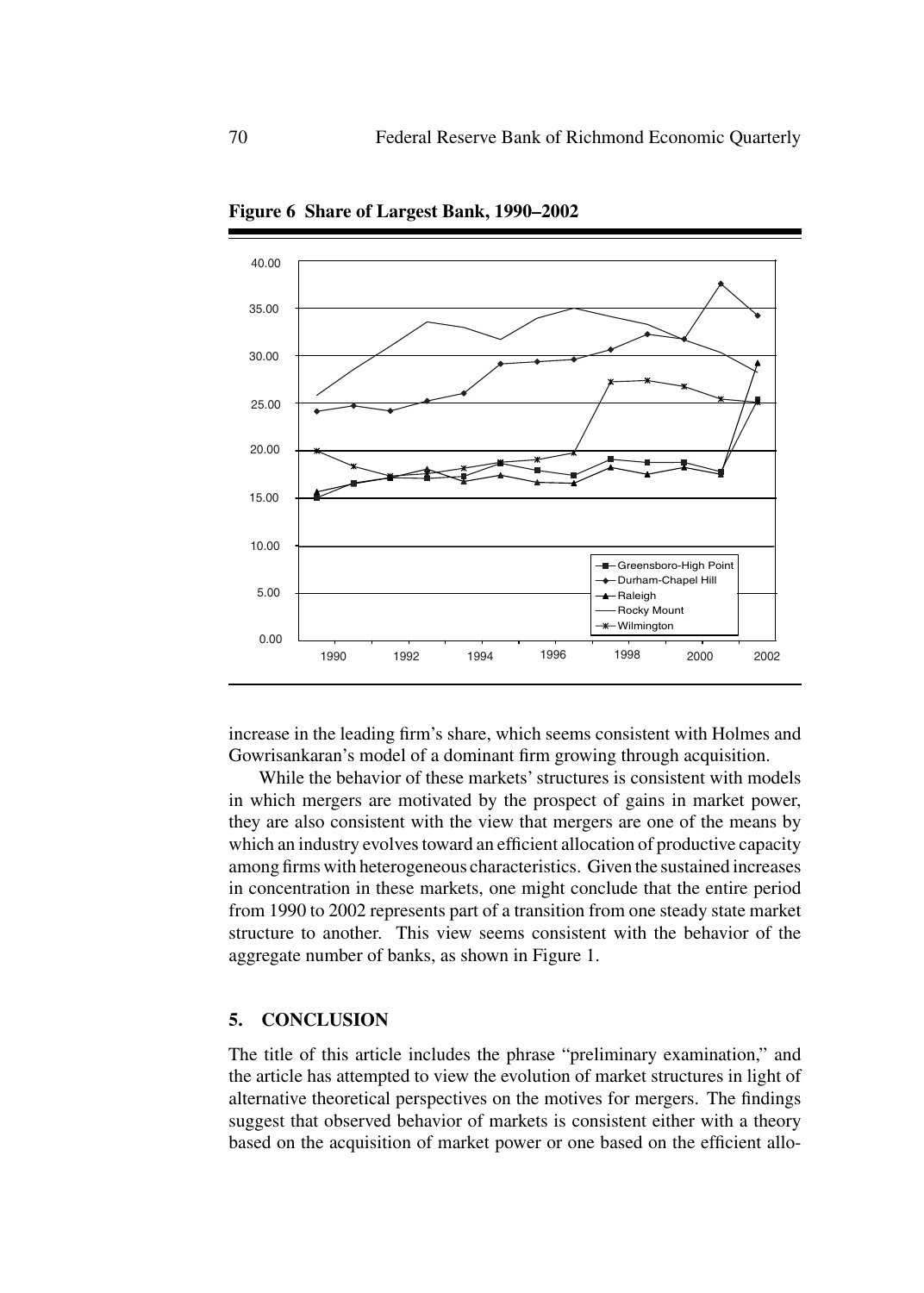# J. A. Weinberg: Banking Markets and Mergers 71

cation of productive capacity in local banking markets. A less preliminary analysis of this topic might proceed in one of two ways. First, one could proceed with a more detailed analysis of a small number of markets. Such a study would consider details of the local economies that might affect the demand for banking services. Important factors may include information about business activities and changes in local labor market conditions. Differences in such demand characteristics are likely to be important for explaining differences in concentration across markets or over time. Accounting for such factors could give one insight into the extent to which changes in market structure represent efficient responses to changes in demand conditions.

A second path to follow would be to develop equilibrium models of industry structure and to take those models to the rich data on banking markets. This is the program set forth by Berry and Pakes (1993) and to which Gowrisankaran (1999) constitutes an important contribution. These authors propose models that incorporate both market power (imperfect competition) and the possibility for efficiency reasons to drive differences in firm size and market share. Such models create the potential for the data to speak more directly to the relative importance of the various forces driving consolidation in markets.

# **REFERENCES**

- Bain, Joe. 1951. "The Relation of Profit rate to Industry Concentration: American Manufacturing, 1936–1940." *Quarterly Journal of Economics* 65 (August): 293–324.
- Berry, Steven, and Ariel Pakes. 1993. "Some Applications and Limitations of Recent Advances in Empirical Industrial Organization: Merger Analysis." *Papers and Proceedings, American Economic Review* 83 (May): 247–52.
- Demsetz, Harold. 1973. "Industry Structure, Market Rivalry and Public Policy." *Journal of Law and Economics* 16 (April): 1–9.
- Deneckere, Raymond, and Carl Davidson. 1985. "Incentives to Form Coalitions with Bertrand Competition." *Rand Journal of Economics* 16 (Winter): 473–86.
- Ennis, Huberto. 2004. "Some Recent Trends in Commercial Banking." Federal Reserve Bank of Richmond *Economic Quarterly* 90 (Spring): 41–61.
- Ericson, Richard, and Ariel Pakes. 1995. "Markov-Perfect Industry Dynamics: a Framework for Empirical Work." *Review of Economic*